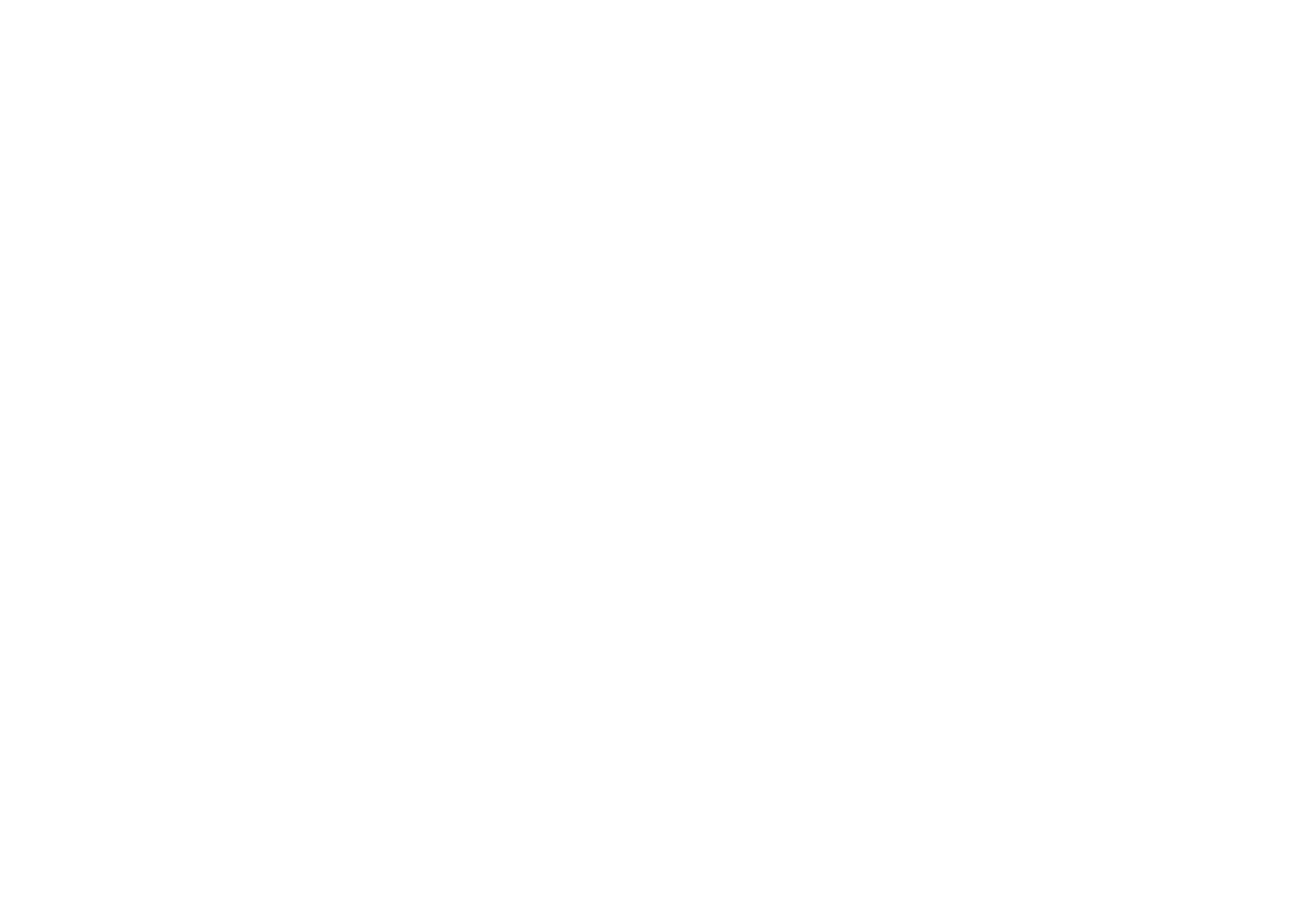| $1.15$ p.m. $-$                                                                                                                                 | The Hall                                                                 |  |  |  |  |
|-------------------------------------------------------------------------------------------------------------------------------------------------|--------------------------------------------------------------------------|--|--|--|--|
| 2.15 p.m.<br>Lunch                                                                                                                              |                                                                          |  |  |  |  |
| $2.15 -$<br>The Palmerston Room<br>The Dirac Room<br>The Castlereagh Room                                                                       | The Marquee                                                              |  |  |  |  |
| <b>Religion and Law</b><br>Religion, Health & Welfare<br><b>Religion and Education</b><br>3.45 p.m.                                             | <b>Religion and Politics</b>                                             |  |  |  |  |
| Van Arragon<br>Johnsen<br>Jones                                                                                                                 | O'Toole and DeHanas                                                      |  |  |  |  |
| Belief, Choice and Responsibility: Fairness<br>Where's the 'faith' in faith-based<br>Religious Literacy and the creation of the                 | Muslim Participation in Governance                                       |  |  |  |  |
| and Indirect Religious Discrimination Law<br>organizations?<br>religiously literate citizen in Ontario Public                                   | Oliver-Dee                                                               |  |  |  |  |
| Orchel<br>Fornerod<br>Education                                                                                                                 | The Passage of the Shari'at Act 1937                                     |  |  |  |  |
| Religion, Law and Soft Law<br>Faith-Based Organisations and the delivery<br>Shipley                                                             | Nyhagen Predelli                                                         |  |  |  |  |
| McLean and Peterson<br>of social services to the UK's homeless<br>The Public Debate about Private Identities:                                   | Religion, women and citizenship                                          |  |  |  |  |
| Managing the conflict between religious<br>Warden<br>Religion, Sexuality and Education in Ontario<br>freedom and anti-discrimination law in the |                                                                          |  |  |  |  |
| Professional Islamic Social Work in the UK<br>Boisvert<br>UK and the USA                                                                        |                                                                          |  |  |  |  |
| Québec's Ethics and Religious Culture School                                                                                                    |                                                                          |  |  |  |  |
| Curriculum                                                                                                                                      |                                                                          |  |  |  |  |
|                                                                                                                                                 |                                                                          |  |  |  |  |
| <b>Fisher Building Foyer</b><br>$3.45 -$                                                                                                        |                                                                          |  |  |  |  |
| Afternoon tea and coffee<br>4.15 p.m.                                                                                                           |                                                                          |  |  |  |  |
| $4.15 -$<br>The Palmerston Room<br>The Dirac Room<br>The Castlereagh Room                                                                       | The Marquee                                                              |  |  |  |  |
| <b>Religion and Law</b><br><b>Religion and Education</b><br>Religion, Health & Welfare<br>5.45 p.m.<br>Todd<br>Pike<br>Ezzy                     | <b>Religion and Politics</b><br>Bonney                                   |  |  |  |  |
| Reading Christian Ethos<br>Religious Anti-discrimination legislation in<br>Managing Spiritual Care? Contemporary                                | Time for Reflection in the Scottish Parliament:                          |  |  |  |  |
| Mawhinney and N Richardson<br>Victoria, Australia<br>Healthcare Chaplaincy and Public Policy                                                    |                                                                          |  |  |  |  |
| Opt-outs: a sufficient means to respect and<br>Gilliat-Ray et al<br>Douglas                                                                     | A New UK State Religion?                                                 |  |  |  |  |
| protect freedom of thought in schools?<br>Friday prayers at YOI Fellside<br>Religious divorce in the secular state: a case-                     | Pop                                                                      |  |  |  |  |
| Bouma<br>study analysis<br>Griera et al                                                                                                         | Eastern Orthodox Christianity as public                                  |  |  |  |  |
| Religious Diversity, Freedom of Religion and<br>Richardson<br>The access of religious leaders to hospitals                                      | religion in post-communist Romania                                       |  |  |  |  |
| Belief and Diverse Worldviews' Education in<br>The Use of Sacred Teas and the "War on<br>and prisons in Spain                                   | Weller and Contractor                                                    |  |  |  |  |
| the Schools<br>Drugs" in the United States, Canada, and                                                                                         | Religion and Belief, Discrimination and<br>Equality in England and Wales |  |  |  |  |
| Europe                                                                                                                                          |                                                                          |  |  |  |  |
| Gleave                                                                                                                                          |                                                                          |  |  |  |  |
| Lessons in Fantasy and Reality from the                                                                                                         |                                                                          |  |  |  |  |
| UK Islamic Legal Studies Network                                                                                                                |                                                                          |  |  |  |  |
| $7.00 -$<br>St John's College Backs (The Hall if wet)                                                                                           |                                                                          |  |  |  |  |
| <b>Welcome Drinks Reception</b><br>7.30 p.m.                                                                                                    |                                                                          |  |  |  |  |
| The Hall<br>7.45 p.m.                                                                                                                           |                                                                          |  |  |  |  |
| Dinner                                                                                                                                          |                                                                          |  |  |  |  |
|                                                                                                                                                 |                                                                          |  |  |  |  |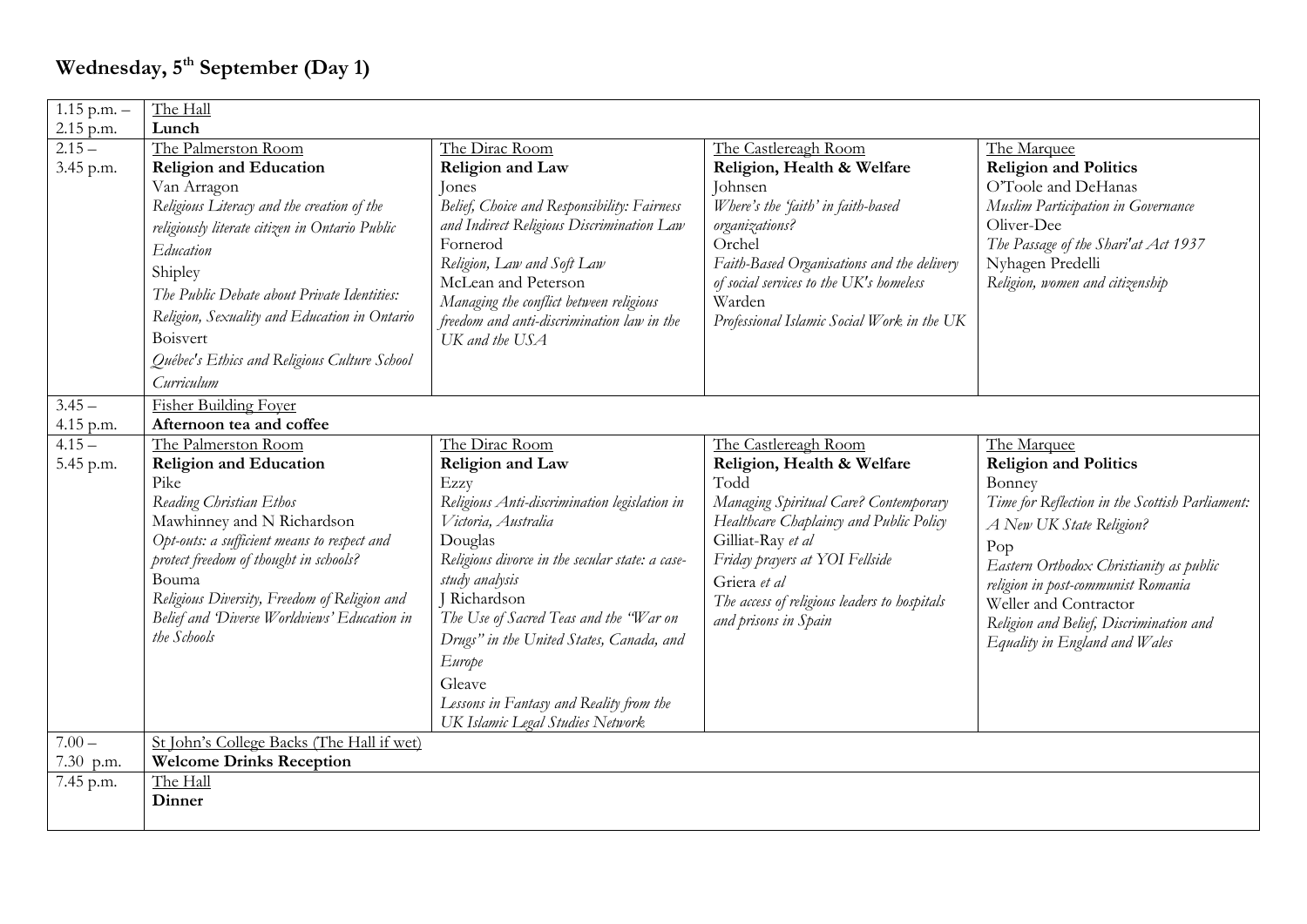# **Thursday, 6 th September (Day 2)**

| $8.30 -$   | <b>Fisher Building Foyer</b>                                                                                                  |                                               |                                               |                                                |
|------------|-------------------------------------------------------------------------------------------------------------------------------|-----------------------------------------------|-----------------------------------------------|------------------------------------------------|
| 9.00 a.m.  | <b>Registration</b> (for delegates who did not attend Day 1)                                                                  |                                               |                                               |                                                |
| $9.00 -$   | The Palmerston Room                                                                                                           | The Dirac Room                                | The Castlereagh Room                          | The Marquee                                    |
| 10.30 a.m. | <b>Religion and Education</b>                                                                                                 | Religion and Law                              | Market and Globalisation                      | <b>Religion and Politics</b>                   |
|            | Burden and Rivers                                                                                                             | Sherwood                                      | Stream chairs: Gauthier and                   | <b>Burgess</b>                                 |
|            | Academical Learning in the Dissenters' Private                                                                                | An example of the paradoxical translations    | Martikainen                                   | Nigerian Pentecostalism and Political Culture  |
|            | Academies, 1660-1720                                                                                                          | of 'religion' in the public domain            | Iqtidar and Lehmann                           | Freston                                        |
|            | Dinham                                                                                                                        | Webster                                       | Secularism and Citizenship Beyond the         | Pentecostal Socio-Political Thought in Brazil  |
|            | Public Religion and Religious Literacy in an                                                                                  | Promoting freedom of conscience as a good for | North Atlantic World                          | Carrette et al                                 |
|            | Age of Ambivalence                                                                                                            | all rather than a right for some              | Valentine and Vanderbeck                      | Religion, NGOs and the United Nations          |
|            | Guest and Warner                                                                                                              | Moon                                          | Transnational religious networks              |                                                |
|            | Christianity and the University Experience in                                                                                 | Religion as the Subject of Hate Speech        | Gray                                          |                                                |
|            | Contemporary England                                                                                                          |                                               | The civil society role of the Catholic Church |                                                |
|            |                                                                                                                               |                                               | in the governmental project of migrant        |                                                |
|            |                                                                                                                               |                                               | integration in Ireland                        |                                                |
| $10.30 -$  | <b>Fisher Building Foyer</b>                                                                                                  |                                               |                                               |                                                |
| 11.00 a.m. | Morning coffee and tea                                                                                                        |                                               |                                               |                                                |
| $11.00 -$  | The Palmerston Room                                                                                                           |                                               |                                               |                                                |
| 12 noon    | Plenary Session (2): New Forms of Public Religion: Findings and Reflections from the AHRC/ESRC Religion and Society Programme |                                               |                                               |                                                |
|            | Linda Woodhead (Chair: Rebecca Catto)                                                                                         |                                               |                                               |                                                |
| $12 -$     | The Palmerston Room                                                                                                           | The Dirac Room                                | The Castlereagh Room                          | The Marquee                                    |
| 1.30 p.m.  | <b>Religion and Education</b>                                                                                                 | Religion in Public Space                      | <b>Market and Globalisation</b>               | Religion, Media and Civil Society              |
|            | Dixon et al                                                                                                                   | Stream chairs: Crompton and Ramji             | Năstuță                                       | Stream chair: Knott                            |
|            | Dissenting Academies Online: Virtual Library                                                                                  | Brand et al                                   | Public religion in post-communist countries:  | Knott and Taira                                |
|            | System                                                                                                                        | An investigation of Multifaith spaces in the  | the specificity of Romania                    | Changing media representations of religion and |
|            | Conroy                                                                                                                        | UK, Europe and the US                         | Palmisano                                     | the 'secular sacred', 1982-2010                |
|            | Does Religious Education work?                                                                                                | Connolly                                      | The Paradoxes Of New Monasticism In           | Bădică                                         |
|            | Jackson et al                                                                                                                 | Methodist Central Halls as Public Sacred      | Consumer Society                              | 'T will die Orthodox": Religious and Secular   |
|            | Religion and Education: Young People's                                                                                        | Space                                         | Porcu                                         | Ceremonies in Socialist Romania and            |
|            | <b>Attitudes of Religious Diversity</b>                                                                                       | Iо                                            | Updating Religion in Japan                    | Bulgaria                                       |
|            |                                                                                                                               | The Cathedral as a Mechanism for the          |                                               | Landau                                         |
|            |                                                                                                                               | <b>Social Movement</b>                        |                                               | Muslim Musical Performance and Education       |
|            |                                                                                                                               |                                               |                                               | in Britain                                     |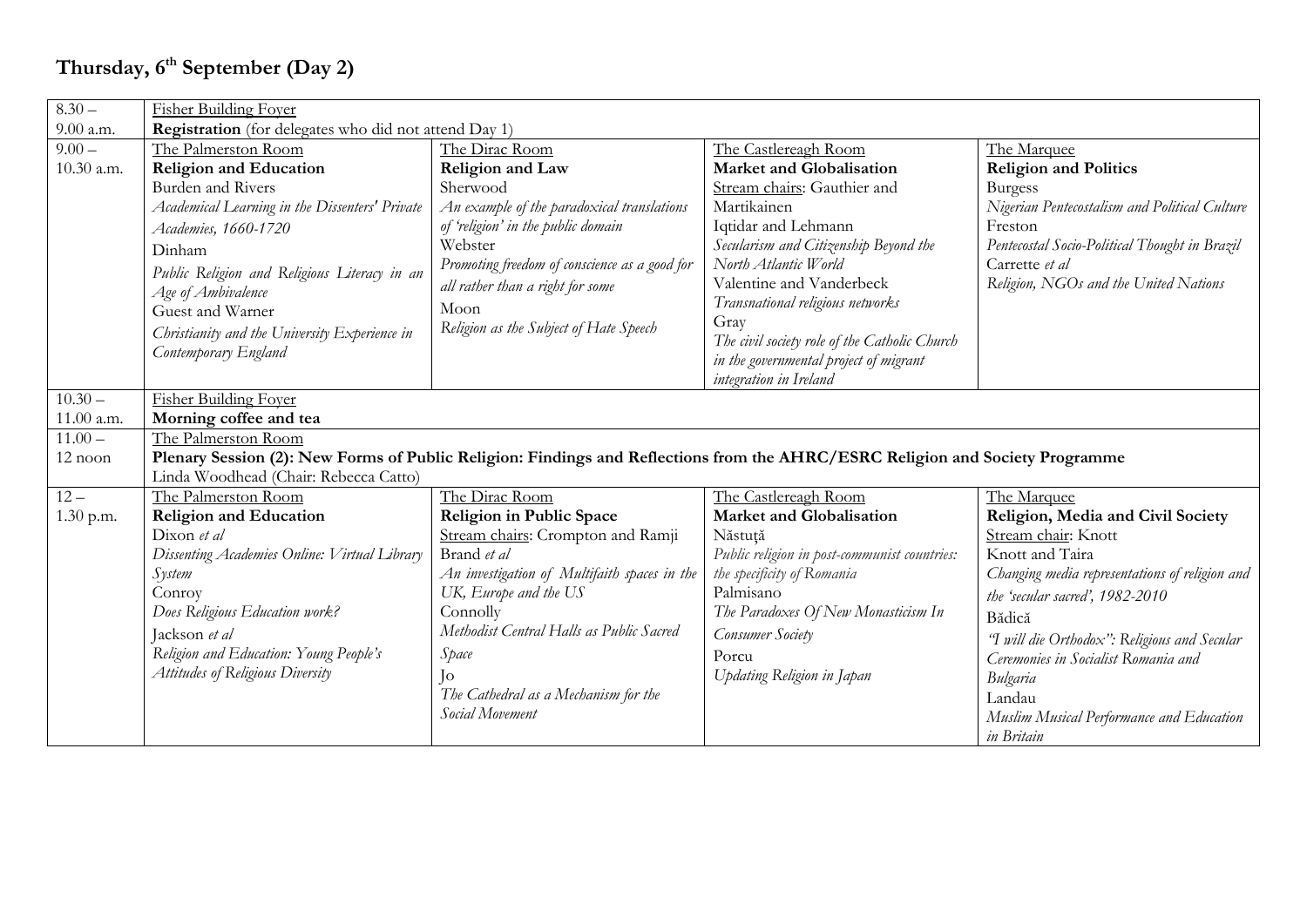# **Thursday, 6th September (Day 2)**

| $1.30 -$        | The Hall                                                                                                                                   |                                              |                                            |                                              |
|-----------------|--------------------------------------------------------------------------------------------------------------------------------------------|----------------------------------------------|--------------------------------------------|----------------------------------------------|
| 2.30 p.m.       | Lunch                                                                                                                                      |                                              |                                            |                                              |
|                 |                                                                                                                                            |                                              |                                            |                                              |
| $2.30 -$        | The Palmerston Room                                                                                                                        | The Dirac Room                               | The Castlereagh Room                       | The Marquee                                  |
| 4.00 p.m.       | <b>Religion and Violence</b>                                                                                                               | Religion in Public Space                     | <b>Market and Globalisation</b>            | Religion, Media and Civil Society            |
|                 | Stream chairs: Dickey Young and                                                                                                            | Jamroziak                                    | Obrovska                                   | Axner                                        |
|                 | Nason-Clark                                                                                                                                | Cistercian monasticism on the borders of     | Spirituality in New Social Movements       | Religious actors in Swedish public debate    |
|                 | Gregory and Cunningham                                                                                                                     | medieval Europe                              | Pimlott                                    | Lefebvre                                     |
|                 | Geographies of division and conflict: Religious                                                                                            | Baker                                        | The influence of the market on faith-based | Doing textual analysis of public Commissions |
|                 | change in twentieth century Ireland                                                                                                        | How lived materialities of religion grow the | youth work                                 | on religious diversity                       |
|                 | Harris                                                                                                                                     | public sphere                                | Wilkinson and Reimer                       | Willander                                    |
|                 | New forms of public religion: sectarian violence                                                                                           | Mitchell                                     | Evangelical Protestants and Social         | What Bloggers Write about Religion           |
|                 | in 21st century Northern Nigeria                                                                                                           | Passion Play: The Mysterious Revival of      | Engagement in Canada                       |                                              |
|                 | Nason-Clark                                                                                                                                | Religious Drama                              |                                            |                                              |
|                 | When Domestic Violence Strikes Families of                                                                                                 |                                              |                                            |                                              |
|                 | Faith: The Problem, the Politics and the                                                                                                   |                                              |                                            |                                              |
|                 | Potential of Religion                                                                                                                      |                                              |                                            |                                              |
| $4.00 -$        | <b>Fisher Building Foyer</b>                                                                                                               |                                              |                                            |                                              |
| 4.30 p.m.       | Afternoon tea and coffee                                                                                                                   |                                              |                                            |                                              |
| $4.30 -$        | The Palmerston Room                                                                                                                        |                                              |                                            |                                              |
| $6.00$ p.m.     | Plenary Session (3): The Place of Religion in Public Life: Views from Church and State                                                     |                                              |                                            |                                              |
|                 | Linda Woodhead (Chair), The Rt Hon Charles Clarke (ex Education Secretary and Home Secretary) and Rt Revd Graham James (Bishop of Norwich) |                                              |                                            |                                              |
| $7.00$ p.m. $-$ | St John's College Backs (The Hall if wet)                                                                                                  |                                              |                                            |                                              |
| 7.30 p.m.       | Drinks Reception                                                                                                                           |                                              |                                            |                                              |
| 7.45 p.m.       | The Hall                                                                                                                                   |                                              |                                            |                                              |
|                 | Gala Dinner                                                                                                                                |                                              |                                            |                                              |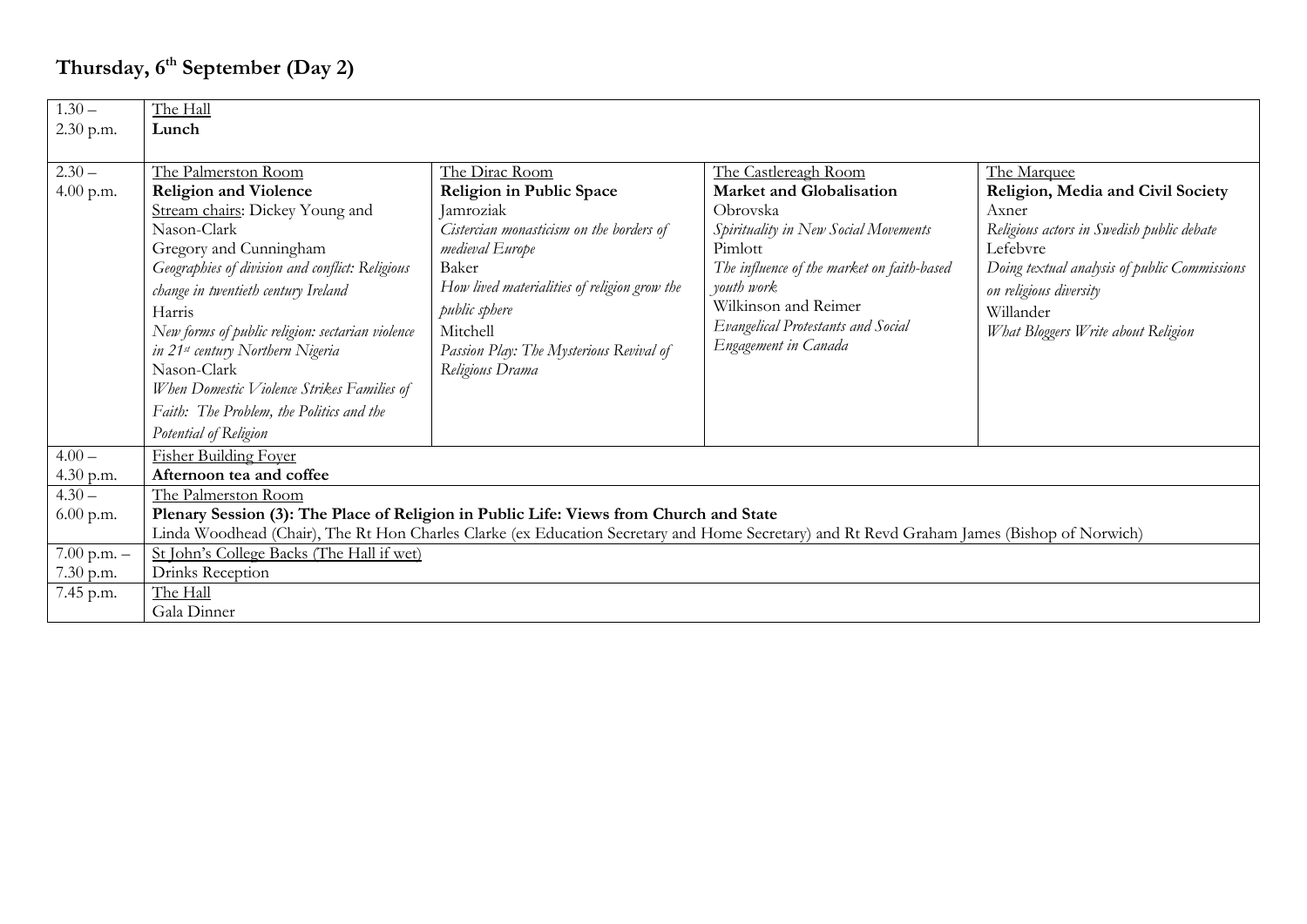# **Friday, 7 th September (Day 3)**

| $9.00 -$                 | <b>Fisher Building Foyer</b>                                                                                                                                                                                                                                                   |                                                                                                                                                                                                                                                                                                   |                                                                                                                                                                                                                                                                               |                                                                                                                                                                                                                                                             |  |
|--------------------------|--------------------------------------------------------------------------------------------------------------------------------------------------------------------------------------------------------------------------------------------------------------------------------|---------------------------------------------------------------------------------------------------------------------------------------------------------------------------------------------------------------------------------------------------------------------------------------------------|-------------------------------------------------------------------------------------------------------------------------------------------------------------------------------------------------------------------------------------------------------------------------------|-------------------------------------------------------------------------------------------------------------------------------------------------------------------------------------------------------------------------------------------------------------|--|
| 9.30 a.m.                | <b>Registration</b> (for delegates who did not attend previous days)                                                                                                                                                                                                           |                                                                                                                                                                                                                                                                                                   |                                                                                                                                                                                                                                                                               |                                                                                                                                                                                                                                                             |  |
| $9.30 -$<br>11.00 a.m.   | The Palmerston Room<br><b>Religion and Violence</b><br>Dickey Young<br>Religion and Violence in the Lives of Gay and<br>Lesbian Christians<br>Holtmann<br>Making the Private Public: Violence,<br>Ethnicity, and Religion<br>Manders<br>An Opportunity for Redemption in Youth | The Dirac Room<br>Religion in Public Space<br>Dwyer<br>The creation of Highway to Heaven' in<br>Richmond, Vancouver<br>McLoughlin<br>Changing Patterns of Hajj-going from<br>Britain: pilgrims, operators and government<br>Barras<br>Regulating 'headscarves' in contemporary<br>Turkish society | The Castlereagh Room<br><b>Market and Globalisation</b><br>Ricucci<br>The Muslim diaspora one year after the<br>Arab Spring<br>Ringvee<br>Free Market of Religions and Religious<br>Lobbying<br>Beyer<br>Religious Identity in the Imagining of Public<br>Religious Diversity | The Marquee<br>Religion, Media and Civil Society<br>Ciciliot<br>John Paul II's canonisation policy as a new<br>instrument of ecclesiastical government<br>Lövheim<br>Varieties of Performing Religion in the Public<br>Sphere<br>Mincheva<br>Critical Islam |  |
| $11.00 -$                | <i><u>Iustice</u></i><br><b>Fisher Building Foyer</b>                                                                                                                                                                                                                          |                                                                                                                                                                                                                                                                                                   |                                                                                                                                                                                                                                                                               |                                                                                                                                                                                                                                                             |  |
| 11.30 a.m.               | Morning coffee and tea                                                                                                                                                                                                                                                         |                                                                                                                                                                                                                                                                                                   |                                                                                                                                                                                                                                                                               |                                                                                                                                                                                                                                                             |  |
| $11.30 -$<br>$1.00$ p.m. | The Palmerston Room<br>Closing Plenary Session: Agendas and Methods for Studying New Forms of Public Religion<br>Rebecca Catto and Linda Woodhead (Chairs)<br>Lori Beaman<br>Grace Davie<br>Jim Spickard                                                                       |                                                                                                                                                                                                                                                                                                   |                                                                                                                                                                                                                                                                               |                                                                                                                                                                                                                                                             |  |
| $1.00 -$<br>2.00 p.m.    | The Hall<br>Lunch                                                                                                                                                                                                                                                              |                                                                                                                                                                                                                                                                                                   |                                                                                                                                                                                                                                                                               |                                                                                                                                                                                                                                                             |  |
| $2.00$ p.m.              | Finish                                                                                                                                                                                                                                                                         |                                                                                                                                                                                                                                                                                                   |                                                                                                                                                                                                                                                                               |                                                                                                                                                                                                                                                             |  |





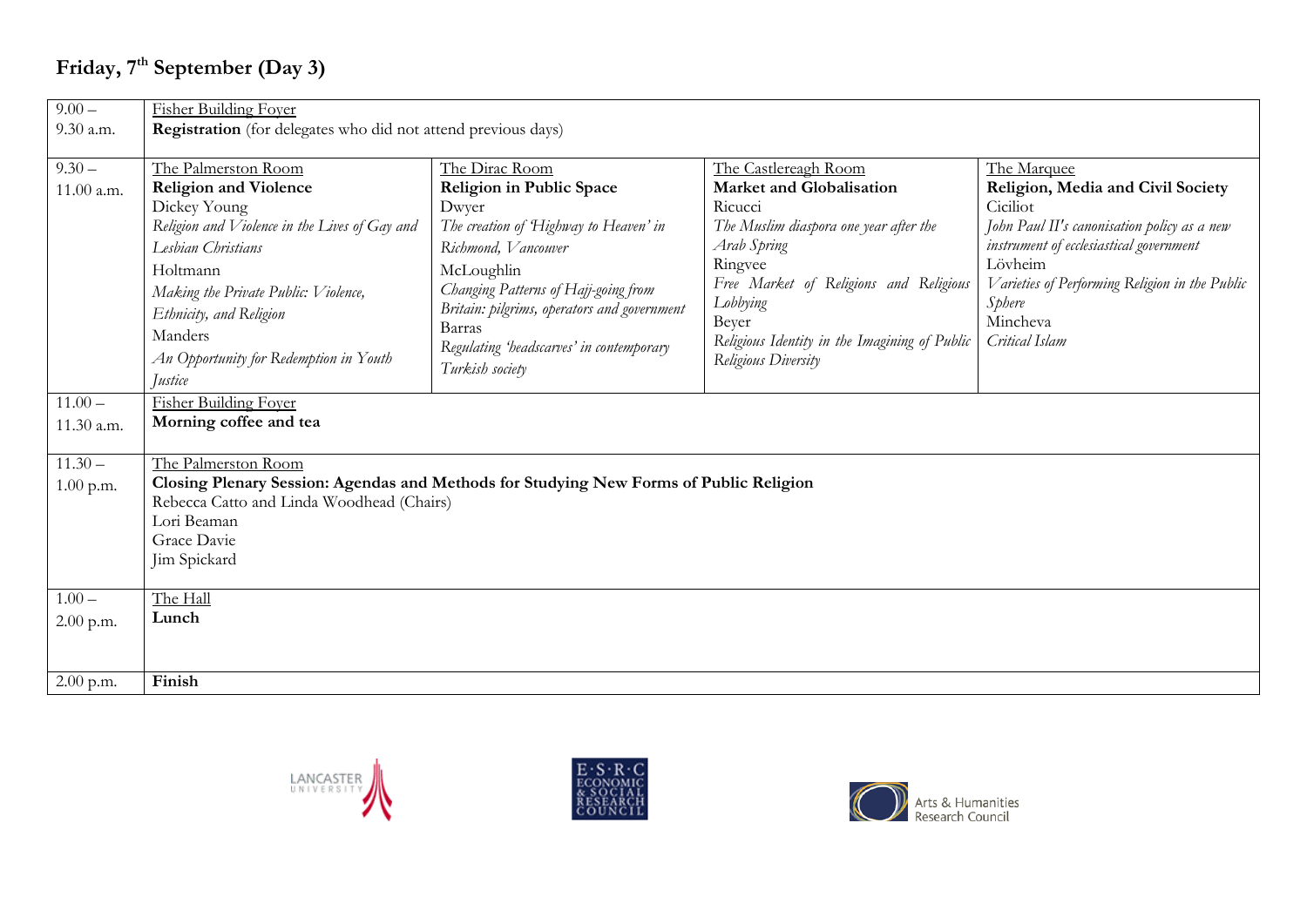### **Religious actors in Swedish public debate: an empirical study**

#### **Marta Axner, Uppsala University**

During the last decade, scholars have discussed a potential resurgence of religion in the public domain in Europe, including the visibility of religion in the media. However, not many systematic empirical studies of religious actors in public debate have been conducted. This paper presents the first results from a PhD project, an empirical study of the presence of religious actors on the debate pages of three major national newspapers in Sweden 2001-2011. Articles signed by religious actors are analyzed, presenting who, when, were and about what religious actors are writing, and what patterns can be found? This paper focuses empirical results but will also address possible interpretations of how this could be understood, drawing on theories about secularization, mediatization and the presence of religion in the public sphere of late modern society.

#### **"I will die Orthodox": Religious and Secular Ceremonies in Socialist Romania and Bulgaria**

#### **Simina Bădică, Romanian Peasant Museum, Bucharest**

Our research project was based on 60 life story interviews, 20 for each country included in the project: UK, Bulgaria and Romania. All interviewees were over 75 years of age having thus memories going back to the interwar period. The focus of the interviews was ceremonies, both religious and secular, marking important moments in the interviewee's life, mainly but not restricted to birth, marriage and death. The choice of an "appropriate" ceremony seems to vary in one's lifespan in connection with the external, political context and the secularization policies of the state.

My own research starts from this puzzling fact: registered high levels of religiosity in Romania, and considerably lower levels in Bulgaria, in the context of similar political and historical developments. I argue that the enforced secularization policies of the Socialist state were less important than the incorporation of religious identity into national identity, discouraged in socialist Bulgaria but reinforced in Romania.

Oral history is used to track personal levels of religiosity, the spontaneous connections made with national/family identity and to propose a model of "belonging without believing" as opposed to the West European "believing without belonging" (Davie 1994). Choosing and organizing religious or secular ceremonies to mark important moments in life is an ideal indicator for assessing levels of commitment to (religious) traditions in different historical and personal moments in one's life story.

Special attention is granted to funeral rites as the importance of *dying Orthodox* seems to have resisted attempts by the socialist state to laicize this life passage, especially in the Romanian case. Intriguing cases of declared nonreligious persons still claiming to be Orthodox and requesting Orthodox funeral rites are discussed in the context provided by their life-stories. The presentation also highlights, through oral history sources, negotiating practices in performing religious rituals during the supposedly laic socialist regime in both Romania and Bulgaria.

### **Belonging, becoming and participation – how lived materialities of religion grow the public sphere**

### **Chris Baker, William Temple Foundation/University of Chester**

This paper moves beyond the sharply-defined public/private dichotomy that frames much of the policy and sociological discourses on religious engagement in civil society by claiming that public participation by members of religious and spiritual groups emerges from a more seamless and natural flow through a series of spiritual-spatial states. Based on UK research for the Leverhulme Trust, the paper explores the emerging connections between three different modalities or facets of lived religious practice and experience – belonging, becoming and participating (i.e., participating both within the life of the religious community, but also beyond, via a wide spectrum of engagements within wider society). This paper suggests strong affinities with Putman and Campbell's latest research within American religious life which posits the theory of 'moral freighting' with regard to the scope of faith groups' contribution to civil society – i.e., it is belonging to religious groups (more than the believing) that motivates a sense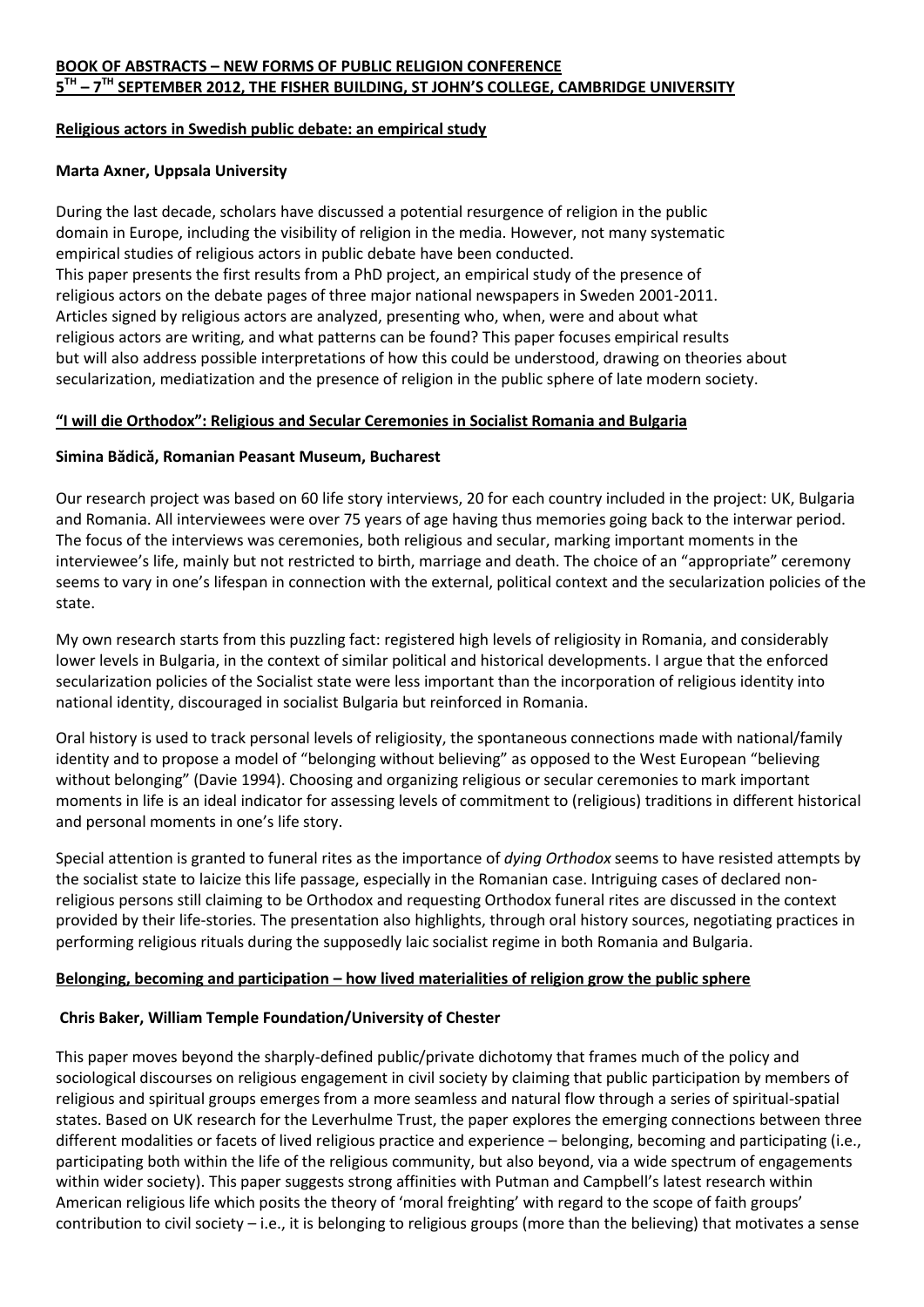of neighbourliness and civil participation since religious friends 'are more likely to raise moral issues, principles and obligations'. The paper concludes by addressing potential applications of this thesis to the diverse and pluralised UK context and current policy debates.

### **Regulating 'headscarves' in contemporary Turkish society**

### **Amélie Barras, Université de Montréal**

Over the last couple of years under the AK party rule (Justice and Development Party) some observers have noted that Turkish citizens were displaying their religiosity in urban public spaces with more ease than before. The example often used to illustrate this observation is the new visibility of the Islamic headscarf in spaces that used to be the bastion of secular elites (e.g. shopping centres, cafés, etc.). Yet, these commentators do not address the fact that explicit and implicit headscarf bans in many public and private institutions continue to be enforced. In this paper I explore why this is the case, and argue that it is important to analyse the rules and regulations that structure this 'new' public visibility of Islam in Turkish society. So doing points to the fact that gender and religion continue to be central to defining access to full citizenship rights in the imagination of secular and religious elites alike. More broadly this reflection should invite us to document how the act of defining what is 'public religion' and regulating it can be deeply linked to particular (and exclusive) conceptions of citizenship.

### **Muslim prison chaplains in Canada and Britain**

### **James A. Beckford, University of Warwick and Ilona Cairns, University of Victoria**

Prisons are public institutions in the sense of being governed by public law and accountable to public authorities. Religion has historically had a relatively high profile in prisons; but the provision of chaplaincy services has changed in recent decades in response to the growth of religious diversity among inmates. This paper is a report on a pilot study of Muslim prison chaplains in Canada and England & Wales. The aim of the research – conducted between 2010 and 2012 in partnership with researchers at the University of Victoria, British Columbia – was to identify issues and questions concerning the definition and delimitation of religion in Canadian and British prisons. It involved analysis of official policies and regulations as well as transcripts of telephone interviews with a small sample of Muslim chaplains in both countries. The focus of the findings reported in this paper is on methodological considerations, analysis of differences in the institutional frameworks of chaplaincy, and identification of areas for more substantial investigation. Discussion also considers the challenges facing cross-national comparisons between national prison systems.

### **Religious Identity in the Imagining of Public Religious Diversity: A Canadian Case Study**

### **Peter Beyer, University of Ottawa**

with the collaboration of Lamphone Phonevilay, Université de Montréal, Glen Choi, Qamer Hameed, and Marie-Eve Larivière, University of Ottawa/Université d'Ottawa

The core research question of this paper is how do people understand their own and other religious identities in a context of publically conceived religious diversity. It asks this question not at the aggregate or institutional level, but at the individual level. It looks specifically at Canada, a country which in its public and official discourses openly valorizes religious diversity, considers this as a feature of society that is to be protected and encouraged, and displays an understanding of religious diversity very much along 'world religions' and even arguable along Christiannormative lines. Therefore the question is, how is this religious diversity actually understood by the people who are supposed to embody it. How do individuals in Canada imagine their own religious identities and, in so doing, help to constitute or contradict prevailing models of Canadian religious diversity in particular ways? The paper tackles this question through the analysis of two sets of qualitative data, gathered in Canada between 2004 and 2010. These data consist of 300 individual, in-depth, and semi-structured interviews with individuals in the 18-30 year range who are immigrants to Canada or from immigrant families. This composition assures that the 300 individuals represent a maximum of different religious identities, including those that identify with a standardly recognized religion such as Sikhism, Islam, or Christianity; and those with more fluid, multiple, or even no religious identity.

### **Québec's Ethics and Religious Culture School Curriculum: A New Discourse on Public Religion?**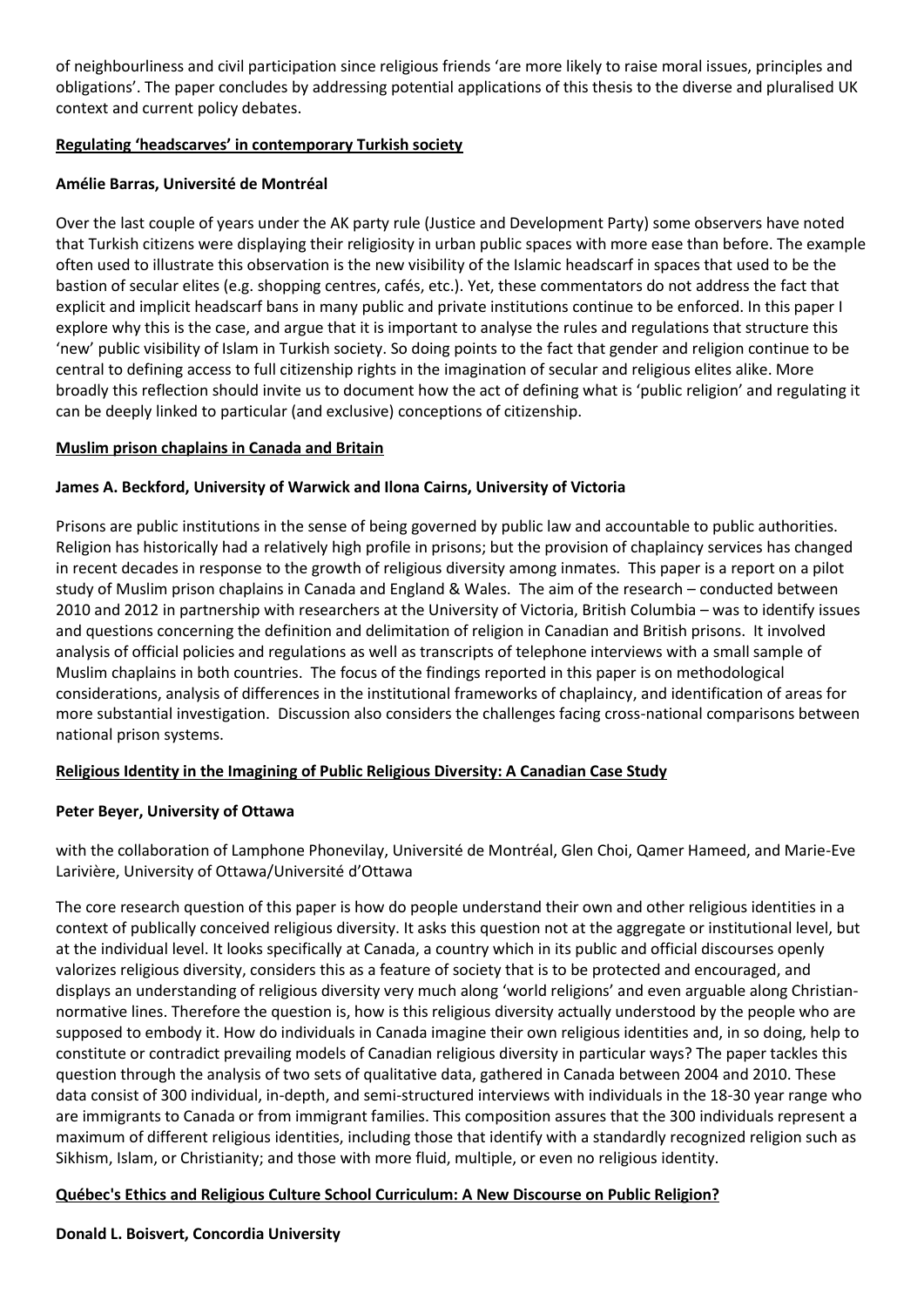This paper will examine the much-lauded and controversial new religion curriculum in Québec primary and secondary schools: the Ethics and Religious Culture programme. More specifically, it will ask whether this programme constitutes a new type of discourse on public religion – and what that might mean in the context of a society once heavily influenced by Roman Catholicism, but now defiantly secular in its orientation. Some of the debates surrounding the introduction of the curriculum will be reviewed, as well as some of the ongoing public issues. I will argue that this curriculum, in fact, does constitute an original way of defining and understanding religion in a public context, more specifically from a fourfold perspective: 1. values, 2. plausability, 3. national identity, and 4. the challenge of diversity. I will reflect further on the broader implications of this dynamic in the context of an apparent lingering form of "cultural Catholicism" in contemporary Québec.

### **Time for Reflection in the Scottish Parliament: A New UK State Religion?**

### **Norman Bonney, Edinburgh Napier University**

Devolution of UK parliamentary powers in 1999 to the devolved parliament and assemblies has resulted in an abandonment of the practice of Anglican prayers (which still continue at Westminster) and their replacement by silent contemplation by members in Northern Ireland and multi-denominational and multi-faith Time for Reflection in the Scottish Parliament. The Welsh Assembly has no religious observances as part of its proceedings.

Each solution is a rejection of UK established religion and a response to contemporary values and specific national circumstances. The Scottish solution facilitates participation by a range of religions and Christian denominations roughly in proportion to their number of adherents.

Religious expression in Time for Reflection is confined within guidelines administered by the Presiding Officer. Contributions should not be political or discriminatory in content. An examination of the first twelve years suggests that some groups are over-represented and others are under-represented or absent.

Time for Reflection can be seen as a wide new polytheistic UK state religion which is nonetheless bounded by notions of religious virtuosity and national civility which mould participation opportunities and shape religious expression.

### **Religious Diversity, Freedom of Religion and Belief and 'Diverse Worldviews' Education in the Schools: Can a society that both is and sees itself as multi-faith decide?**

### **Gary D Bouma, Monash University**

One of the publics in which religions are found and found to be of concern is in education and particularly in schools which are multi-faith. In Australia this diversity and the religious diversity realities of the worlds for which students are being prepared require education about diverse world views which produces a contestation of values which is more difficult to resolve as once hegemonic values contexts give way to a plurality of values and as entrenched vested interests react defensively to change. While other societies with still well entrenched 'religious' traditions – e.g. UK with the Church of England, France with laicité, and Sweden with a State Church – have been able to introduce teaching about religions, Australia which not only is comparatively more religiously diverse and also increasingly sees itself as multi-faith has found contestation about religious beliefs and values and educational social policy difficult to resolve. By what values and in what forums are these issues to be settled? In the current contestation appeals to supposedly 'universal' values bring either gales of laughter and contempt or complaints that they are no less coercive when in the hands of the powerful than any other values including religious values.

### **Religiously Affiliated Refugee Settlement and the Hidden Rules of Public Policy**

### **Paul Bramadat, University of Victoria**

Although scholars and policy makers know a great deal about political, social and economic factors related to integration, we know very little about the changing nature of religion in the religiously affiliated settlement agencies (RASA) that work with immigrants and refugees. We also know very little about the influence on these groups of powerful formal and informal discourses related to the process of secularization and the ideology of secularism. Given how important RASA have been in promoting refugee and immigrant settlement in most immigrant-receiving countries, this lacuna in research and policy knowledge is extremely problematic. In this presentation, I use ethnographic research among RASA to explicate the complex effects on RASA of dominant discourses about religion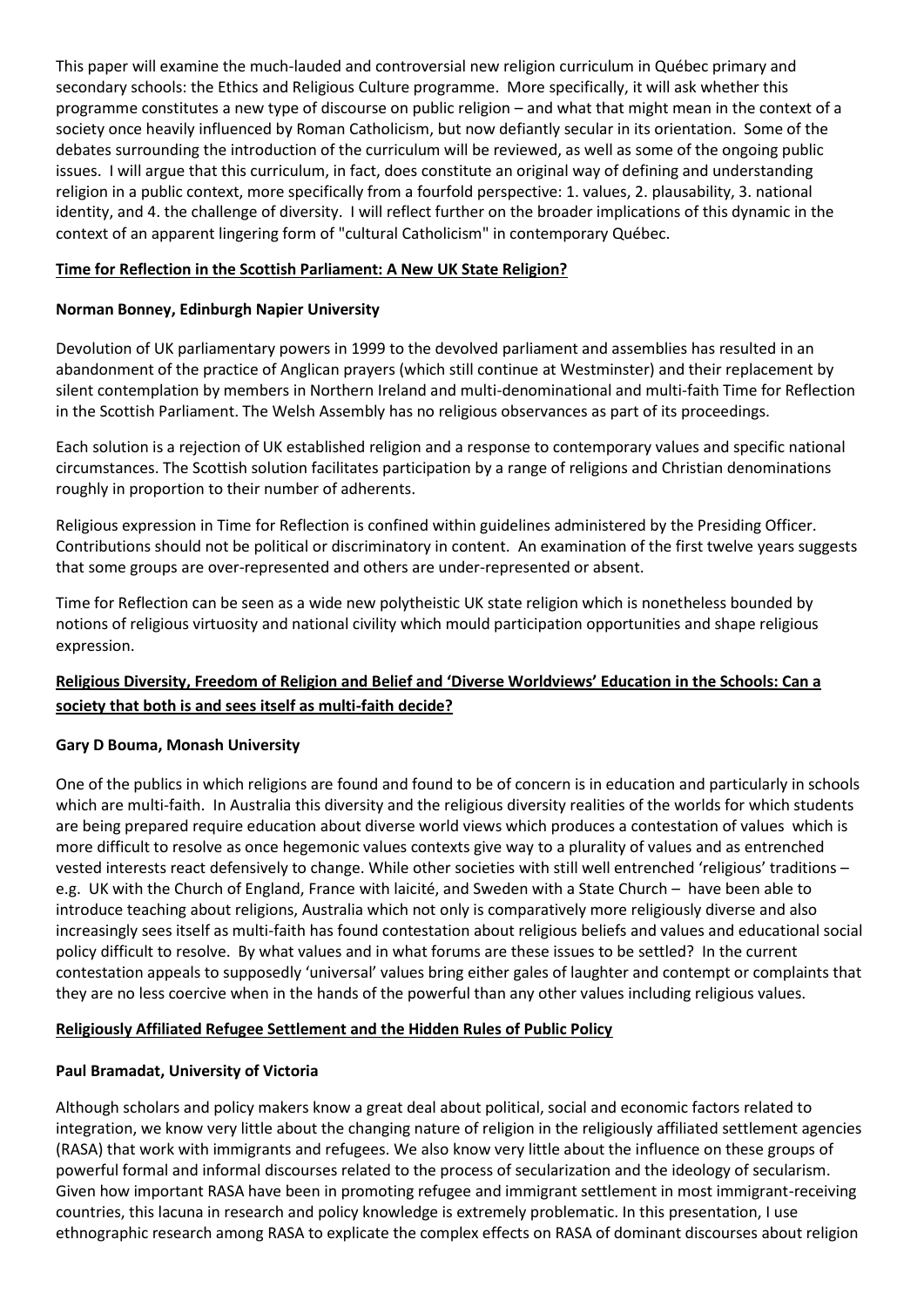and multiculturalism. As well, I address emerging tensions between the often volunteer RASA sector and governments that are committed both to reducing the costs of settlement services and also to providing these services in a religiously-neutral manner. Among other questions, I ask: What effects might such fiscal conservatism and secularism have on the RASA sector? What effects might declining membership in some (especially "mainline" Christian) RASA have on the government's refugee settlement efforts? What might changes within RASA and within the government approaches to RASA tell us about broader social forces?

### **Academical Learning in the Dissenters' Private Academies, 1660-1720**

### **Mark Burden, University of Oxford and Isabel Rivers, Queen Mary, University of London**

Mark Burden's PhD at Queen Mary University of London was funded by the AHRC Religion and Society Programme. Isabel Rivers, Professor of Eighteenth-Century English Literature and Culture at Queen Mary and Co-Director of the Dr Williams's Centre for Dissenting Studies, will describe his role in the Dissenting Academies Project run by the Dr Williams's Centre. Mark will briefly examine the nature and function of academies run by Protestant dissenters in the later Stuart period, identifying their origin in the religious settlements that followed the Restoration of the monarchy and the Church of England (1660-2), and explaining how students were funded. He will then present images from recently-identified manuscript notebooks written by academy tutors and students. These will be used to demonstrate the variety of subjects and teaching methods offered at the academies.

#### **Nigerian Pentecostalism and Political Culture: A Movement in Transition**

#### **Richard Burgess, University of Birmingham**

The public role of religion has been at the centre of debates on global Pentecostalism, partly stimulated by developments in Africa, where the turn to democracy in many countries has opened up space for new civil society structures and enabled Pentecostals to become significant players in the public sphere (Kalu 2008). This paper focuses on Nigerian Pentecostal political engagement. It begins by tracing the shift to political Pentecostalism that has occurred in Nigeria since the 1970s. A common observation about Pentecostal culture is that it leads to political conservatism (Robbins 2004). However, an assessment of Nigerian Pentecostalism shows a diversity of political postures in response to changing contexts and theological orientations. Secondly, the paper examines contemporary strategies employed by Pentecostals in Nigeria to gain control of political space. These include conventional methods such as electoral politics alongside more implicit strategies such as prophecy, pronouncements in the media, and prayer. Finally, the study explores the transnational dimension, specifically the political engagement of Nigerian Pentecostals in Britain and the way this is informed by the complex interaction between the local and global. The paper is based on interviews with Nigerian Pentecostals, observation of Pentecostal events, and a congregational survey.

### **Equality of Religion or Belief: Towards a new Constitutional Settlement for the UK**

### **Alan Carling, University of Bradford**

Recent legislative changes have created a movement towards a new 'settlement for religion' within the UK polity. The principle behind this settlement can be described as 'Equality of Religion or Belief', which has three aspects: i) equality of individual treatment (on the grounds of religion or belief), ii) formal equality of recognition (of all religions or belief systems) and iii) equal consideration for identities of religion or belief alongside other aspects of personal identity (race, ethnicity, gender, age, disability, social class, sexual orientation etc).

This new constitutional movement has come about through the inclusion of 'religion' within a developing equalities framework, and has rarely been recognised explicitly or defended directly at the level of principle. This paper will explore the possible justifications for this new settlement, and consider its pinch points with the existing Constitutional arrangements and with the religious traditions themselves.

The paper arises from the research reported in Marie Macey and Alan Carling, *Ethnic, Racial and Religious Inequalities* (Palgrave Macmillan 2011).

### **Religion, NGOs and the United Nations: Visible and Invisible Actors in Power**

**Jeremy Carrette, Hugh Miall and Sophie-Hélène Tirgeaud, University of Kent**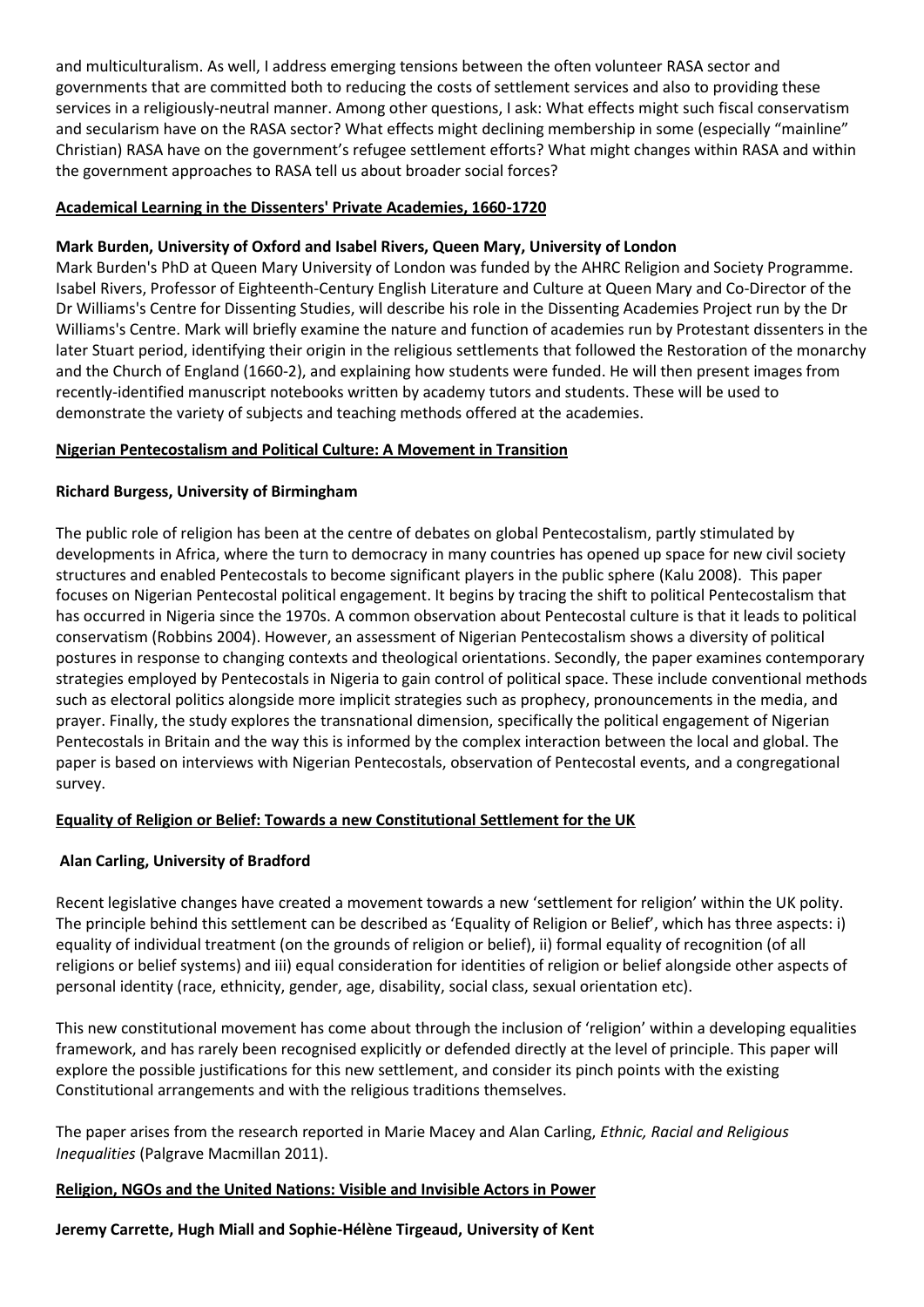Religion and the UN are complex and multi-dimensional orders and organizations. Just as there is, in some sense, no such thing as 'The UN', rather a series of interlocking institutions, so there is no such thing as 'religion', rather a series of groups and ideas ordered by the category of 'religion'. It reflects the way ideas of religion and the UN operate to collect together a complex series of people, organizations, processes and ideas.

This paper will bring together the findings of a three-year AHRC/ESRC 'Religion and Society' research project into religious NGOs at the UN in New York and Geneva. It will show how 'religious' actors operate in the UN system and argue that 'religious' actors at the UN become effective in their ability to both appear and disappear according to their diplomatic value, historical significance and Human Rights credibility. Visibility of 'religious' actors is thus determined by disjunctions within UN discourse and objectives about 'religion', which allow different levels of engagement. The paper will illustrate this with three case examples: the place and role of the Holy See, the Defamation of Religion controversy and the mechanisms religious actors use to influence Human Rights protocols. The paper will show that 'religious' actors in the UN system face a complex diplomatic game of what can be called 'chameleon' politics.

### **John Paul II's canonisation policy as a new instrument of ecclesiastical government**

### **Valentina Ciciliot, University of Reading**

The expression "canonisation policy", not unanimously accepted by Catholic historiography, indicates the presence of a particular papal project behind canonisation, one that is not just pastoral, but also political. This concept is highly applicable to the approach of pope John Paul II, who declared a huge number of beati (1342, 968 men and 374 women) and saints (482, 375 men and 125 women) during his pontificate (1978-2005), more than half of all saints proclaimed by the Catholic Church from the establishment of the Congregation of Rites (1588). The sheer numbers involved point clearly to canonisation being turned into an active instrument of ecclesiastical government. The public impact that a beatification or a canonisation can have on society suggests also a new attempt by the Catholic Church to reinforce its presence and influence across the world, proposing specific hagiographical models related to the needs of local communities and designed to strengthen the Roman ecclesiological standpoint.

### **Does Religious Education work?**

### **James Conroy, University of Glasgow**

Drawing on a multidimensional research project, which used Delphi workshop methodologies, ethnographies, policy analysis, questionnaire work and Forum Theatre this paper presents a series of insights into the 'nested identity' of religious education as a social practice and the challenges this throws up for education in religious education. It will highlight and discuss what we consider to be both contingent and constitutive challenges for religious education that we consider to have emerged out of particular understandings of its purpose and practice.

Central to the challenges facing religious education is that of educational and personal meaning and in, the shift from truth claiming to meaning-making and from meaning-making to pedagogical and social purposiveness, we have witnessed the exacerbation of the long-enduring challenge of religious illiteracy.

Drawing upon the detailed ethnography and other data we will illustrate how religious education has failed to deliver on its educational and formative promise leaving both teacher and student bereft of resources to navigate this historically important educational terrain.

### **An investigation of Multifaith spaces in the UK, Europe and the US**

### **Andrew Crompton, Liverpool Hope University and Ralf Brand, University of Manchester**

We present key findings of our three year investigation of multifaith spaces in more than ten countries. Although their provision is not legally required, we estimate that more than 1500 such spaces exist in Britain. In many cases Multifaith has supplanted Christianity in hospitals and airports and introduced spirituality to places like shops, football grounds and offices where none formerly existed.

Multifaith can be seen as a product of, and a response to, globalisation in the sense that the juxtaposition and simultaneity of people from all over the globe brings with it a need to accommodate these people's spiritual needs. Most multifaith spaces preserve traditional forms of religious expression in an unmixed fashion. Shared forms of religious worship are extremely rare, except at opening ceremonies.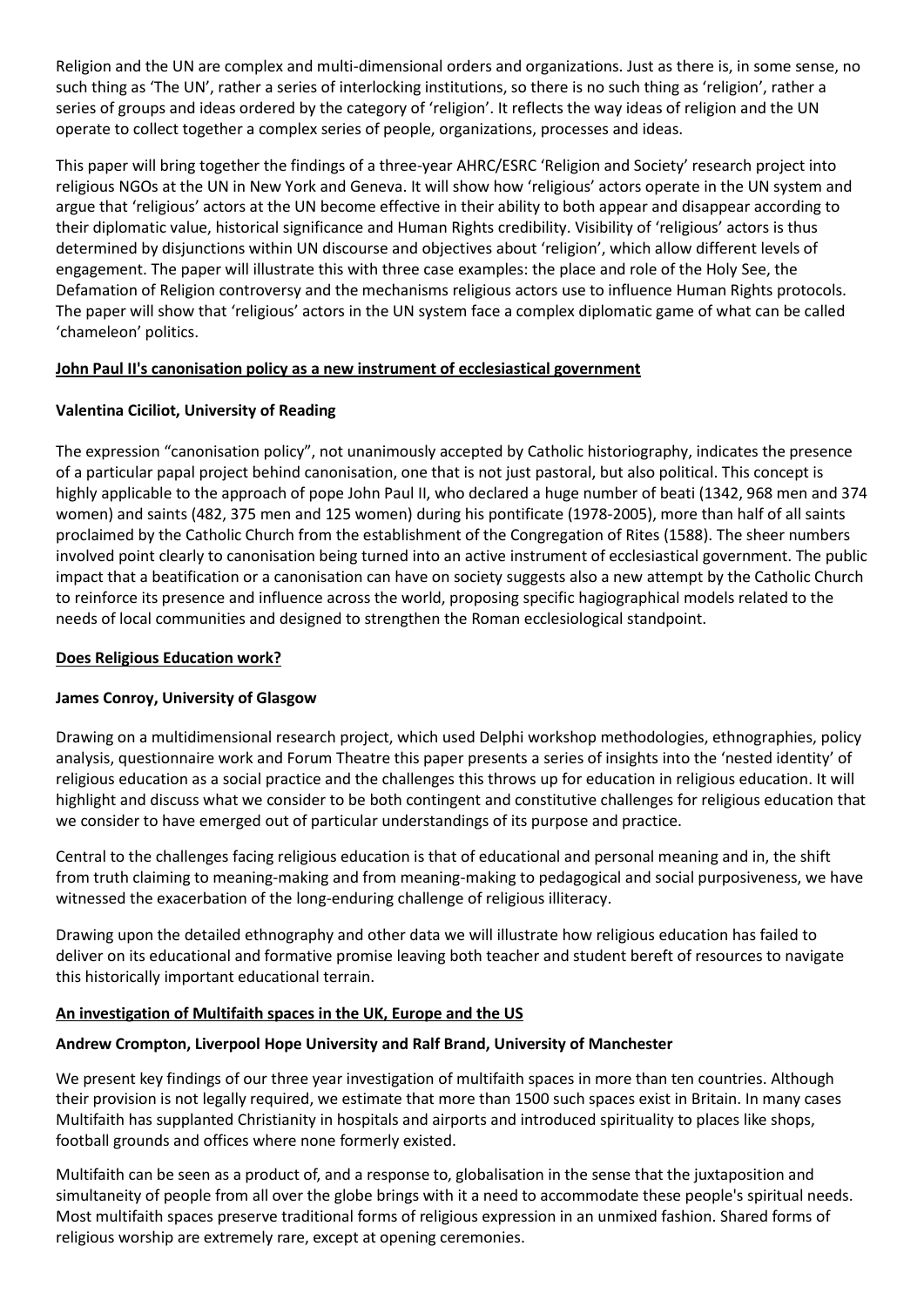Some multifaith spaces reflect this juxtaposition spatially and architecturally with several different single-faith rooms off one shared corridor. Where multifaith is confined to a single space, however, it leads to an iconoclastic conflict, which is often tackled by creating modernist white empty rooms, in which sacred artifacts are confined to boxes. Such rooms need supervision because if left to their own devices they tend to become de-facto mosques, chapels, or new age spaces, depending on who uses them most. Only if scrupulously maintained in unstable equilibrium between these modes of failure can they provide universal access to the divine.

### **Methodist Central Halls as Public Sacred Space**

### **Angela Connelly and Michael Hebbert, University of Manchester with the Methodist Church Property Office**

Methodist Central Halls existed in almost every British town and city as flexible, multifunctional spaces that represent the most tangible high water mark of Methodist witness in British society. Until this collaborative doctoral award under the AHRC/ESRC Religion and Society programme the Central Halls had escaped scholarly attention. Our paper profiles these remarkable buildings and their makers and occupants from the 1880s to the present day.

We combine an overarching national narrative in a context of declining Methodist membership, with six case studies of individual halls to show the variety of different trajectories of individual buildings. Methodologically, the research demonstrates the potential for analysis of building typology in religious studies. Substantively the findings offer fresh understanding of the modes of Christian presence in the public realm of modern British cities. As well as charting a chapter in the history of Methodism we show how the study, and the methods used, have wider implications for the contemporary study of religion and society.

#### **The Role Of Experts In The Roman Catholic Church: Canon Law And Dialogue With Society**

#### **Eithne D'Auria and Norman Doe, Centre for Law and Religion, Cardiff Law School**

This study explores the main areas under Roman Catholic canon law on the use of 'experts' in decision-making within the church. The canonical category of 'expert' is not defined, and the law also assigns important functions to others with prescribed qualifications and expertise. The principal areas are finance, restoration of churches and religious art, education (Catholic catechesis, schools, universities and seminaries), formation of clergy (including psychological suitability), and the judicial forum (mainly marriage). In these areas, the law requires decision-makers (e.g. bishops, spiritual directors, and judges) to consult experts from wider society. The law regulates their appointment, functions, authority, and discipline. The research also seeks to establish whether or not the law is followed, especially in marriage cases before the church tribunals. The research is tending to indicate that ecclesiastical courts do not routinely use expert evidence to the detriment of the rights of parties (particularly in cases involving psychological capacity) and that judges may be acting outside their own competence. The study is carried out through analysis of the relevant legal texts and an empirical survey of decisions of various matrimonial tribunals within the church.

#### **Addressing Global Problems: Observations on Religiously-Based NGOs/NPOs in Japan**

### **Ugo Dessì, University of Leipzig**

There are indications that Japanese religions are trying to reassert their role in global society through increasing engagement in issues such as war, the environmental crisis, and poverty at the international level. These activities are variously conducted at the denominational level, through interreligious cooperation, and especially through the establishment of nongovernmental organizations (NGOs) and non-profit organizations (NPOs). While the many groups involved differentiate themselves by the typology and the area of their intervention, they share a general tendency to justify their global engagement through a binary pattern reminiscent of Buddhism, where religion and its social applications are presented as the appropriate cure for present-day social illness. Such activism, besides being religiously motivated, is one way through which Japanese religions try to find an additional source of legitimation at the systemic level and strengthen their public image, as is also suggested by the often acute reflexive awareness of their own task and its significance within the global context.

#### **Religion and Violence in the Lives of Gay and Lesbian Christians**

#### **Pamela Dickey Young, Queen's University**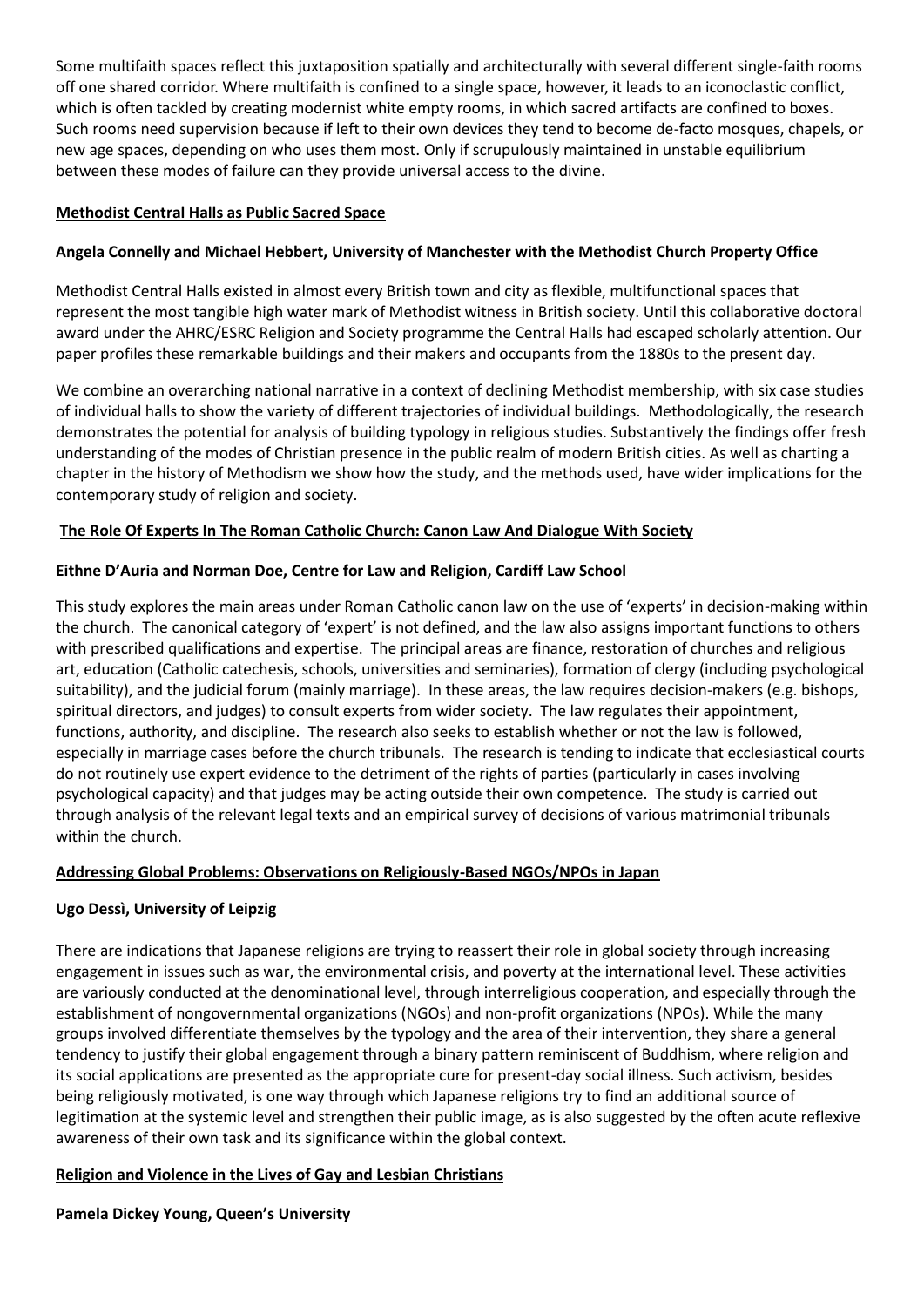This paper reports the preliminary findings of a study that interviewed ministers of Affirming congregations of the United Church of Canada to ascertain how sexual minority persons present issues of violence to these clergy members. The study seeks to determine what sorts of violence are presented to clergy; how clergy themselves understand and characterize violence; what sorts of responses clergy give and what resources (religious as well as secular) are employed by clergy to do their work. The study explores how clergy who are already committed to supporting sexual minority persons and who may well be sexual minority persons themselves, hear about and deal with violence in the context of their work as clergy. In particular, this paper will centre on how, from the perspective of these clergy, religion affects various ways of defining and characterizing violence in the lives of sexual minority persons. The results of these interviews will be read both in relation to broader studies of violence and religion; and studies of violence in the lives of heterosexual religious persons.

### **Public Religion and Religious Literacy in an Age of Ambivalence**

### **Adam Dinham, Goldsmiths, University of London**

This paper will examine a context of public anxiety and ambivalence about faith as revealed in public policies and their related practices. Taking the higher education sector in Britain as emblematic of wider concerns about religious faith and its place in the public sphere, the paper will consider the growing range of religiously-orientated policy demands on higher education institutions in the UK, and the responses universities make to them. Specifically, it will look at four key policy 'arenas': equalities and diversity; widening participation and social mobility; student experience; and fostering good campus relations. Drawing on interviews with university Vice-Chancellors, Pro-Vice Chancellors, operational staff and students, the paper will explore how these policies are viewed, how they have been responded to, and how religion and belief are engaged with. It will consider what this means for perceptions of religion within the academy, and beyond. It will conclude that the quality of conversation about religious faith is poor, though there is significant religious presence, considerable diversity, and a detectable appetite for religion which is expressed in changed and shifting forms. It will show how different parts of the HE sector respond to this differently. It will outline these differences and argue that universities are well-placed to lead a much better quality of conversation, inside and out the academy, which can help unpick public anxiety and ambivalence. In exploring these issues, the paper will propose and contest the concept of religious literacy as a basis for public engagement with religion.

### **Dissenting Academies Online: Virtual Library System**

### **Rose Dixon, Isabel Rivers, Queen Mary, University of London and David Wykes, Dr Williams's Library**

Rose Dixon was a Postdoctoral Research Fellow for the large grant funded by the AHRC Religion and Society Programme, 'Dissenting Academy Libraries and their Readers, 1720-1860'. Isabel Rivers is Professor of Eighteenth-Century English Literature and Culture at Queen Mary and Co-Director of the Dr Williams's Centre for Dissenting Studies; David Wykes is Director of Dr Williams's Library and Co-Director of the Dr Williams's Centre. Isabel and David, PI and Project Partner respectively for the Dissenting Academies Project, will explain the aims and objectives of the libraries research and its contribution to the larger project. A major outcome of the project is the *Virtual Library System*, an online reconstruction of selected dissenting academy libraries, which makes their catalogues and loan records available in an innovative digital format. Rose will give a brief demonstration of this unique resource, explain how it can be used to help understand the student experience at dissenting academies, and outline plans for expanding it in the future.

### **Religious divorce in the secular state: a case-study analysis**

### **Gillian Douglas (with Norman Doe, Sophie Gilliat-Ray, Russell Sandberg and Asma Khan), Cardiff Law School**

The question of whether religious norms and laws should be 'recognised' or accommodated by the state has become an important issue in civic society, with a particular focus on the working of religious courts. The debate has largely taken place without much reference to empirical evidence of their organisation or operation. An empirical casestudy of three different religious tribunals, Muslim, Jewish and Catholic, which deal with religious annulments and divorces, sheds light on how religious tribunals may be run and how they view their purpose and relationship with the state. In the tribunals in the study, the main focus of operation was on the determination of parties' status for the purposes of remarriage within the faith, rather than the handling of the consequences of the termination of the marriage. They operated in full awareness of, and were influenced by, the wider social context in which their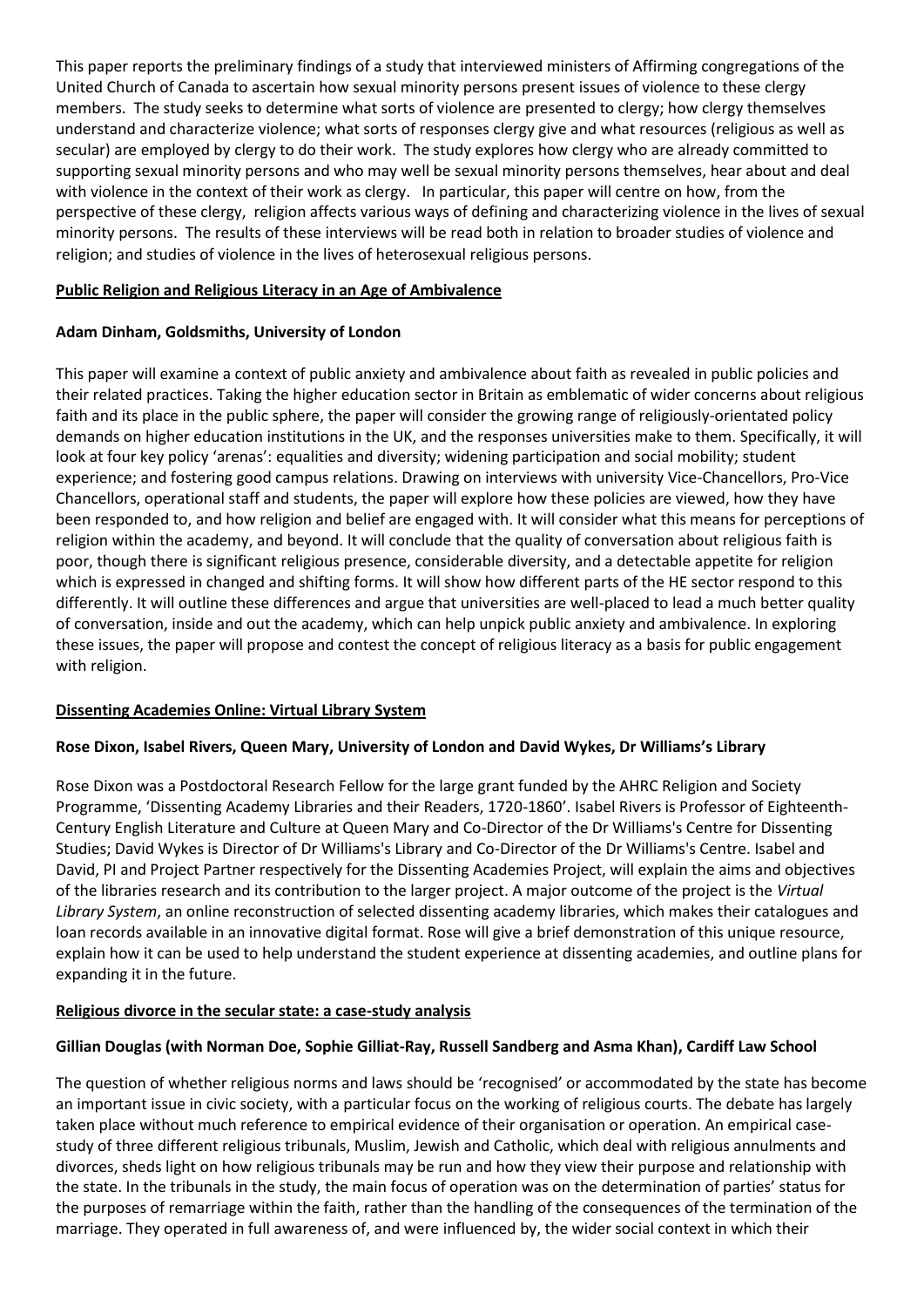litigants live their lives; and they recognised very clearly the limits of their jurisdiction and the importance of compliance with the civil law.

#### **Negotiating religion in public space: the creation of 'Highway to Heaven' in Richmond, Vancouver**

#### **Claire Dwyer, University College London**

In the ethnically diverse suburb of Richmond, Vancouver the clustering of religious buildings along the Number 5 Road highway which marks the eastern boundary of the city has earned the colloquialism 'Highway to Heaven'. However the agglomeration of more than twenty religious buildings including mosques, churches, religious schools, Buddhist, Hindu and Sikh temples within three kilometres is not accidental but the product of an unusual city planning designation which unites 'Assembly Use' with a long term plan to safeguard agricultural land and prevent urban sprawl. This paper examines the evolution of this planning policy and its role in the creation of a distinctive transnational suburban religious landscape. It explores how Richmond's diaspora faith communities negotiate their relationships with the state and other civic institutions and how the landscape has been celebrated and marketed by secular state actors and agencies as a site of religious tolerance and multiculturalism. Although undeniably distinctive, the case study of 'Highway to Heaven' provides an analysis of the processes through which new religious communities negotiate their presence in public space, how religious diversity is managed by state actors and how religious organisations engage with state narratives of multiculturalism.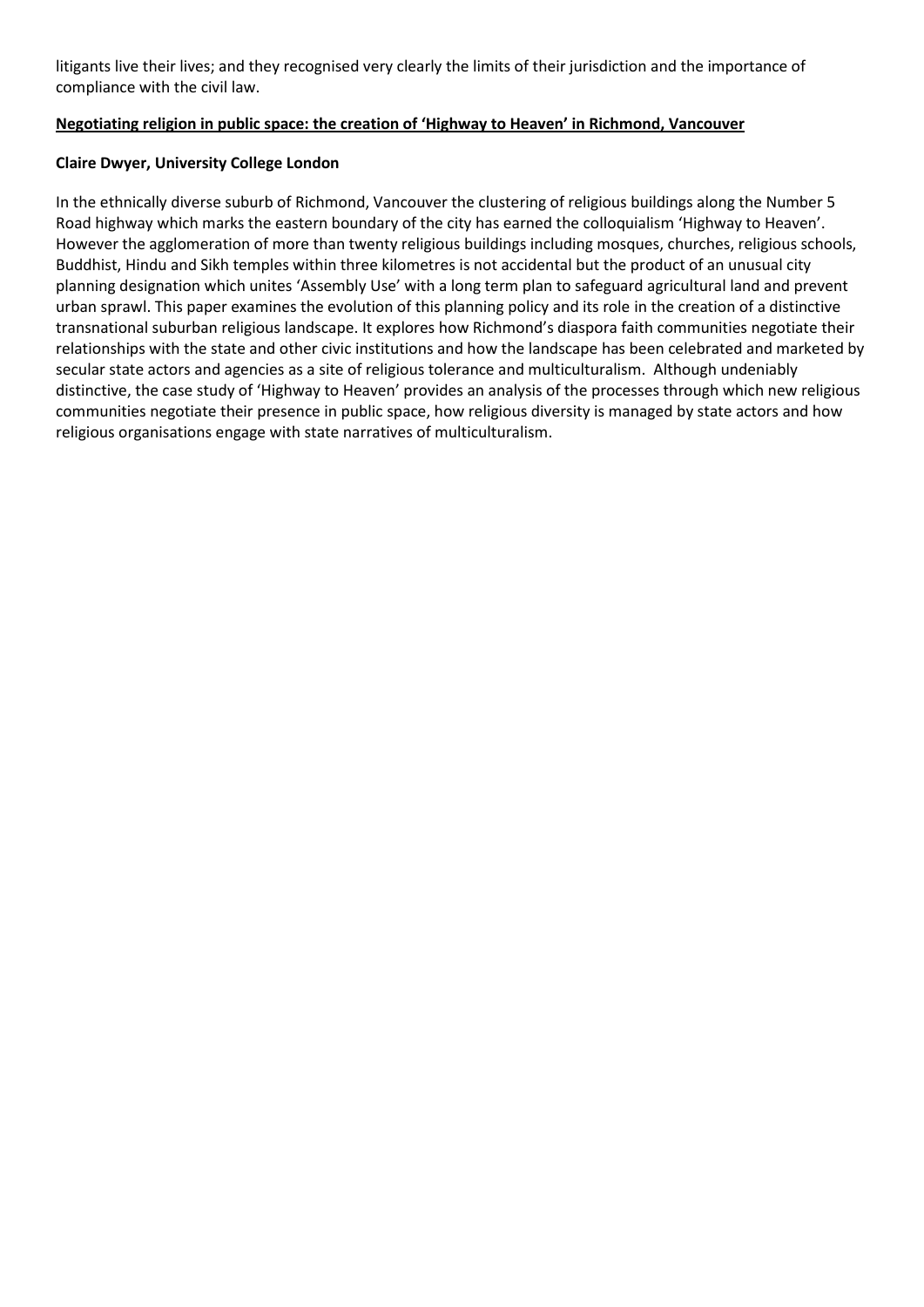#### **Religious Anti-discrimination legislation in Victoria, Australia: Détente between Witches and Christians**

#### **Douglas Ezzy, University of Tasmania**

Religious anti-discrimination legislation in Victoria, Australia, constructively facilitates the nonviolent resolution of religious conflict through legislation and litigation. The paper demonstrates this argument through two detailed case studies of the 2002 complaint by the Islamic Council of Victoria against Catch the Fire Ministries, an evangelical Christian group, and the 2003 complaints by the Pagan Awareness Network and Olivia Watts, an Australian Witch, against Councillor Wilson, of the Casey City Council of Victoria. I draw on Judith Butler's Levinasian analysis of policy responses to conflict to argue that the ethical moment of discourse is inherently violent as the other both threatens me and potentially transforms me. Ethics is how we live in that moment of vulnerability.

#### **The Concordat and the new modes of religion publicization in Brazil**

#### **Lidyane Maria Ferreira de Souza, Università di Camerino**

Casanova's prevision that Catholic Church in Brazil would not "withdraw permanently to the privatized sphere of the spiritual care of souls" was right in the sense that, in fact, it did not privatize, but the reason was not – at least not only - the continuation of its acting as "the voice of the voiceless". The Church finally got a solemn recognition, by the State, of its importance to Brazilian cultural patrimony. The celebration of a Concordat, on 2008, resulted in privileges, or organizational rights (libertas ecclesiae), to the Catholic Church and provoked reaction of the evangelical protestantism, specially the Pentecostal one, whose parliamentarian representatives proposed the General Law on Religion, aimed at replicating the same privileges/rights to all religious confessions. The continuous publicization of religion in Brazil has acquired a formal significance through the use of Law and legal democratic proceedings, by religious actors. It might have material important effects, compromising both the respect for the differentiation core of secularization theory, as the modern individual liberties.

#### **Title tba**

#### **Religion, Law and Soft Law**

### **Anne Fornerod, University of Strasbourg**

If religion remains a public aspect of public life, it is in a changed context, which is deeply marked by pluralism and secularism. The question then arises to know whether it – even partly – modifies or affects the way religion gets regulated by public authorities. In other words, do the latter still resort to traditional legal tools to tackle religious issues? Indeed, along the enactment of traditional regulation of religious matters, which, in particular, aims at abiding by the religious freedom requirements, some rules are issued in domestic law, which evoke the features and mechanisms of soft law. In a range of topics, including workplace or public services, those rules have been flourishing here and there for several years and addresses religious beliefs and their manifestation in a way, which would allow a greater cooperation of individuals and religious groups. This paper will focus mainly on the French system but above all aims at verifying the relevance of this hypothesis of religious issues being ruled by soft law.

#### **Pentecostal Socio-Political Thought in Brazil: An Emerging Elite in an Emerging Power**

#### **Paul Freston**

Building on an analysis of in-depth interviews with some 60 leading Pentecostals (both ecclesiastical leaders and prominent laypeople), in a project directed by the author, the paper offers an examination of the worldview and attitudes of leading members of the huge, fast-growing and politically-active world of Pentecostal/charismatic evangelical Christianity in Brazil. This regional power and economic giant has experienced both rapid Pentecostal growth amongst its less privileged sectors and democratic consolidation. Pentecostalism in the developed West has never achieved the sort of numerical strength in a democratic context which it now enjoys in Brazil. The project represents an unprecedented penetration of the thought-world of the divided, localized and often untutored leadership of these pentecostal and charismatic sectors, including: reactions to recent geopolitical events and to contemporary geopolitical mindsets; opinions of international political leaders; perceptions of important nations and international conflicts; national political questions in the respective countries; perceptions of 'globalization'; democracy, 'theocracy', the 'secular state;' human rights; econmic systems; the pentecostal discourse of the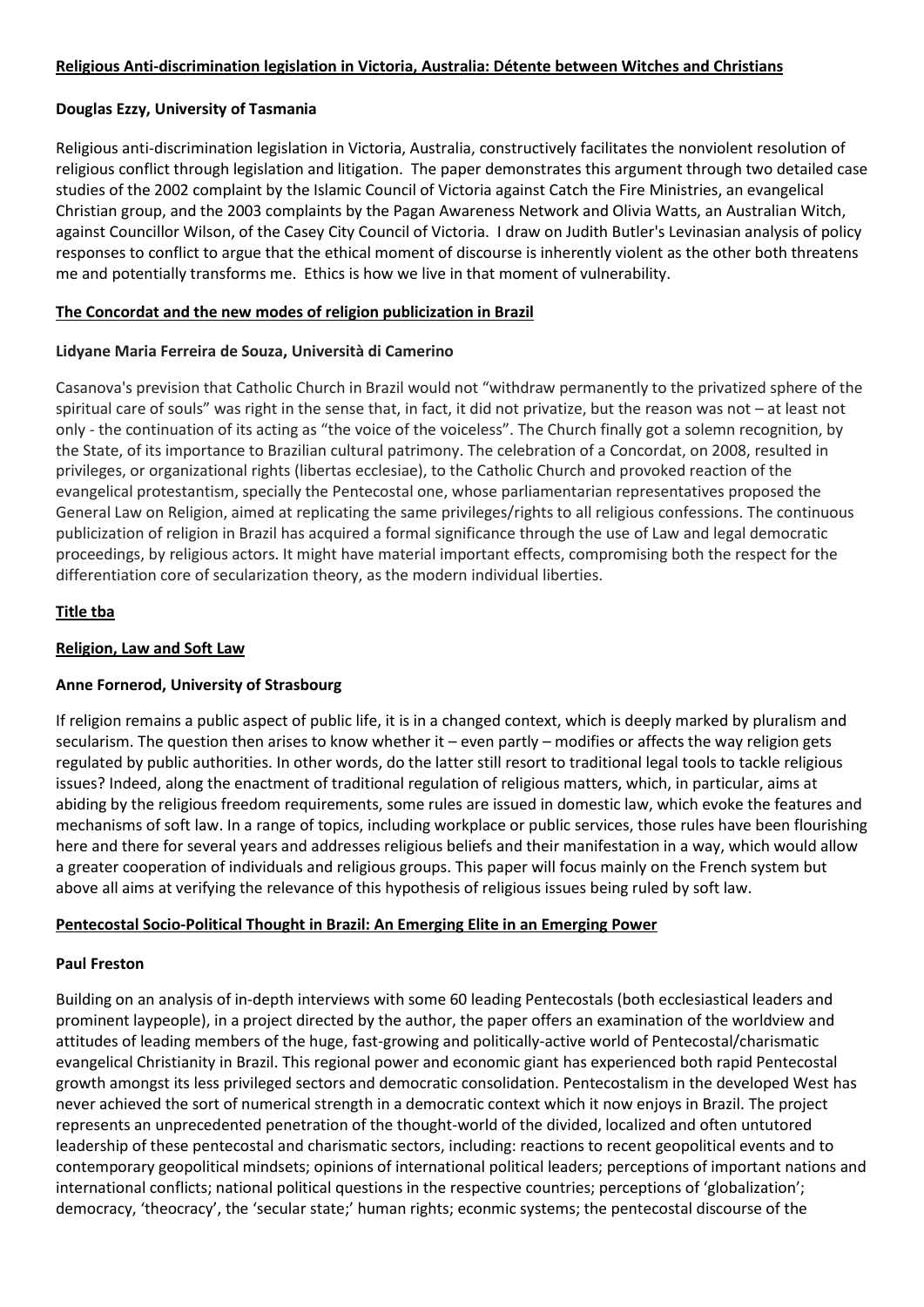demonic and its social implications; corruption in public life; religious freedom; abortion, homosexuality and gender issues.

### **Friday prayers at YOI Fellside**

### **Sophie Gilliat-Ray, Cardiff University, Stephen Pattison, University of Birmingham and Mansur Ali, Cambridge Muslim College**

This paper uses a single event – Friday prayers at a large Young Offender Institution – to examine the role of Muslim chaplains in Britain today. The event carries a wide array of meanings for those who are present, including chaplains, offenders, Governors, security officers, Prison officers, and for Special Branch police officers who regularly observe Friday prayers for signs of potentially 'violent extremism'. By unpacking the event, from its initial planning through to the post-event review, we can see how Muslim chaplains have become highly skilled managers of religion in public institutions. Their ability to exercise effective 'crowd control' is a lens through which we can view their acquisition and deployment of religious and social capital within the confines of a turbulent and complex public organisation.

### **"Sharia Law does not exist": Lessons in Fantasy and Reality from the UK Islamic Legal Studies Network**

### **Rob Gleave, Exeter University**

The UK Network for Researchers and Practitioners of Islamic Law, funded by the Religion and Society programme, convened a series of consultation meetings between 2008 and 2009. The discussions between social scientists, historians, religious studies experts, theologians and practitioners of Islamic law can best be described as a clash of civilisations. Though there was a common language and terminology (Islamic law, fiqh, Shari'a, qazi/qadi, hudood, madhhab/mazhab, ulama, shaykh etc), it became clear that each of the project's constituency had quite different notions of what these terms signified. This led to exchanges which ranged from misunderstanding to all out frustration in the meetings. As the project progressed, it became clear that if mutual exchange between academics, and between academics and research user communities, a common understanding to run alongside the common vocabulary will be necessary. The potential formation of vocabulary, and its importance for understanding the contribution "Islamic" or "Sharia" law might make to public life form the central research questions for this paper, and for the recently initiated follow-on endeavour "The Sharia Project", in which UK-ed and Netherlands-based researchers and practitioners share practice and develop knowledge exchange possibilities.

### **The civil society role of the Catholic Church in the governmental project of migrant integration in Ireland**

### **Breda Gray, University of Limerick**

This paper will examine the shifting role of the Catholic Church civil society activism in the Republic of Ireland with specific reference to the governmental project of immigrant integration. As Mooney argues, immigration 'has become a strategic issue on which the Catholic Church asserts its prophetic voice in the modern public sphere', but in different ways across national contexts (2006: 1455-6). The paper, will consider the significance of immigration as a site of church activism in the public sphere in Ireland at a time of crisis in the Church. It is informed by Foucault's work on governmentality and 'governmentality studies' scholarship and, insofar as Foucault saw religion as part of the political technology of governing the self (Carrette 1999), and as 'an immanent process of governmentality' (Carrette 2000: 139), the focus here is on how these processes are manifest in twenty-first century Irish Catholic Church projects of immigrant integration. The paper argues that neoliberal modes of governing 'at a distance' (Miller and Rose 2008), while appearing to promote the autonomy of churches/faiths and individuals, actually enroll them in new forms of regulation. This is achieved through policy agendas that blur the boundaries of state, market and civil society. Examples include the policy focus on: migrant 'risk' management; a turn to religious organizations as sites of 'citizenisation' (Tully 2002); the increased significance of philanthropic foundation funding agendas; and the contracting out of services and associated intensification of 'audit culture' (Stathern 2000).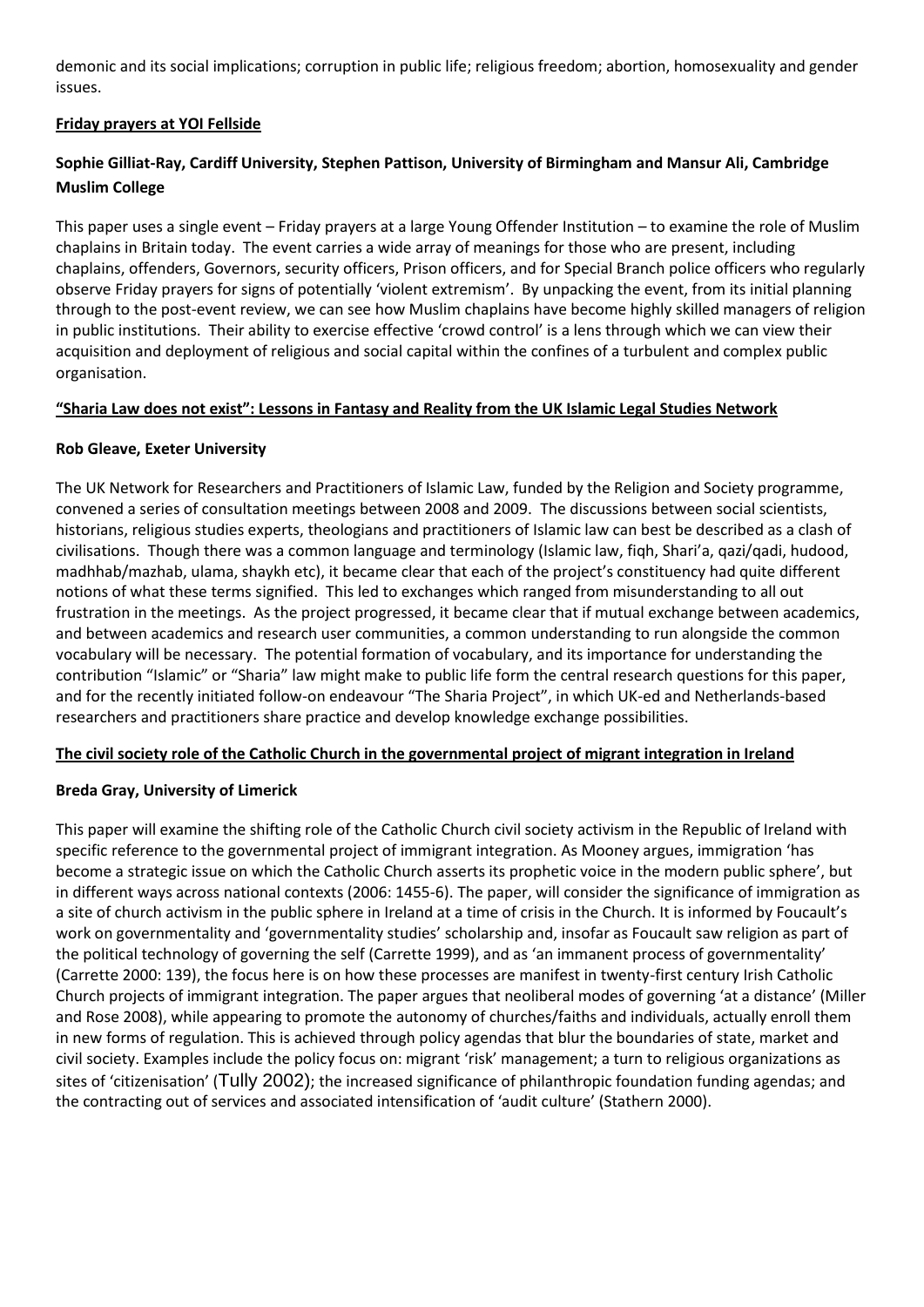#### **Geographies of division and conflict: Religious change in twentieth century Ireland**

#### **Ian Gregory, Lancaster University and Niall Cunningham, University of Manchester**

In 1922 Ireland was partitioned into two parts with six counties of Ulster remaining part of the United Kingdom while the remainder formed the Irish Free State which later became the Republic. This division followed explicitly religious lines with Northern Ireland being specifically designed to have a sustainable Protestant majority. On one level the divisions went far deeper than this reflecting the coalescence between ethno-national, political and economic divides. On another, a simple binary division into two states – one Catholic and one Protestant – could never represent the complexities of Ireland's religious and other divisions. Drawing primarily on census data this paper will explore the complex religious geographies of Ireland before Partition and examine how these changed over the remainder of the twentieth century. It will also look in more detail about how violence influenced these trends both in the immediate partition period and in the more recent Troubles.

#### **Are doors open for all? The access of religious leaders to hospitals and prisons in Spain**

### **Maria del Mar Griera, Julia Martínez-Ariño, Anna Clot, Gloria García-Romeral and Maria Forteza, Universitat Autònoma de Barcelona**

The Spanish legal system guarantees the right of every person to receive religious and spiritual assistance according to his/her religious preferences in public institutions such as hospitals and prisons. Despite this, not all the religious leaders and groups appear to be treated equally in terms of accessibility to these institutions and practical arrangements. In this regard, the growing religious diversity is making the religious minorities' claim for equality more noticeable, but the remnants of the historical Catholic monopoly are still palpable. The paper argues that although there is a trend towards greater accommodation of religious diversity in hospital and prisons, what we call 'banal Catholicism' is still visible. This paper is based on the fieldwork carried out in hospitals and prisons in Catalunya and Andalusia, and in interviews with policymakers and religious leaders.

### **Christianity and the University Experience in Contemporary England: What is visible and invisible about campusbased religion?**

#### **Mathew Guest, Durham University and Rob Warner, University of Chester**

Christians constitute one of the largest campus-based religious populations in the UK, and yet little is known of their size or constituency, or about associated patterns of religious expression and social engagement. This paper reports on a three-year project involving a nation-wide survey of undergraduate students, supplemented with qualitative case studies, examining how the experience of university – social networks, exposure to religious and cultural difference, and the academic learning process – shape on-campus expressions of moral and religious values. The paper will particularly focus on the challenges of mapping the population of Christian students, including a sizeable periphery who are disengaged from church but retain distinctively Christian identity markers.

#### **"It will take a court case": Reviewing Special Religious Instruction in Victoria's Government Schools**

#### **Anna Halafoff, Deakin University**

While the role of religion in Australian schools has been vigorously debated since the 1870s, it has recently generated considerable controversy, particularly in the state of Victoria. Christian volunteers currently teach 96% of students enrolled in Special Religious Instruction (SRI) classes in Victoria's Government schools. Faith communities, including Buddhists, Jews, Hindus, Baha'is and Greek Orthodox also provide SRI taught by accredited volunteer 'teachers'. Concerns have been raised that the exclusive nature of these programs, coupled with an emphasis on instruction *into* a particular religious tradition, is problematic in an increasingly secular, multifaith society such as Victoria. While the *2006 Victorian Education and Training Reform Act* finally allowed the teaching of General Religious Education (GRE) in Government schools, GRE programs are yet to be developed and implemented. This paper examines the clash between scholars, religious community leaders, educators and parents, who are calling for a review of SRI programs and for the introduction of General Religions and Ethics Education (GREE) in Victoria's schools, and their opponents who wish to preserve the Christian bias inherent in the current system.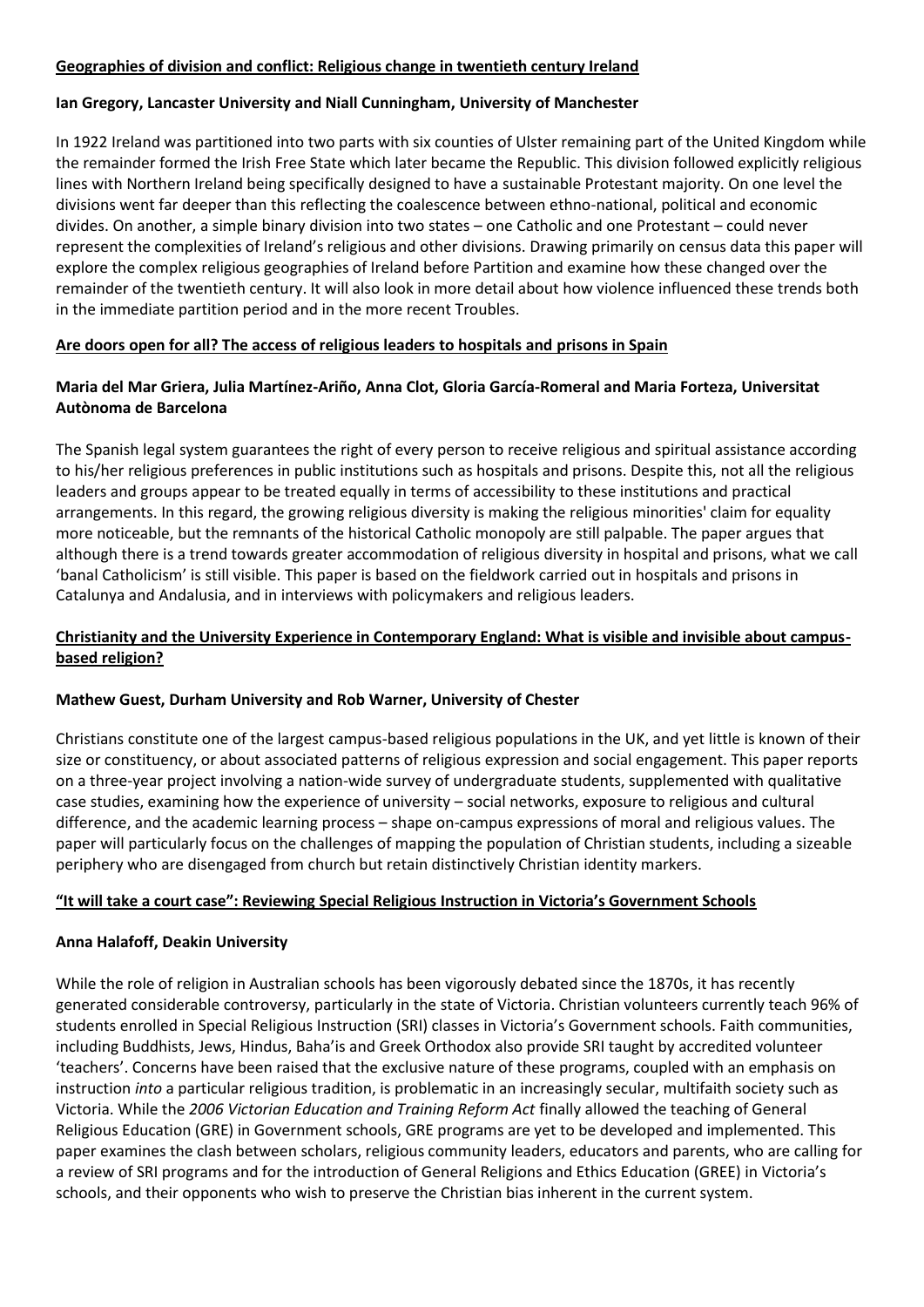#### **Colette Harris, University of East Anglia**

Ever since the Congress of Westphalia that ended the Thirty-Years' War, a myth has been propagated in Europe that religion is primarily a private matter. It is my contention, however, that the public aspects of religion never ceased to hold great significance and that one of their chief functions has been as an adjunct to political organising, including in relation to politically inspired violence, while another has been their crucial contribution to the maintenance of social order.

My paper explores the nexus between these two functions as together they have shaped socio-political life in Kaduna City, northern Nigeria, and in particular their relationship to the armed violence that has had such a negative effect on life in that city from the sharia riots of February 2000 to the post-election violence of April 2011. As it does so, I address the perennial question of how far religion can be said to *cause* political violence, how far it is simply a way of rallying public support, and whether a role in this is played by the type of sect concerned (such as, for instance, the established *versus* the contemporary more fundamentalist inclined ones).

#### **Making the Private Public: Violence, Ethnicity, and Religion**

#### **Cathy Holtmann, University of New Brunswick**

Women who have immigrated to Canada in recent years find themselves at the intersection of multiple structural inequalities based on class, gender, ethnicity, and religion. These inequalities have material consequences in the public realm (Tastsoglou 2011) yet they also manifest in the private pain of family life. When that pain is coupled with domestic violence however, it is no longer private but part of a larger public problem. A third of ever-married Canadian women have been abused by their partners. Brownridge (2009) argues that multiple inequalities make some groups of Canadian women more vulnerable than others to domestic violence. While feminist social theorists have considered complex inequalities and violence at the intersection of class, gender, and ethnicity (Walby 2009), inadequate attention has been paid to the role of religion. Based on data collected through interviews and focus groups with immigrant Christian and Muslim women, this paper will highlight the role that ethno-religious identity and practices play in terms of vulnerability and resiliency in the early years of settlement. Ethno-religious social networks can pose barriers or help to build bridges to social supports for immigrant women (Nason-Clark 2004).

### **Secularism and Citizenship Beyond the North Atlantic World**

### **Humeira Iqtidar, King's College London and David Lehmann, University of Cambridge**

The analysis of state management of religion and citizenship in other, more plural, contexts allows some interesting counterpoints and lessons for North Atlantic states. The idea is not to privilege any particular type of secularism: Indian secularism is not 'better' than the British version, the Indonesian state's practices of managing religious practice are not shown to be superior to the Israeli method. The emphasis, rather, is on providing the contextual detail necessary to understand the particular ways in which state management of religion coincides with specific ideas and practices of citizenship and varying conceptions of religion itself. The assumption that European-style secularism is inextricably bound up with democracy and rights-based citizenship is a product of a specific history where the church was replaced by the nation as an organizing principle for social and political life. The questioning of this package in the European context itself as a result of both secularization and immigration forms the background against which we investigate the relationship between secularism and citizenship.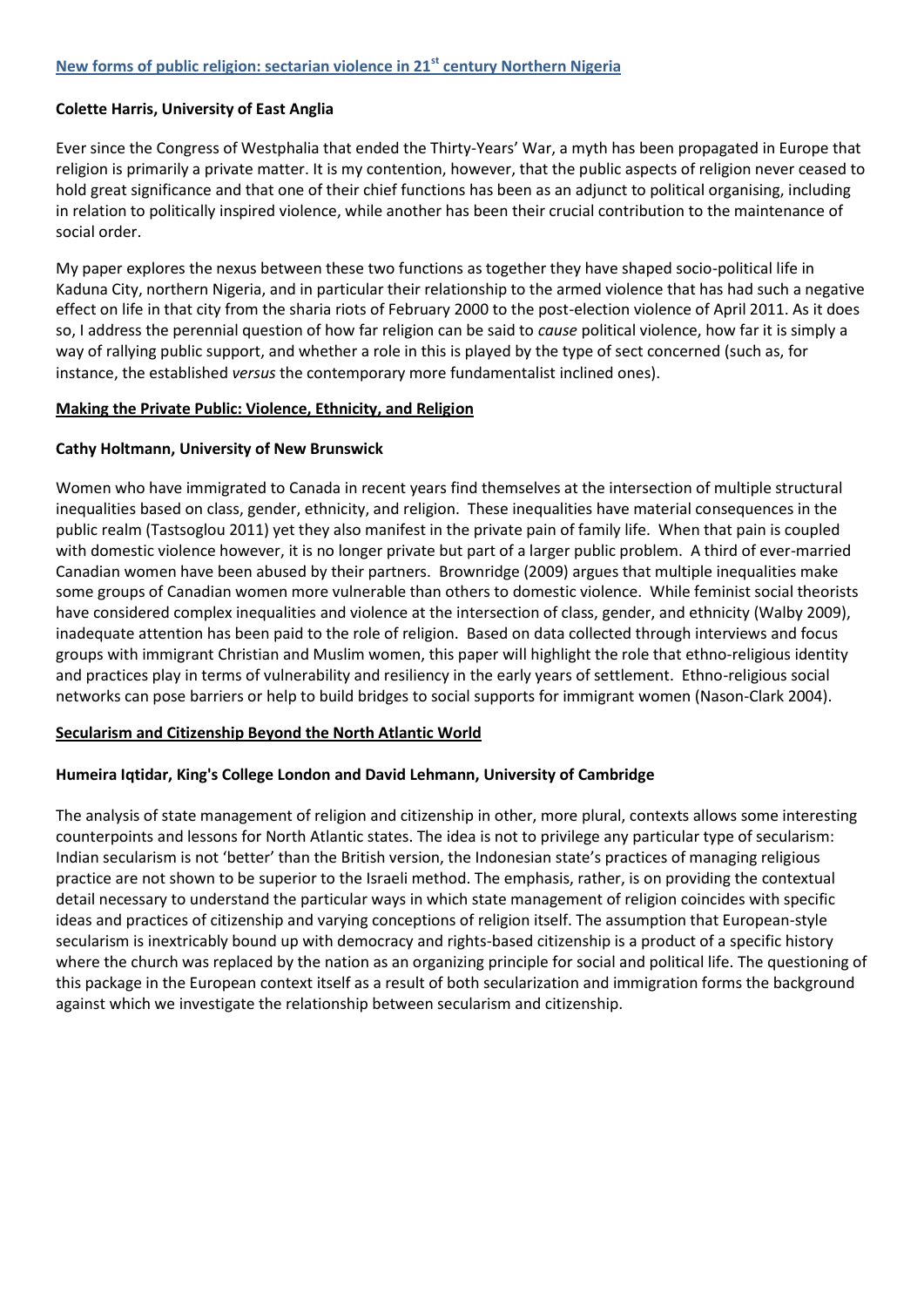### **Religion and Education: Young People's Attitudes of Religious Diversity**

#### **Robert Jackson, Elisabeth Arweck and Leslie Francis, University of Warwick**

The three-year project (2009–2012) based in the Warwick Religions and Education Research Unit (WRERU) at the University of Warwick, funded by the ESRC/AHRC Religion and Society Programme, has explored the attitudes of 13– 16 year-old pupils across the United Kingdom (England, Wales, Northern Ireland, Scotland, London) towards religious diversity. While religious diversity has become a feature of the religious landscape of the UK, research on this topic and the factors that shape young people's attitudes has been scarce. The media—as an arena where religion is (in the) public—point to religious difference and division in local and (inter)national contexts. While government acknowledges that religion is public and cannot be relegated to the private sphere, it wrestles with 'multiculturalism' and the role of religion in public. The presentation will report both qualitative and quantitative data collected, respectively, in focus group discussions with young people in British schools and via a survey questionnaire. It will draw out the stances young people have adopted towards religion(s) and what shapes these stances and the extent to which public discourses—whether in the media or politics—influence their thinking.

#### **Cistercian monasticism on the borders of medieval Europe**

#### **Emilia Jamroziak, University of Leeds**

In this presentation I will explain the main findings of my project focusing on the strategies of Cistercian monasteries established in the twelfth century on two very different types of medieval borders – English-Scottish border and southern Baltic, a region bordering on powerful neighbours – Denmark, Brandenburg and Polish Kingdom. The monastic communities were incomers to very different cultural, linguistic and social context, but through specific strategies and adaptability were able to flourish. With the changed environment of warfare and development of much more rigid political borders in the fourteenth century the monastic communities had to face new types of challenge and different responses adopted by them are an important evidence for the changing nature of the trans-European Cistercian structures and the process of regionalisation in the later middle ages.

### **The Cathedral as a Mechanism for the Social Movement: Catholicism and Democratization in South Korea**

### **Jung Soo Jo, University of Leeds**

As Catholicism played a crucial role for the third wave of democracies in the 1970s and 1980s (Huntington 1991), it also exerted an important influence on the democratization movement in South Korea. This paper aims to examine the influence of Korean Catholicism as one of the social movement organizations (SMOs) that helped the political transition of South Korea to democracy. I will discuss this theme with a particular focus on Myŏngdong Cathedral, which is the cathedral of the Archdiocese of Seoul. With its long history as the centre of Korean Catholicism and its geopolitical advantage in relation to social movements, Myŏngdong Cathedral was widely perceived as a sacred place symbolizing the desire of the Korean masses for democracy and became a crucial mechanism providing power to the Korean Catholics in exerting influence on the democratization movement. This paper investigates the politics of sacred space which will be addressed by elaborating on the practical impact of the symbolic power of Myŏngdong Cathedral onto the participant movement groups and the masses.

### **Where's the 'faith' in faith-based organisations? The evolving expression of faith in faith-based homelessness services**

### **Sarah Johnsen, Heriot-Watt University**

Drawing upon a qualitative exploration of the role of faith-based organisations (FBOs) in service provision for homeless people in the UK, this paper examines the ways in which the 'faith' in 'faith-based' services is articulated and experienced 'on the ground'. It demonstrates that the 'F' in FBO is expressed in a myriad of nuanced ways, and that the strength of 'coupling' between many welfare agencies and organised religion has diminished over time such that some projects' faith affiliation or heritage is now evident in palimpsestual form only. Homeless people do in fact often find it difficult to discern tangible differences between contemporary 'faith-based' and 'secular' services, suggesting that we should avoid exaggerating the differences between them, whilst recognising the role of the 'spiritual' dimensions of support offered by the former. The evolving expression of faith in homelessness provision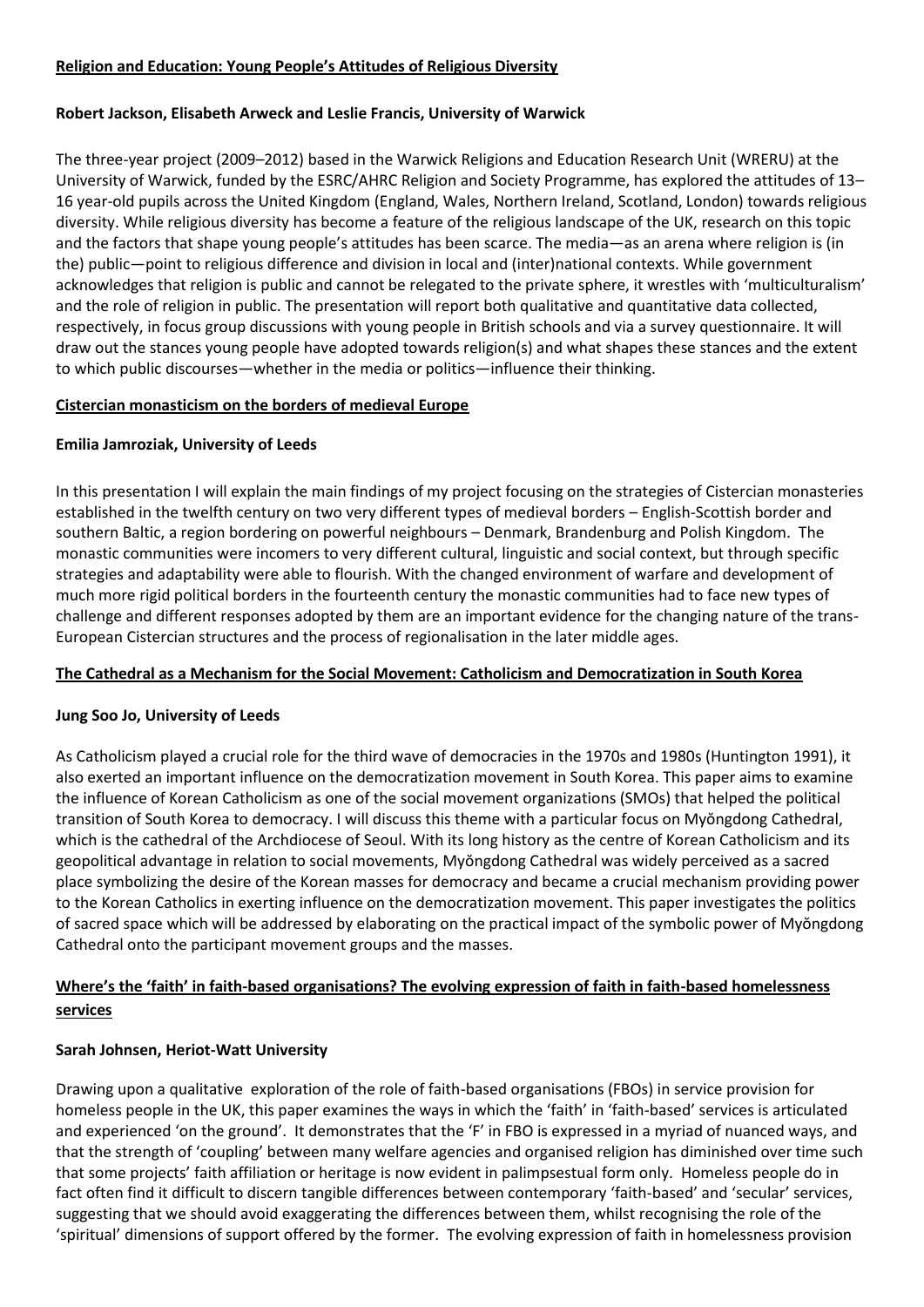not only problematises FBO typologies but also speaks to debates about mission drift, secularisation, and postsecularism.

#### **Belief, Choice and Responsibility: Fairness and Indirect Religious Discrimination Law**

#### **Peter Jones, Newcastle University**

This paper examines whether we should conceive religious beliefs as chosen and how our answer to that question bears on the proper content of religious discrimination law. It uses *Noah v. Desrosiers* as a focus for examining that issue. The issue of choice need be of no consequence for direct discrimination: even if people's beliefs are chosen, that does not render direct religious discrimination acceptable. But choice can be of consequence for indirect religious discrimination (IRD): if people do choose what to believe, the case for requiring employers and providers of goods and services to bear the costs of accommodating their beliefs can be seriously impaired. For 'luck egalitarians', in particular, whether people's religious beliefs are the products of choice or chance is crucial to the material claims they can justly make upon others.

Two objections stand in the way of any simple claim that we choose what we believe: (i) logically, we cannot choose what to believe; we can believe only what seems to us to be the case, (ii) sociologically, people's religious beliefs are, with significant exceptions but still overwhelmingly (viewed globally), a product of family or community socialisation. The first of these is not conclusive given that choice does not have to be arbitrary to remain choice (reasons do not preclude choice) and that religious belief occurs within a realm of epistemic discretion, though the language of 'choice' is not always felicitous. The second is harder to gainsay.

I recast the issue as a question of who should take responsibility for the consequences of belief in a plural society committed to freedom of belief. Set in that context, the obvious default position is that the costs of beliefs should be borne by their holders; people cannot reasonably avail themselves of freedom of belief while expecting others to pick up the bill for the use they make of that freedom. However, without further argument, that does see off the sociological objection. For that, the crucial issue is not how people first came by their beliefs but whether they now embrace and endorse them and whether, if they do, they can still present their beliefs to others as burdens with which they have been encumbered by circumstance and which they would rather be without. In reality, people do not 'disidentify' with their beliefs in that fashion. Perhaps we should not take their embracing their beliefs at face value; but, if we do not, we license ourselves not to take their beliefs seriously as *their* beliefs, with all that that implies for their freedom of belief.

These considerations are supplemented by others, including courts' reluctance to subject people's religious beliefs to any more than the most minimal forms of 'quality-control'. That reluctance, while understandable, argues against legal measures that transfer the costs of belief from those who hold the belief to those who do not.

In applying these considerations to the issue of IRD, a serious complicating factor is that a belief's socio-economic consequences are almost never consequences of the belief alone. Almost always, they result from the intersection of belief with the norms and practices prevalent in a society. So should responsibility for the consequences of belief be shared rather than borne by believers alone? That depends on cases but I use Rawls's basic structure approach to argue that 'normal' socio-economic activity should have priority; that current law on indirect discrimination embodies that notion through its test of 'proportionate means of achieving a legitimate aim'; and that religious organisations no less than other organisations are beneficiaries of that priority and, in some respects, even more so.

Does this leave any case for law providing against IRD? I identify a number of reasons why IRD should remain of concern (covert direct discrimination, exacerbating other forms of inequality, social cohesion, etc) and I do not rule out the claims that people have simply as conscientious bearers of belief. The practical thrust of my argument is to endorse the broad structure possessed by current IRD law. However, it does argue strongly for interpreting the legal defence of 'proportionate means of achieving a legitimate aim' as a threshold test rather than as an interest that is to be balanced against others. Employers and providers should be obliged to accommodate the demands of religious belief only up to the point at which accommodation ceases to be consistent with their using proportionate means in pursuit of a legitimate aim (where proportionality is judged only with reference to the aim); beyond that threshold their obligation should cease. The proportionality test should not be interpreted as one that requires a balancing of the interests of the believer and those of the employer/provider, so that employers/providers can be required to sacrifice means that are proportionate (with respect to their aim) provided only that that sacrifice is outweighed by the interests of believers. My argument is consistent with the wording of the Equality Act 2010 (and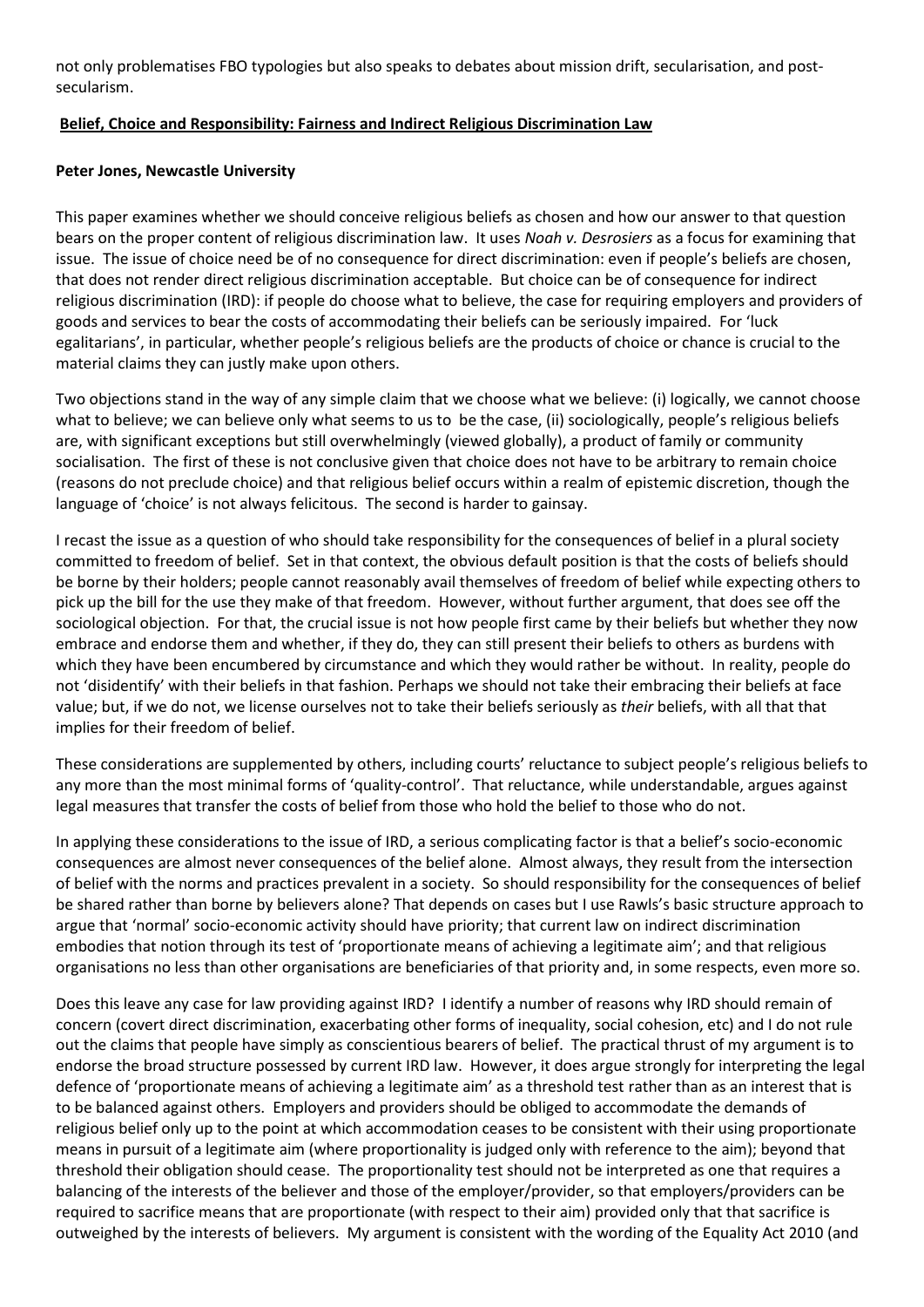earlier IRD measures) but not with the way the proportionality test has sometimes been interpreted by courts and tribunals.

#### **Changing media representations of religion and the 'secular sacred', 1982-2010**

#### **Kim Knott, Lancaster University and Teemu Taira, University of Turku**

What has changed in the media portrayal of official and popular religions and the secular sacred over the last thirty years? Findings will be presented from two projects conducted at the University of Leeds in 1982/3 and 2008/10, and compared in light of changing religious and media environments and public and sociological discourses about religion in public life. In both studies data were collected over a comparable period from the same British newspapers and terrestrial television channels. References to religion and the secular sacred – both literal and metaphorical – were analysed from all genres, from articles and broadcasting focused directly on religion, through news and drama, to sport and advertising. Using content and discourse analysis, in engagement with debates in sociology of religion and media studies, key themes will be identified and compared which illustrate changing media representations of the religious and secular.

### **Piety, Pluralism and Paradox: Muslim Musical Performance and Education in Britain**

#### **Carolyn Landau, King's College London**

Debates on the permissibility of music within Islam have existed for centuries and continue with new complexities in the twenty-first century in both Muslim-majority and Muslim–minority settings. In Western countries these debates are often heightened by a state-imposed music curriculum on the one hand and a burgeoning 'Islamic music scene' on the other. This paper presents findings from ongoing ethnographic research (begun in 2006) into the use of, and attitudes towards, music by ethnically, denominationally and socio-economically diverse Muslim communities in London. I explore how the lens of music making—or the lack thereof and subsequent surrounding debates—can begin to uncover new insights into the nature of Islam and Muslim experience in Britain today. With particular focus on public musical performances and music education, I show how recent global trends in Islam and popular culture, as well as local and national political events and debates, are affecting Muslim musical practice, education and thought in Britain in various ways, revealing a diverse, adaptable, and at times paradoxical, 'British Islam' that is simultaneously being molded by, and contributing to, British 'mainstream' society and its relationship to the rest of the world.

### **Doing textual analysis of public Commissions on religious diversity**

### **Solange Lefebvre, Université de Montréal**

This presentation provides three examples of the results stemming from textual analysis of two commissions on religious diversity in Quebec; 1) the public school system, and 2) reasonable accommodation, in a research project funded by the Social Sciences and Humanities Research Council of Canada.

1) Through careful analysis of the concepts of laïcité, neutrality and secularism, I will show how I reconstructed stories of conceptual hesitations and choices made within the commissions, and the influence the Chairs previous research had on the commissions;

2) Another important aspect I will outline details is about hidden or neglected issues, including examples from the Bouchard-Taylor Commission such as: a brief on animals, slaughter and religion was totally ignored by the commission; despite explicit invitations to submit its reflection, the private sector kept silent and did not participate. In these two cases, the findings opened the door to two very innovative projects on religious diversity.

3) The final example concerns the place of imaginary in the discourse on religion, the results of Lori Beaman's reflections and Louis-Charles Gagnon-Tessier's findings.

The results of this study, outlined in this talk, demonstrate the interest and necessity of a detailed analysis of public hearings and commissions to study the complex relation between religion and society.

### **Varieties of Performing Religion in the Public Sphere**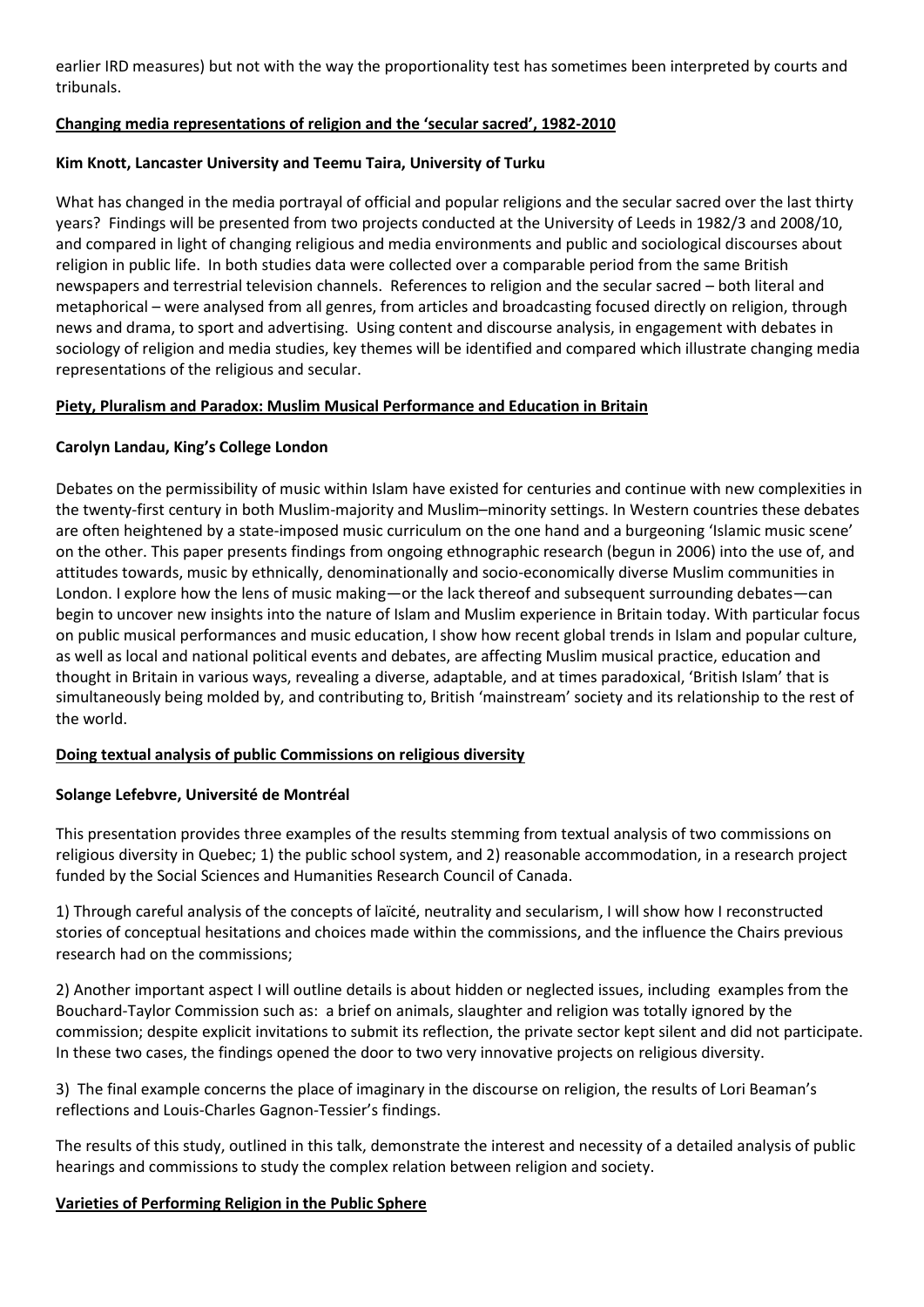#### **Mia Lövheim, Uppsala University**

The "resurgence" of religion in the public life of Western society has during recent years been a dominant theme in sociology of religion. As pointed out in the rationale for this book the media has in the European context so far largely been left out of these discussions. In the Nordic context the thesis of a mediatization of religion has in particular been the subject of discussion (Hjarvard 2008). As argued by Lövheim (2011) although the thesis contributes to these discussions, the narrow approach to religion and to the interplay between modernisation and religion limits its validity. On the other hand, advocates of the return of religion have been accused of using a vague definition of religion and thereby overstating its public presence and impact. Thus, a key issue in this discussion concerns how to define and identify "public religion". The aim of this chapter is to present a typology of forms of performing religion in the public sphere based on differentiating between combinations of the actor and content of the communication. The chapter will further outline how this typology can be used to develop the mediatization of religion thesis and for analysing the presence of religion in public spheres in the Nordic countries.

### **'Education for Life': Fo Guang Shan Buddhism and Education in the UK**

### **John Mair, University of Manchester**

Religious organizations in the UK have a very long association with education, for instance through faith schools, Sunday schools, involvement in higher education, and so on. The involvement of religions in education is championed by some as a way of providing something that secular education might struggle to provide: an ethos or set of values, in addition to the academic content that other providers might also teach. However, it is less well recognised that religiously informed pedagogies often also involve specific, distinctive views on the meaning and value of academic education itself.

Based on fieldwork in Manchester and London, this paper will describe the educational practices of Fo Guang Shan (FGS), an international Chinese Buddhist organization that is popular with Chinese migrants in the UK. FGS promotes what it calls 'education for life' for adults and children. The paper will explore the views of FGS on the relationship of secular education to the cultivation of moral character, individual wellbeing and social cohesion and 'harmony'.

### **An Opportunity for Redemption in Youth Justice**

### **Gary Manders, University of Birmingham**

An understanding of a young offender's worldview, containing their beliefs and values, provides insight for practitioner's into the motivations for their behaviour. This enables appropriate interventions to be made to tackle criminal behaviour, particularly its relevance in addressing issues of violence, as in preventing hate crime and young people being radicalised into violent extremism. This presentation draws on the findings from my PhD qualitative research project with 40 young offenders in two Youth Offending Teams in the West Midlands.

Redemption is the ability and opportunity for a young person to change the direction of their lives away from crime to a law abiding lifestyle that also incorporates re-integration back into the community. The role of the Youth Offending Team is to assist in facilitating the process of change for each young person. Comprehending the signals of desistance through examining the young person's worldview is paramount in creating the conditions for change.

This paper will explore the notion of the Good Life, as a life worth living, especially the place of religion as a moral template for a better form of living. A comparison will be made with the Good Lives Model of Rehabilitation (Ward & Maruna, 2007). The necessity of good role models; offenders sharing conventional aspirations with the general public will be explored.

### **Opt-outs: a sufficient means to respect and protect freedom of thought in schools?**

### **Alison Mawhinney, Bangor University, Ulrike Niens, Queen's University Belfast and Norman Richardson, Stranmills University College**

When doctrinal religion is taught in schools, the question of the right to freedom of thought, conscience and belief of those who do not wish to participate in this instruction arises. International human rights law relies on the mechanism of the opt-out clause to respect and protect the right to freedom of thought of these individuals. Our one year research project, funded by the AHRC/ESRC Religion and Society Programme and entitled 'Opting out of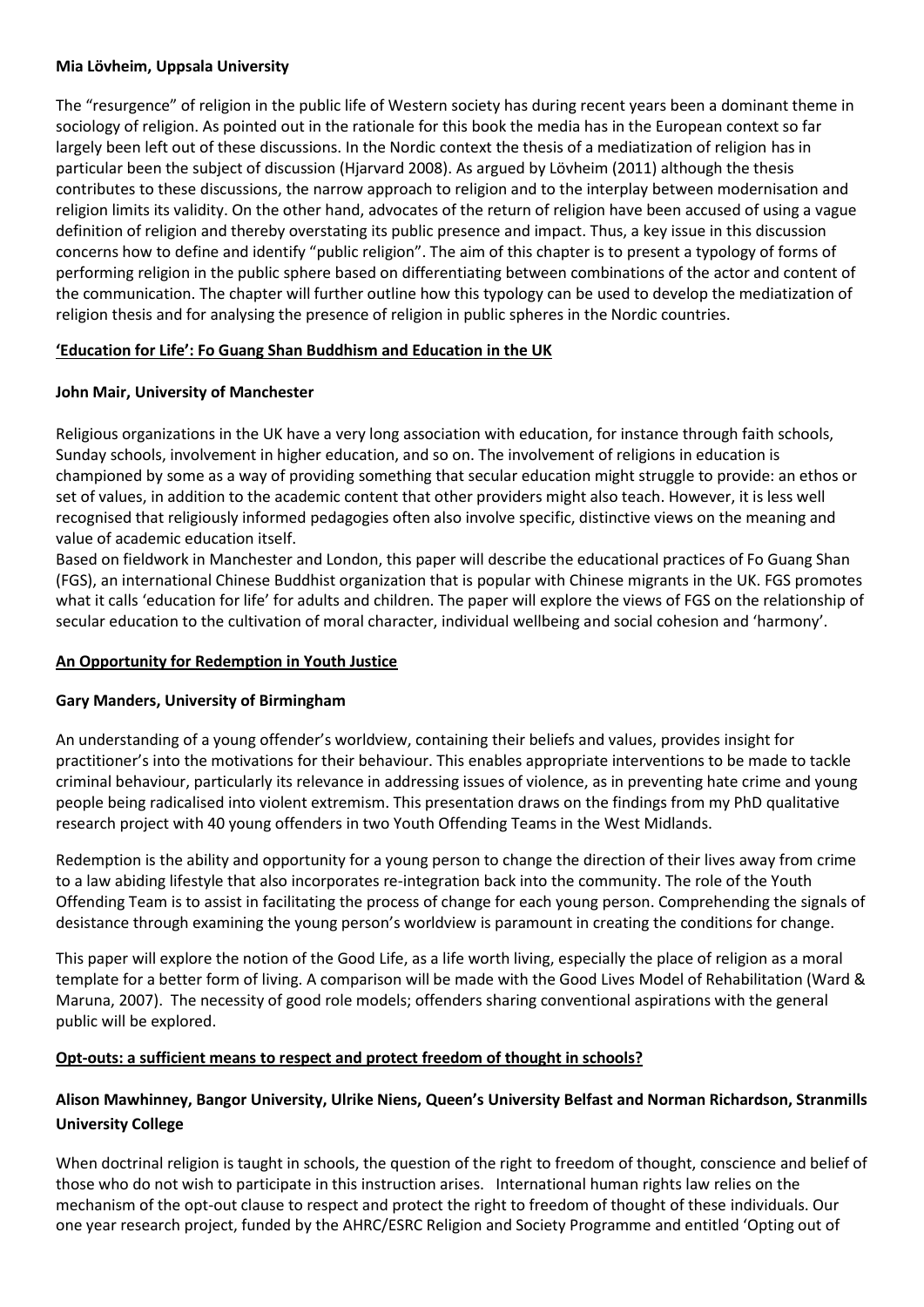Religious Education: The Views of Young People from Minority Belief Backgrounds', examines this assumption through an investigation of the workings of the opt-out clause in schools. In this paper we present the project's findings as they relate to the following research questions: what factors influence a young person's decision to opt out (or not) of religious education?; in what ways do they believe opting out respects and protects their right to thought, conscience and religion?; how do young people from minority belief backgrounds experience opt-out provision from religious education and other religious occasions in schools?; do conflicts arise between parents and young people regarding opt out of religious education?; and how are opt-outs viewed by minority belief parents and communities?

### **Managing the conflict between religious freedom and anti-discrimination law in the UK and the USA**

### **Iain McLean and Scot Peterson, Oxford University**

Every democracy, and in particular every member state of the Council of Europe, must balance the sometimes conflicting claims to religious freedom and to freedom from discrimination. To privilege either one, on every occasion when they conflict, is to negate the other. Therefore each democracy needs a framework of regulation and case law. The frameworks in place in the UK and the USA are examined. They share a common-law background and roots in the political philosophy of the Enlightenment, but differ, inter alia, because of the difference between the European Convention of Human Rights and the First Amendment to the US Constitution. Leading cases in both jurisdictions are discussed.

### **Changing Patterns of Hajj-going from Britain: pilgrims, operators and government**

### **Seán McLoughlin, University of Leeds**

This paper begins the task of tracking changing patterns of Hajj-going and its structure and organisation in England, especially in the last two decades. Funded as part of the AHRC award to the British Museum for its research on Hajj, it is based mainly on interviews conducted in late 2011 with a small sample of representatives from: the two main British Muslim pilgrim welfare organisations; two tour operators and their guides; UK government and trading standards. The research also draws on interviews with 30 pilgrims in different parts of England and an online survey of around 200 pilgrims. Overall, the paper reflects the general dynamics of an increasingly commercialised and regulated Hajj-going in late modernity, both in terms of the opportunities that this presents for tour operators and pilgrims but also in terms of meeting various challenges in the UK and in the Holy Places.

### **Critical Islam: Beyond Dogma towards New Forms of Social Critique**

### **Dilyana Mincheva, Trent University**

A new class of Muslim intellectuals working in western academic environment has been engaged actively in the last 20 years in the controversial enterprise of developing a theoretical approach on Islam, which "liberates" the theological message from its strict reference to dogma. In a number western debates which concern the presence and visibility of Islam in the West today these critical Muslim scholars express readiness to leave the strict disciplinary boundaries of their academic research in order to make statements on Islam, western society, values, and religious universalism in general.

The hypothesis of my paper, therefore defends the emergence of a *Western-Islamic public sphere* (which is secular but not secularist and which is Islamic but not Islamist), within which a critical intellectual universe can unfold, dealing hermeneutically with texts and politically with lived practices, and which, moreover, has to emerge from within the arc of two alternative, conflicting, yet equally dismissive suspicions defined by a view that critical Islam is the new imperial rhetoric of hegemonic orientalism and the opposite view that critical Islam is just fundamentalism camouflaged in liberal rhetoric. The Western-Islamic public sphere offers a third view, arising from an ethical commitment to intellectual work as a portal to the open horizons of history.

### **Passion Play: The Mysterious Revival of Religious Drama**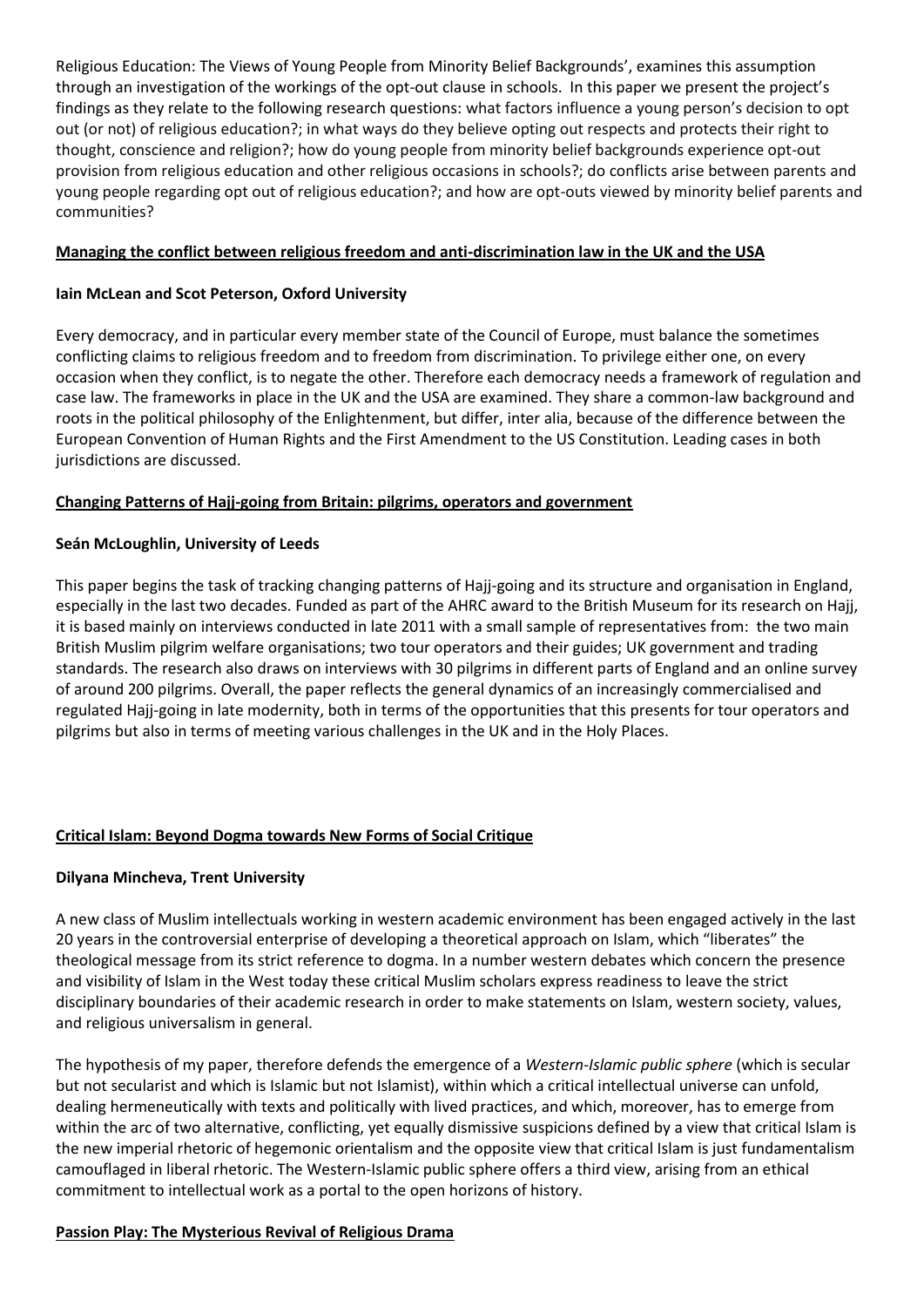#### **Jolyon Mitchell, University of Edinburgh**

Over the last two decades there has been a significant growth in the number of passion plays performed in the UK. During 2011 and 2012 there have been productions put on in public spaces all over the country including in: Aberdeen, Brighton, Edinburgh, Glasgow, Leicester, Leominster, Lincoln, London (Trafalgar Square), Port Talbot, Preston, Southampton, and York. The Oberammergau Passion Play, performed since 1634 in Bavaria Germany, is the best-known example of this theatrical tradition, though these British productions are part of a wider European and Global movement, which currently numbers over 2500 productions. Drawing on the work of writers such as Constantin Stanislavski (1863-1938), Bertolt Brecht (1898-1956) and Peter Brooks (b.1925) I analyse the different dramatic styles that are employed: from 'traditional' interpretations, via medieval scripts to contemporary adaptations of the biblical stories. While a few professional actors are sometimes employed, the vast majority of the casts are invariably amateurs. In this illustrated paper I investigate the reasons for a renaissance of public religious drama, and the implications for understanding new forms of religious expression in public spaces.

### **Religion as the Subject of Hate Speech**

### **Richard Moon, University of Windsor**

Many recent hate speech cases in Canada and elsewhere involve religion either as the source of views that are alleged to be hateful or as the subject of such views. These cases are difficult for the reason that all hate speech cases are difficult. There is significant disagreement in the community about whether or to what extent the restriction of hate speech can be reconciled with the public commitment to freedom of expression. However, there is another reason the religion cases are so difficult, which has to do with our conception of religious adherence. While religious commitment is sometimes viewed as a personal judgment made by the individual that is in theory revisable, it is also, or sometimes instead, viewed as a central element of the individual's identity. In hate speech regulation a distinction is generally made between attacks on the individual/group, which if sufficiently extreme may amount to hate speech, and attacks on the individual's or group's beliefs, which must be open to debate, even that which is harsh and intemperate. However, our complex conception of religious adherence/membership – as personal judgment and cultural identity – complicates this distinction in several ways.

### **The Saint in the Banyan Tree: Christianity and Caste Society in India**

### **David Mosse, School of Oriental and African Studies (SOAS)**

My paper will provide a synthesis and overview of research over three decades on Christianity's remarkable trajectory as a social and cultural force in southern India. I will present key arguments of a book in press – *The Saint in the Banyan Tree: Christianity and Caste Society in India* that combines archival research and anthropological fieldwork to explain how from the seventeenth century Jesuit missionary Catholicism was localized into Tamil institutions of caste and popular religiosity, while in the twentieth century Christianity opened space for political assertions of those subordinated as 'untouchable.' I will argue that caste was central to the way in which the categories of 'religion' and 'culture' were formed and negotiated in missionary encounters, and that the social and semiotic possibilities of the new domain of Christian religion incubated a politics of equal rights for *dalits*. I will discuss the cultural impact of Christianity on everyday religious, social and political life in rural south India. Connecting historical ethnography to the preoccupations of priests and Jesuit social activists, I will throw light on the contemporary nature of caste, conversion, religious synthesis, secularisation, *dalit* politics and the pressing issues of the negotiation of religious pluralism and the struggle for recognition among subordinated people.

### **When Domestic Violence Strikes Families of Faith: The Problem, the Politics and the Potential of Religion**

### **Nancy Nason-Clark, University of New Brunswick**

Men who act abusively have their own story to tell, a journey that often begins in childhood, ripens in the teen years, and takes them down paths they were hoping to never travel. The stories of the men and the snapshots of their journey is based upon four years of fieldwork, including interviews and focus groups with 50 men, many of whom were re-interviewed every six to nine months, four or five times—told against the backdrop of a case file analysis of over 1000 men who were participants in a batterer intervention program.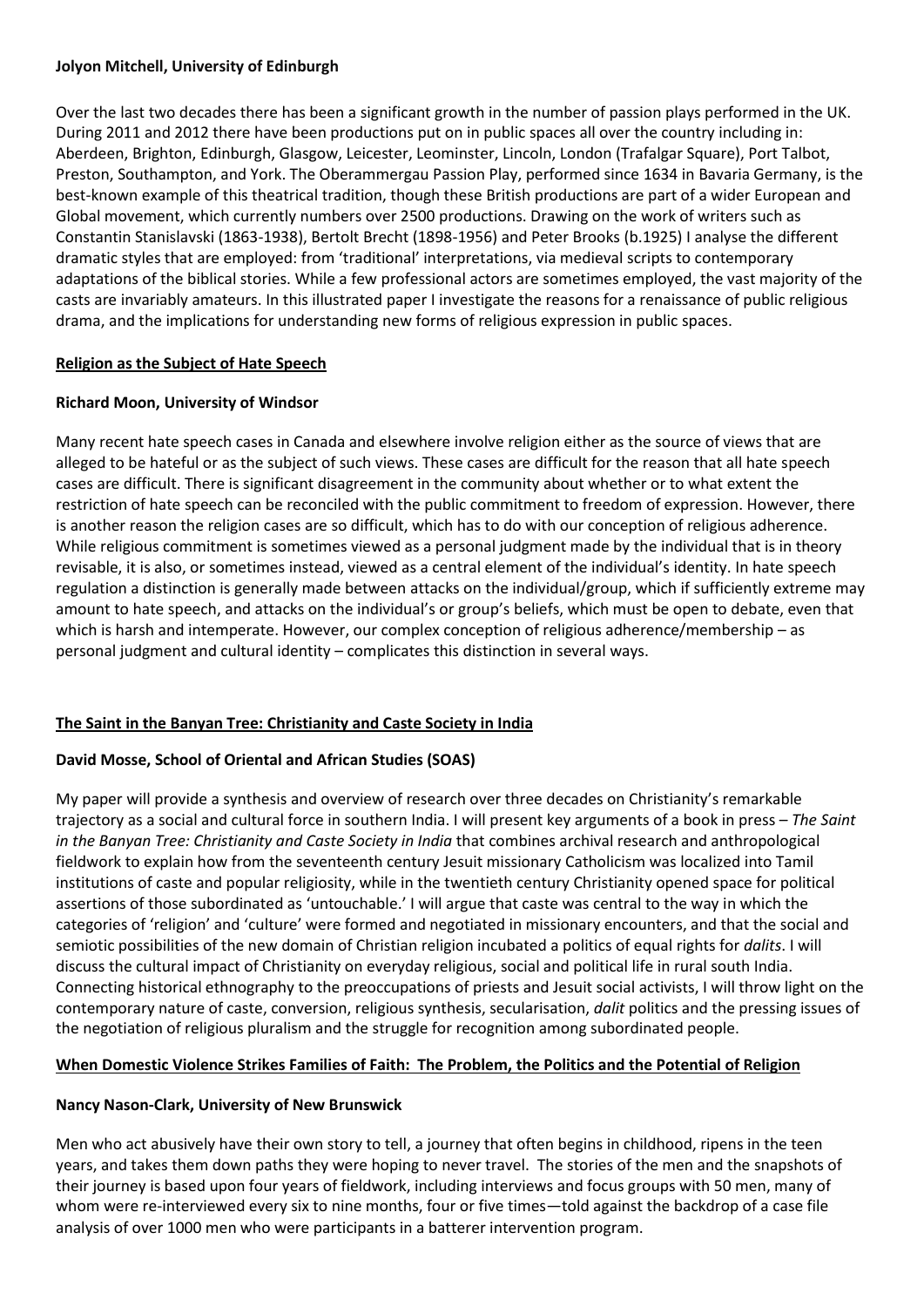Women who are the victims of domestic assault tell of their fear, financial vulnerability, the shame and the despair that accompany living with a partner who abuses them. Yet, many women, particularly those of deep religious convictions, cling to the hope that someday their partners will receive help and thereafter change their violent ways. Moreover, workers in the criminal justice system, domestic violence advocates, therapeutic staff, and perhaps especially religious leaders want to see change in the lives of men too.

Harnessing this data, I intend to highlight three areas in the presentation: the problem, the politics and the potential that emanates from research to uncover abuse in families of deep religious convictions. Included in the discussion will be the multi-disciplinary challenges surrounding social action, and whether there is any evidence on which to claim changed attitudes and changed action in the aftermath of violence at home.

### **Public religion in post-communist countries: the specificity of Romania**

### **Sebastian Năstuţă**, **Romanian Academy, Iaşi Branch**

Once eliberated by the communist regimes some of the CEE countries could enjoy the freedom of religious manifestation. After 1989, many new religious denominations (e.g. Mormons) entered in Romania while the activity of some sects<sup>1</sup> practically flourished on the unrestricted religious market.

On the same time, the **Romanian Orthodox Church (BOR)** became one of the most important *social and economic actors* from Romania. Its increasing social activism and economic relevance, its media power and visibility made BOR to have a strong-enough voice able, for example, to stop any legislative intention on gay marriage. In this paper we intend to demonstrate that "public religion" was created in Romania mainly through an ongoing process managed by the BOR. Although there are many religious actors involved in this process, this Church created a social desirability of being religious in public spaces for all age cohorts.

Analyzing the BOR annual reports we'll underline those factual elements that contribute progressively to the construction of a public religion in Romania. For depicting the trends of religion de-privatization within Romanian population <sup>2</sup>we'll analyze data from ISSP, ESS, EVS, WVS and Romanian BOP.

**Acknowledgement**: This paper was made within The Knowledge Based Society Project supported by the Sectorial Operational Programme Human Resources Development (SOP HRD), financed from the European Social Fund and by the Romanian Government under the contract number POSDRU ID 56815.

<sup>1</sup> Previously interdicted, like Jehovah's Witness, or strictly controlled by State, like Pentecostals or Seventh Day Adventists.

<sub>2</sub> For comparative purposes we'll also analyze data from other Central and Eastern European post-communist countries

### **Religion, women and citizenship: a case study of Muslim and Christian women in Norway, Spain and the UK**

### **Line Nyhagen Predelli, Loughborough University**

Feminist citizenship theorists have challenged the limitation of the concept of citizenship to the public sphere and the narrow view of citizenship as status, rights and duties, claiming that citizenship encompasses lived practices connected with identities, belonging and participation within all spheres of life, and that citizenship practises are gendered. At the same time, linkages between democracy and religion are increasingly being debated in mainstream contemporary social theory. The term 'religious citizenship' appears to be of a rather recent coinage, however; its usage gaining momentum alongside the development of an increasing number of distinctions between different citizenship dimensions. With the exception of Wayne Hudson (2003), few scholars offer a precise definition of what religious citizenship entails.

This paper explores how Christian and Muslim women in different national and religious contexts talk about and practice citizenship in their everyday life. It seeks to identify and assess how women's individual religious identities and practices may provide both resources and/or barriers to citizenship, where citizenship is viewed in a broad sense, referring not only to the status, rights and duties of individuals, but also to their participation, identity and belonging. The paper, which is based on qualitative interviews with Christian and Muslim women living in Madrid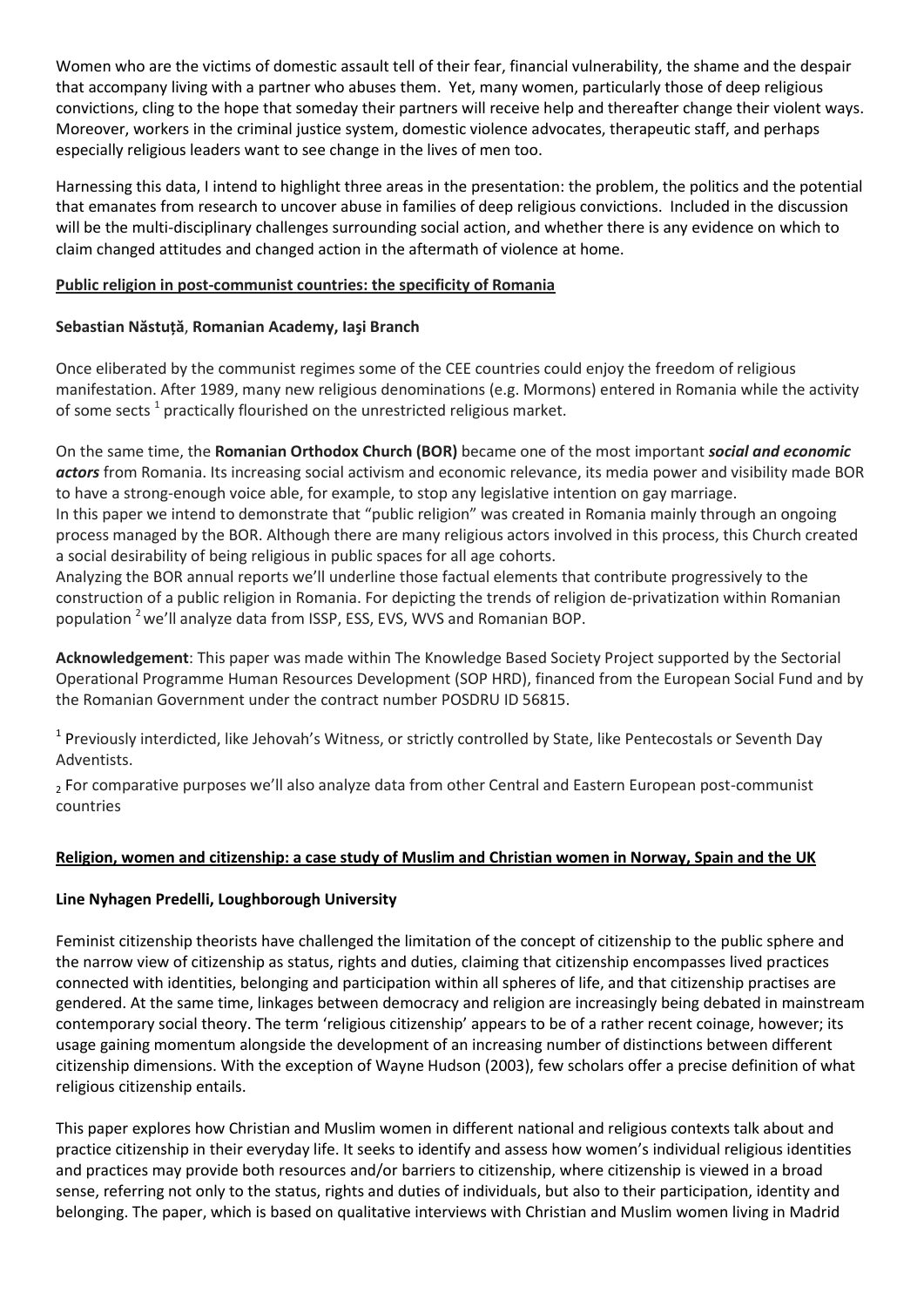(Spain), Oslo (Norway) and the East Midlands region of the UK, also discusses the extent to which the concept of 'religious citizenship' might be useful.

### **Spirituality in New Social Movements: A Case Study of Non-Governmental Organization Embercombe**

#### **Jana Obrovska, Masaryk University in Brno**

In contrast with many sociological theories which presuppose the privatized and socially insignificant character of individualized and de-institutionalized forms of spirituality, this paper explains the de-privatized character of spirituality of employees and volunteers in the non-governmental organization Embercombe (UK). Embercombe facilitates both spiritual development courses and environmental and social programmes. The organization is conceptualized as part of new social movement, new religious movement (New Age) and holistic milieu which constitute the structures of so-called holistic movement.

The author spent four months in the research field and used a case study design to explain the ways actors interconnect their own spiritual development with an effort to transform the community and wider society. In the organizational culture individuals are inspired to contribute actively to the vision of a "truly sustainable world". Spirituality is perceived as a life force which empowers the individuals to change. The processes of exploration and experimentation on the level of the individual and collective identity are positively valued.

Spirituality is presented as a cultural resource for grasping problems which transcend the private lives of individuals rooted in the culture of Embercombe. This paper is a contribution to the study of religion in the public sphere (civil society) and its relationship to social change.

Key words: New Age spirituality, new social movements, social change, privatization and de-privatization of religion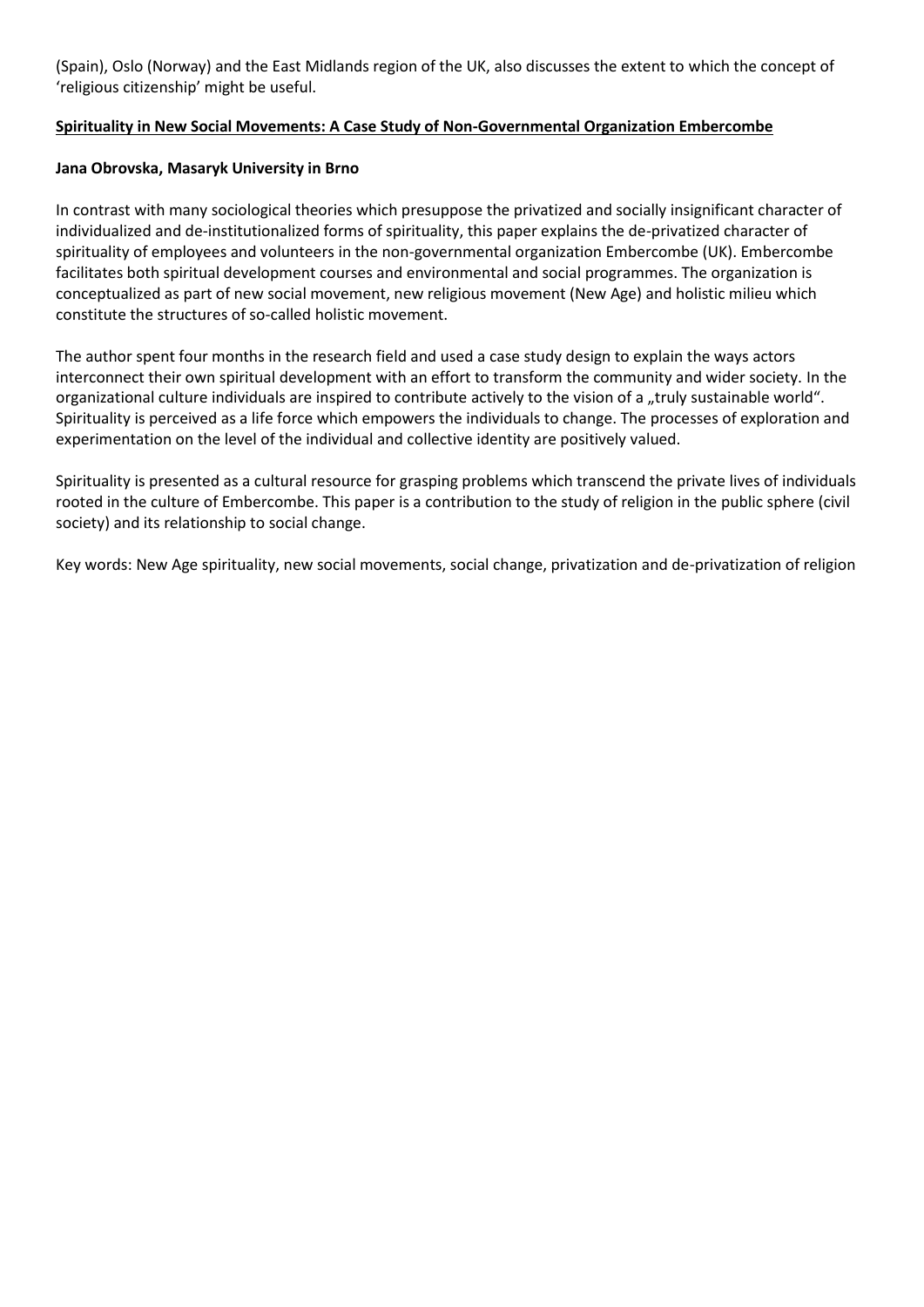#### **The Passage of the Shari'at Act 1937: Lessons and Questions for the Present?**

#### **Sean Oliver-Dee, London School of Theology**

This paper is drawn from chapter five from my new book '*Muslim Minorities, Citizenship and Shari'a'* (IBTauris, 2012). It will analyze the passage of the *Shari'at Act 1937* through the parliamentary assemblies to the point that it became law. In particular, it will explore the motives and implications of the identity politics that lay behind the Act's passage, drawing out some observations that are very pertinent for today's religio-political dynamics.

The Act allowed for a unified Indian Muslim identity in a way that had not existed to that moment and gave power to a handful of Indian Muslim politicians who could claim to speak for all Indian Muslims in a way previously unheard of. This Act therefore provides an excellent example of the 'issue politics' around which identity can be formed and interest groups can be founded to the betterment, or otherwise, of society as a whole.It is therefore a historical paper that provides a platform for discussing current religio-political movements in Europe and the United States.

### **"Value Added?" Faith-Based Organisations and the delivery of social services to the UK's homeless**

#### **Katie Orchel, University of Exeter**

Where is the 'faith' element in FBOs? How does religious belief in an 'ultimate reality' or God, and notions of 'spirituality', 'sacredness' and 'evil' shape landscapes of care and set them apart from 'secular' alternatives? Does the quality and experience of the 'care relationship' change - for better or worse - due to religious ethics held by staff and client? This study uses thematic data from 36 semi-structured interviews with Salvation Army hostel managers and participatory observation ethnographic fieldwork to explore the nature and role of 'faith' as it is spoken-about, enacted and experienced by staff and clients in Salvation Army run 'Lifehouses' (homeless centres) across the UK. Drawing on poststructural themes of performance, embodiment and affect, and using a feminist methodology focusing on emotions, the body, and an ethic of care, the idea of how 'faith' makes a difference is explored. The key notion of 'therapeutic landscape experiences' (Conradson 2008) is drawn in to conversation with theologicallyinspired ideas of 'radical faith praxis' and 'theo-ethics' (Cloke 2011) to provide a critical account of the coconstruction of "spiritual landscapes'' in the provision of homeless services. Furthermore, foregrounding this study in its political context - where FBOs are frequently positioned either as 'insiders' or 'outsiders' to the government's neoliberalising welfare agenda - it is revealed that the spiritual imaginaries, religious interpretations, and notions of the divine/sacred held by staff in government-contracted services can play a critical role in challenging hegemonic 'neoliberal subjectivities' from within this contracted relationship.

### **Muslim Participation in Governance**

### **Therese O'Toole, Tariq Modood, Daniel Nilsson DeHanas, Stephen Jones, University of Bristol and Nasar Meer, University of Northumbria**

The position of Muslims within the UK, as in other European societies, has been a topic of intense debate in recent years. Following the 2001 Bradford, Burnley and Oldham disturbances, 9/11 and the 2005 London attacks, there have been intense debates concerning the compatibility of Islam and the West, the supposed failure of (especially young) Muslims to integrate into British society and the perceived weaknesses of multiculturalism in fostering exceptional Muslim claims-making. New Labour's policy response to these issues, it is claimed, served to cast Muslims as a 'suspect community'. Less often observed, however, is the increased role for Muslim civil society actors within governance that occurred under New Labour, at both national and local levels, as well as the growing recognition of religion and Islam within equalities legislation and strategies. This paper presents findings on Muslim engagement in UK participative governance, charting developments from New Labour's rise to power in 1997 to the present Coalition government. Based on qualitative research with state and Muslim civil society actors, this paper evaluates modes and practices of Muslim engagement in participative governance, paying particular attention to how Muslim identities and religious norms have been perceived or recognised within governance, the impact that Muslim engagement has had on policy outcomes and participatory practices, and the implications of Muslim participation in governance for the wider infrastructure of Muslim civil society organisations.

### **The Paradoxes Of New Monasticism In Consumer Society**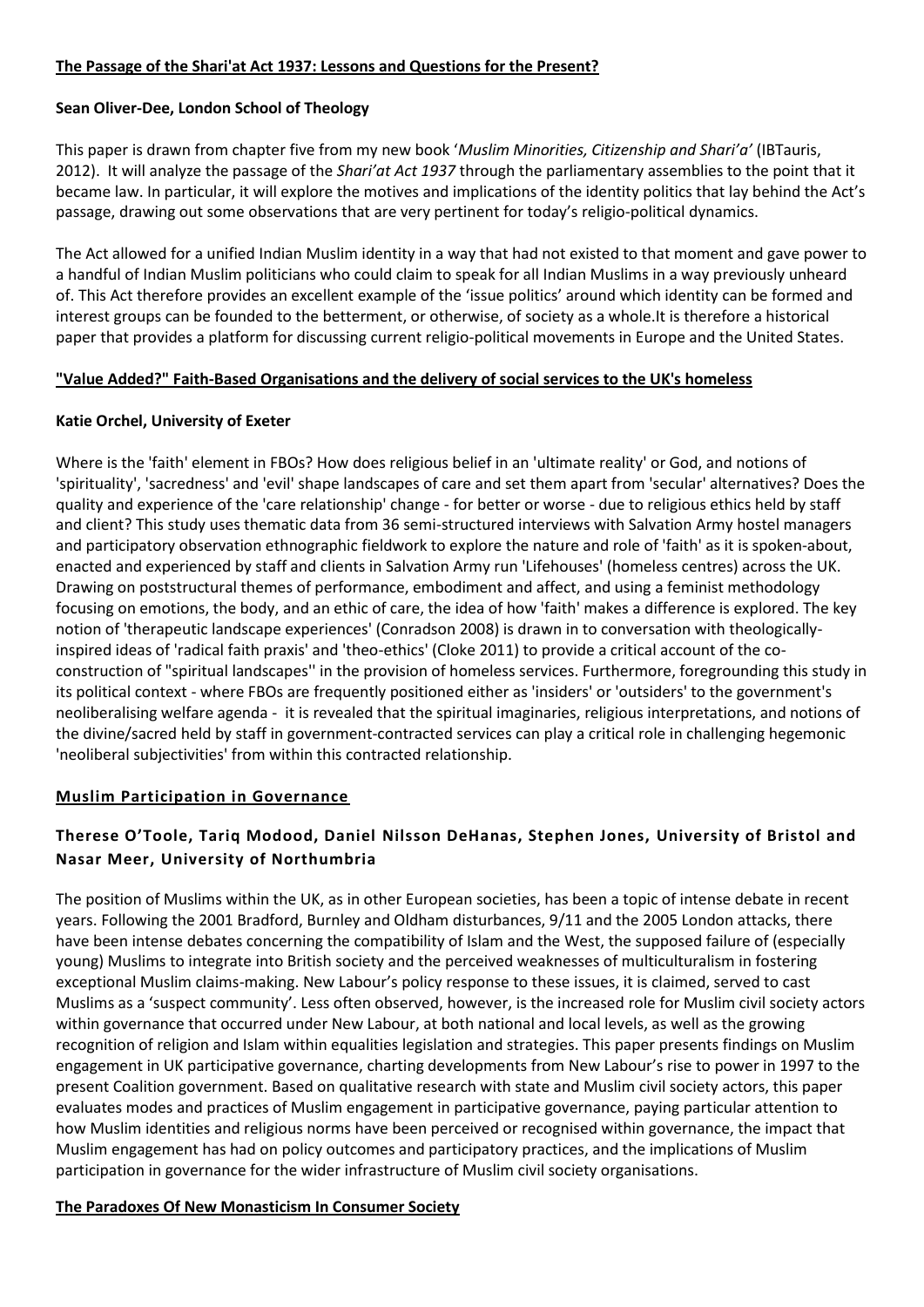#### **Stefania Palmisano, Università de Torino**

The rise of consumerism in the post-Second World War years, accompanied by the ever-growing and globalizing media sphere, has not left even Roman Catholic Monasticism untouched. In this talk, I analyze the relationship between New Monasticism – conceived after Vatican Council II as a new form of traditional monasticism – and contemporary consumer society. I argue that the processes of renewal in monasticism, especially New Monasticism, have been shaped by contemporary social and cultural changes driven by the all-pervasive influence of capitalistic market dynamics. I discuss particularly how and why New Monasticism stands in a paradoxical relationship with the contemporary social landscape. Through a qualitative study of seven New Catholic Monastic Communities in Italy, I show that if, on one hand, they are an alternative to the accelerated, profit- and success-oriented demands of consumer capitalism, on the other, they affirm and internalize some aspects of the ambient culture.

### **Reading Christian Ethos: Comparing the Intentions of Leaders with the Experiences of Students aged 14 (in 2008) and 18 (in 2012)**

### **Mark Pike, University of Leeds**

This paper explores the relation between leaders' intentions and students' experiences in a school with a Christian ethos. A case study was carried out of a school that served a social priority area and data was collected in its sister schools for comparative purposes. Drawing upon a survey of 543 14-year-olds (Year 9), 311 teachers and 11 Principals and Vice Principals, and also analysis of transcriptions of extensive semi-structured interviews and focus groups, I suggest that ethos is brought about by the transaction between the beliefs expressed by those who lead a school and those educated in it. What is of particular interest in here is the way this transaction occurs when schools leaders are evangelical and/or reformed Christians and most of their students come from non-church attending homes. How school leaders' theological beliefs inform aspirations for, and expectations of students, and the extent to which secular parents support an educational vision underpinned by religious belief is reported. The results of this partnership are considered. This paper draws upon findings from the original project (2008) and from more recent data (2012) obtained as a result of Follow-On funding that enabled the researcher to re-engage with (and re-survey) students, aged 18, who first participated in the research when they were aged 14.

### **The influence of the market on faith-based youth work**

### **Nigel Pimlott, University of Staffordshire**

Faith-based youth work organisations working in communities are often the forefront of expressions of public religion. The age of austerity has had a marked effect upon such work with the role of the market significantly impacting what is done and how it is done. For some, this has meant a contraction of their public role, whilst for others new market-orientated opportunities have arisen as demands have been made upon the sector to fill the gaps resulting from the curtailment of state provisions and services. This paper will consider the impact of these market changes, how faith-based youth work organisations respond to isomorphic threats and the risks of mission creep. Based upon my postgraduate research of such faith-based youth work, consideration will be given to how young people have become commodified economic units and how a more holistic and sustainable rationale is required if transformational religious and spiritual objectives are to be realised that continue to afford faith-based youth work as a key exponent of public religion.

### **Eastern Orthodox Christianity as public religion in post-communist Romania**

#### **Simion Pop, Central European University**

The paper is focused on the ways in which the Romanian post-communist public debates around the appropriate ways of transmitting the Orthodox tradition impact on the articulation of Eastern Orthodoxy as public religion. More specifically, it seeks to understand how different Orthodox actors variously articulate authoritative tradition-based arguments into public spheres, how modes of religious reasoning are socially and politically embedded, and how new Orthodox (counter-)publics emerge. From a post-secular perspective, the paper argues against two major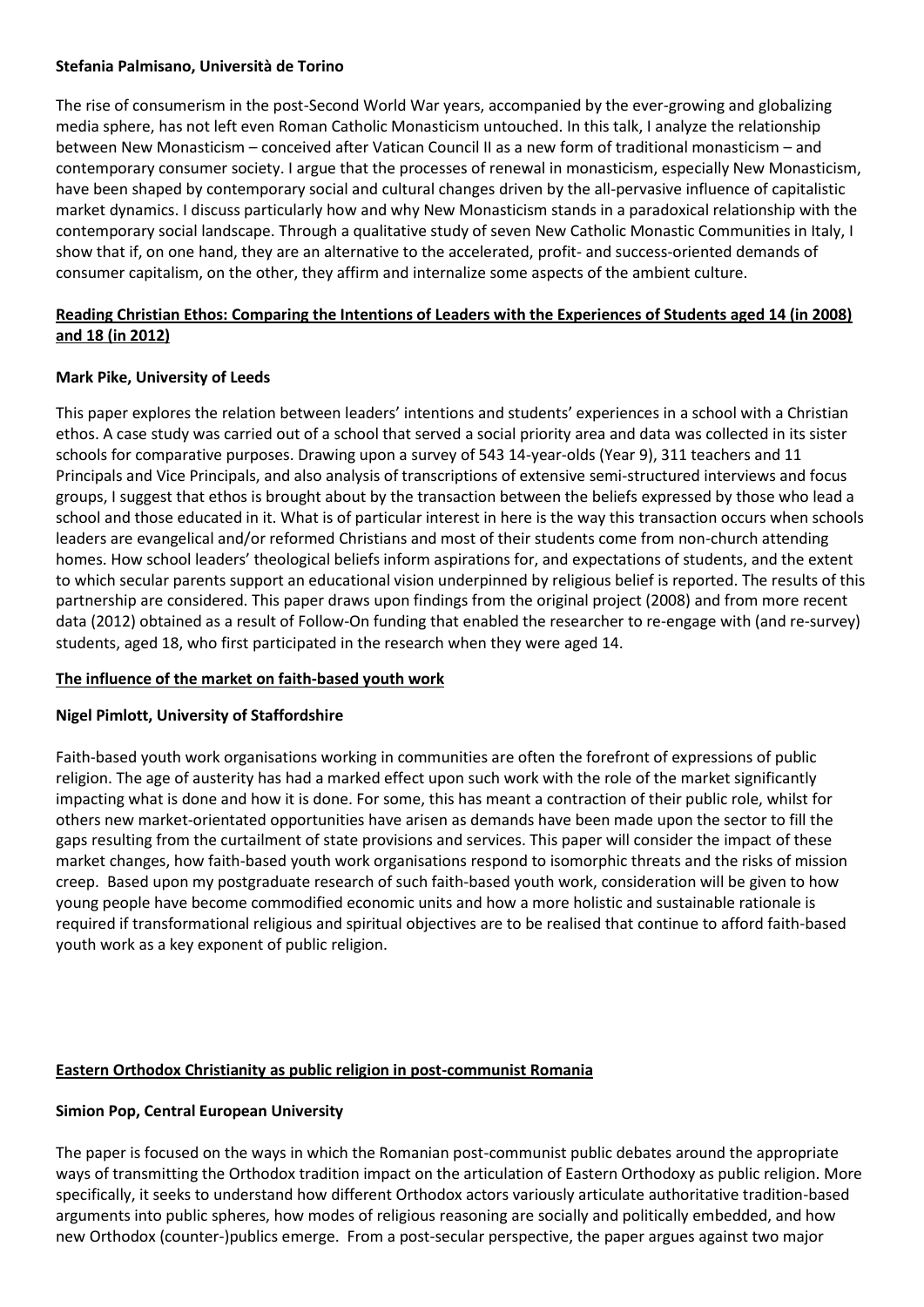shortcomings of the scholarly approaches to modern public Christianity. One tends to take into account only the officially institutionalized (often in relation to the nation-state) sources of discourses and practices concealing, for that matter, the pluralist (and often contentious) definition of a tradition. The other assumes that modern public spheres are already configured (in rather secularist terms) and the religious actors only inhabit them reactively. The ways in which the debates *within* a tradition are enmeshed in the ongoing production of modern public spheres, especially in the Orthodox case, are thus poorly understood. If these ways are properly considered one can go beyond the limitations of the still dominant *institutionalist perspective* that seems to exhaust the possibilities of a tradition and, for that matter, sets aside the significant alternative modes of transmitting tradition establishing new Orthodox (counter-)publics and having in fact a great impact on Eastern Orthodoxy's public reconfiguration. The understanding of the new forms of public religion, in the Orthodox case, is deeply connected to a more complex understanding of how "tradition" works beyond definite institutional boundaries.

### **Updating Religion in Japan: Two Case Studies in the Tokyo Area**

### **Elisabetta Porcu, University of Leipzig**

The need manifested by Japanese religious organizations to cope with an increasing loss of adherents and estrangement from religion, as well as to present themselves as "modern" forces that are relevant to present-day society seems to be central in shaping their communication strategies. In this context, formats taken from popular culture—such as manga and anime, promotional videos, and CDs—have been employed by both well-established religious organizations, including various Buddhist denominations, and new religious movements to motivate followers and attract potential adherents, particularly setting their sights on younger generations. In this regard, one interesting aspect is represented by religious institutions' attempts to "brand" themselves to enhance their profiles and visibility, specifically by drawing on popular media coverage. Based on extended fieldwork in Japan, this paper examines some features related to these phenomena, with a particular focus on the activities of two Buddhist temples in the Tokyo area that are attempting to revive Buddhism and make its teachings attractive to an audience greater than the elderly parishioners who still maintain contact with their temples mainly for funerary rites and other memorial rituals related to the ancestors.

### **Religious and juridical norms in secular countries: the case of legislation on euthanasia in France**

### **Claude Proeschel, GSRL (EPHE-CNRS) (Groupe Sociétés, religions, Laïcités), Paris**

This presentation wants to highlight the role played by religious groups, and the influence of religious norms on standard legal procedures about euthanasia in France. It will focus on the activity of the CCNE (Comité consultatif national d'éthique), an ethics committee that also includes representatives from different religions CCNE was created before the parliamentary mission that resulted in the 2005 adoption of the law concerning euthanasia. Several questions should be asked here: which faiths are present in this ethics committee, and to what extent are the opinions of these faiths viewed as being legitimate in a political sphere? What is the actual influence that the various religious laws have on the law that is being elaborated upon?

However, in this study we more generally reflect on how modern states called secular on the one hand incorporate their right of religious presuppositions, and on the other hand remain states that continue to have morals. If, indeed, the behavior of the administration is no longer based upon what sacred religious assemblies deem sacred and unsacred, however, as shown by example of the CCNE, the religious are inherent in these decisions.

### **The Use of Sacred Teas and the "War on Drugs" in the United States, Canada, and Europe**

#### **James T. Richardson and Jennifer Shoemaker, University of Nevada**

Freedom of religion sometimes conflicts with other societal concerns, including the "War on Drugs" in many Western nations. Recent major cases in several nations concern the use by religious groups of substances regulated under international treaties and national legislation. In 1999 United States Customs agents confiscated hoasca tea (or ayahuasca) from the headquarters of a small religious group, O Centro Espirita Beneficente Uniao do Vegetal (UDV), in Santa Fe, New Mexico. The UDV filed a successful lawsuit, representing the first occasion in memory where the U.S. Supreme Court allowed a freedom of religion related claim to prevail over efforts to control Schedule I drugs. Another recent "tea case" from the State of Oregon also depended heavily on the UDV case in its ruling. Other legal and governmental actions concerning hoasca from selected European countries and Canada also will be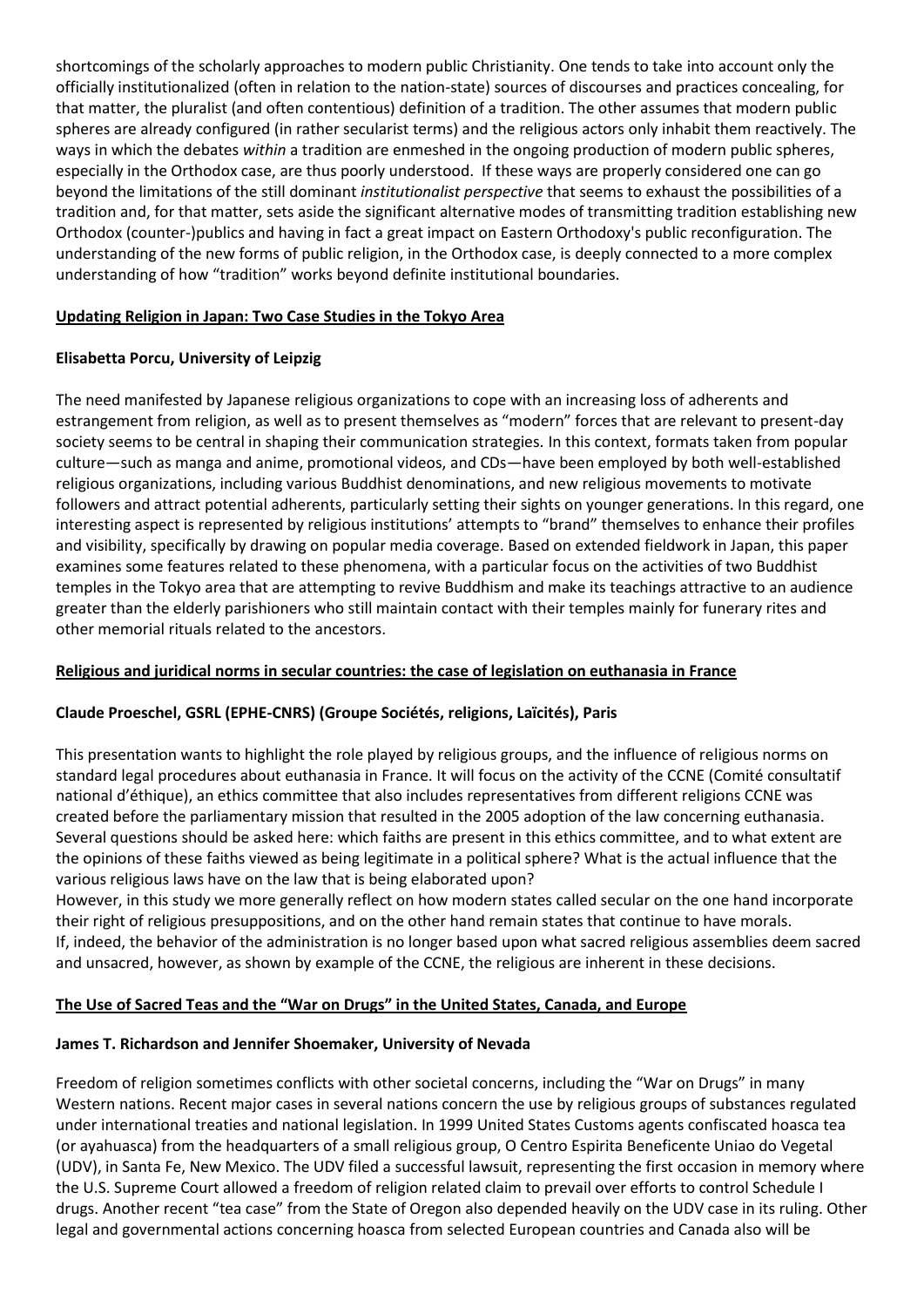examined. Implications of the "tea cases" for the societal place of religion are discussed, since use of hoasca seems to contravene efforts to control Schedule I drugs that has dominated policy making for years in some western nations.

### **The Muslim diaspora one year after the Arab Spring: is it the same story between integration attempts and religious identity revivals?**

### **Roberta Ricucci, University of Turin**

In numerous European cities, Muslims organized events to commemorate the Arab Spring. From Egyptians to Tunisians, first and second generations living in the Western immigration countries met together to discuss what happened and what is happening in their former countries. The point of view of the Muslim diaspora has been underestimated in the political debate about the Arab Spring, yet the consequences of those events have reached some immigration countries, such as Italy, where there are significant North African communities. On the other hand, those events had both a political and religious impact in Italy, refocusing the media attention to Muslims, stressing how difficult is to integrate them. The paper will present an initial attempt, through 60 qualitative interviews, to analyse how Muslims living in Italy have reacted and whether or not they continue to be linked with those events in the framework of a renewal negative attitude against them, answering the following questions: Are they really interested? Is there a generational effect in their involvement? Or, do they prefer to take distance from those events, living their both political and religious belonging without public expressions?

#### **Free Market of Religions and Religious Lobbying**

#### **Ringo Ringvee, Religious Affairs Dept, Estonian Ministry of the Interior**

The paper examines how the relations between the State with neoliberal governance practice and religious lobby are arranged in Estonia, and what is the outcome of free market religious economy for different religious institutions.

From 1992 onward Estonia has practiced a neoliberal free market governance model in all spheres of society. It includes also religion where the State has practiced the equality principle concerning the legislation. Equal treatment has been the basis also in practice. At the same time it has been claimed by the critics that the State has preferential policy towards Christian denominations. How does this fit to the context of free market ideology? What are the reasons for these claims? What are the possibilities for religious groups to influence the decision making processes and administrative arrangements in a highly secular society? What type of religious institutions may have more success in their lobby? Or is it about the efficiency of governance? These are the questions explored in the paper.

### **The conceptual fuzziness of 'religion' in anti-discrimination legislation as an example of the paradoxical translations of 'religion' in the public domain**

#### **Yvonne Sherwood, University of Glasgow**

[NB: though based on an analysis of a particular legal case, this paper attempts to make broader statements about the translation of religion. It need not necessarily be in a 'Law and religion' panel, therefore, and could equally be in a panel on Politics and Religion, say].

This paper explores the conference statement that 'talk of "public religion" can be vague and unfocussed' by analysing unfocussed (in fact split and paradoxical) criteria for defining 'religious belief' in the Racial and Religious Hatred Act (2006) (se[ehttp://www.legislation.gov.uk/ukpga/2006/1/contents\)](http://www.legislation.gov.uk/ukpga/2006/1/contents) and the case of the so-called 'Green martyr', Tim Nicholson. In testing Nicholson's claim that his commitment to environmentalism qualified as a 'philosophical belief', the judge applied criteria that distinguished 'belief' from 'fact' and 'opinion' ('fact' and 'opinion' qualifying as both greater and lesser than 'belief' in the uncertainty of a not- quite-'secular' state). He also appealed to definitions of the truly religious (and its secular 'philosophical' cognates) as that which is 'weighty', substantial', 'cogent', 'serious' and 'cohesive' -- and also not incompatible with others' 'fundamental rights'. In this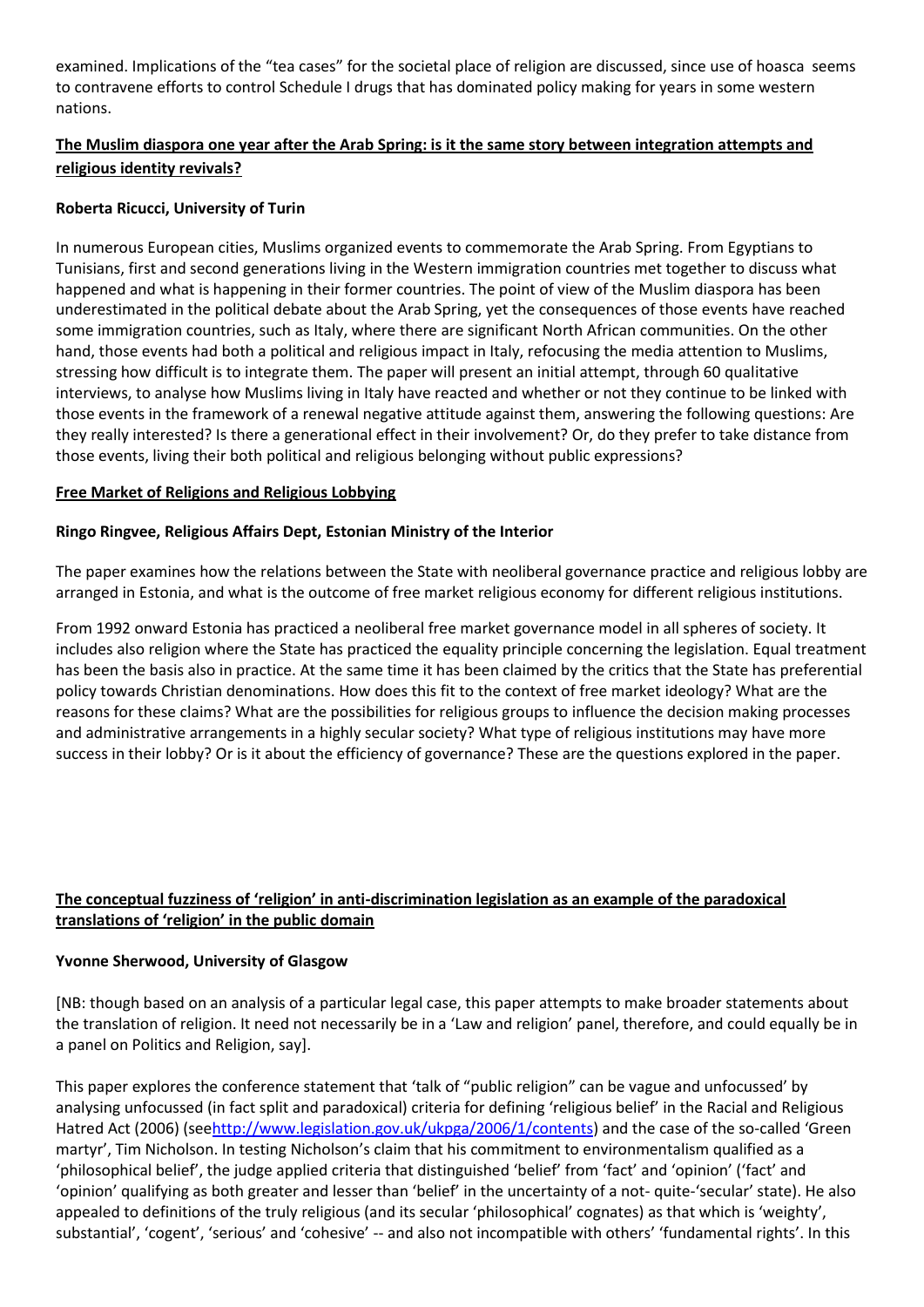paper I explore how these distinctions unconsciously repeat a Kantian (i.e. two hundred year old) model of religion based on distinctions between believing (*glauben*) opining (*meinen*) and knowing (*wissen*). They also institutionalise, in law, a paradoxical definition of religion. Floating above knowledge, and much stronger than mere opinion, 'belief' is institutionalised as a dangerously volatile force--and also a form of knowing that is more than knowledge: hence the basis of a (deep) ascriptive identity like sexuality or race.

### **The Public Debate about Private Identities: Religion, Sexuality and Education in Ontario**

#### **Heather Shipley, University of Ottawa**

This paper will explore recent controversies in Ontario regarding proposed sex education curriculum and antidiscrimination policies for public schools to highlight the challenges faced when researching religion and sexual diversity, in policy, discourse and legislation. Identity categories are often essentialized within discursive regimes, particularly those that seek to regulate behaviour. These essentializations are further reinforced and repeated when talking about spaces where sexuality is hyper-regulated, educational institutions, and become the centre of public debate when the identity categories are framed as colliding, as they are when non-discrimination policies are created for faith-based schools and when the assumed vulnerability and morality of youth is faced with discussions about sexuality and sexual orientation. There is much research regarding religious and sexual identities that demonstrates the nuance with which identity is lived; data will be presented regarding youth identity negotiations, contrasted with public debates and policy decisions in educational settings.

#### **Mapping the Realms of Religion. The Case of a Montreal Prison**

#### **Barbara Thériault and Étienne Tardif, Université de Montréal**

This paper inquires places where religion takes shape and how it is individually experienced. It first presents an instrument we developed to assess religion in a qualitative manner—a game board picturing various places (green areas, houses, a church and its cemetery, a library, sports grounds). The players are invited to locate places where they make—if they do—experiences of transcendence and to reflect on them. Still on the same board, they are then enjoined to gauge and comment on the presumed locations of their contemporaries' experiences. Finally, they are asked to locate the members of the prison chaplaincy staff on the board. Beyond this instrument and the study of the subjective forms religion can take, we also look at some of its objective forms, the material treatment of religion and its officially assigned space within a particular setting. Our paper is based on the results of a research undertaken among a sample of women convicted to short sentences in a Montreal prison. The case study provides an opportunity to examine G. Simmel's insights on religion and explore how its material and immaterial dimensions are entangled and reflected upon in an environment where the control of one's space is in itself an important issue.

#### **Managing Spiritual Care? Contemporary Healthcare Chaplaincy and Public Policy**

#### **Andrew Todd and Layla Welford, Cardiff Centre for Chaplaincy Studies**

This presentation will consider key areas of healthcare and related policy and their impact on healthcare chaplaincy. Areas considered will include healthcare policy (the emphasis on patient experience and patient choice, the prominence of 'evidence-based' approaches to healthcare and the economic importance of measurable outcomes). They will also include wider policy that impinges on healthcare, specifically equality and diversity and data protection policy.

The presentation will provide key examples of the way in which chaplaincy has been shaped by such policies. It will offer an evaluation of the way in which espoused chaplaincy practice has been reshaped around a focus on spiritual (rather than just religious) care and a language of assessing spiritual need. It will also provide a critical picture of the 'professionalization' of chaplaincy, seen in the development of regulatory frameworks akin to those developed by other healthcare professionals; and of the changing status and statutory basis for a contested practice.

Adaptations to the practice, role and status of chaplaincy will then be further evaluated, to assess the extent to which they: are concerned with political legitimation; have actually changed chaplains' interaction with patients and staff; are a contribution to a more holistic approach to healthcare.

#### **Transnational religious networks: sexuality and the changing power geometries of the Anglican Communion**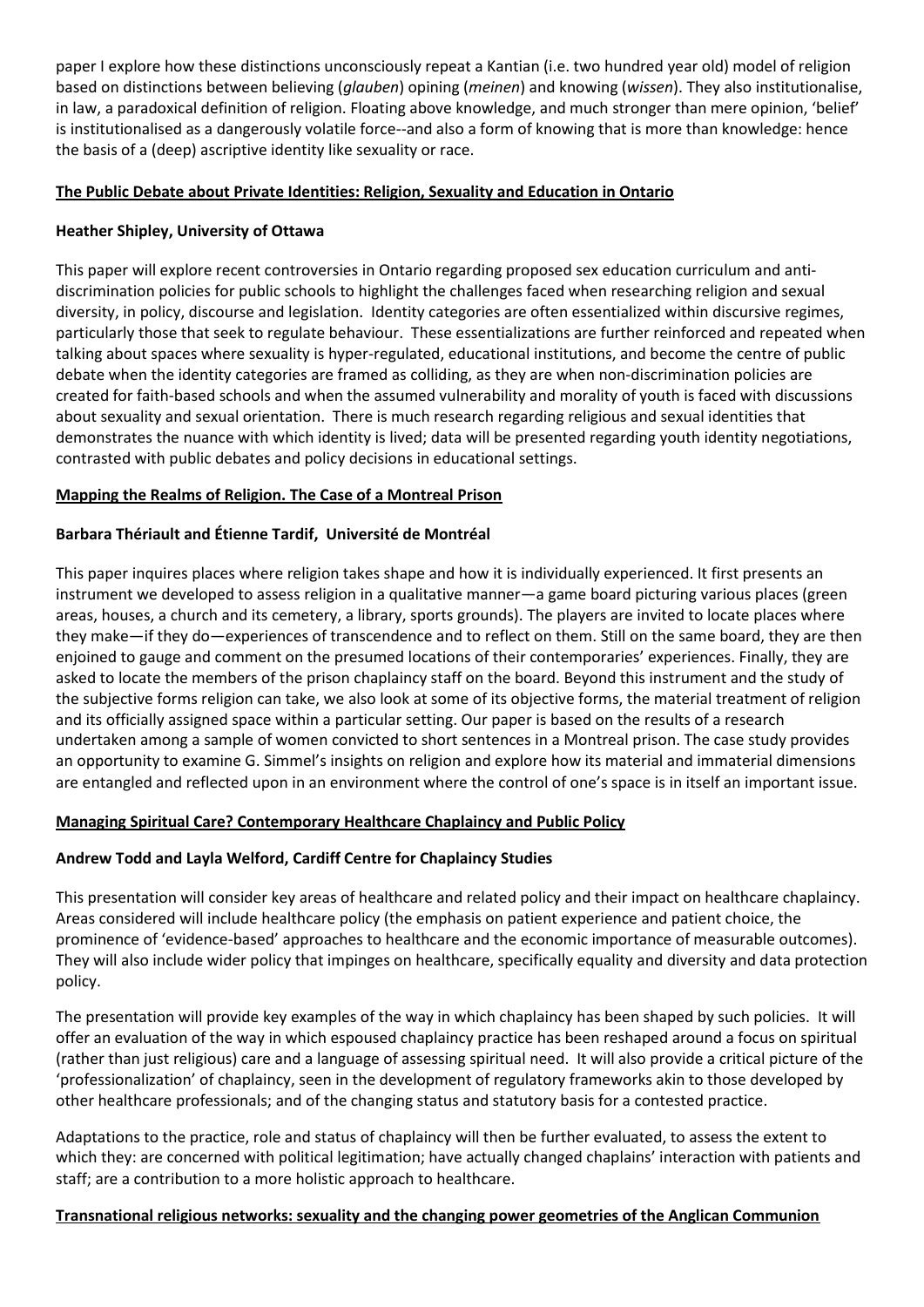#### **Gill Valentine, University of Leeds**

This paper focuses on the response of the global Anglican Communion to the issue of homosexuality, drawing on case studies of parishes in three different national contexts (UK, USA and South Africa). It traces some of the complex connections (e.g. through flows of money, resources and discourses) between places differently located within this transnational religious network to identify a complex geometry of power. Through its attention to the deployment of racist, disablist, colonial, and sexist discourses in debates about homosexuality, this paper contributes to geographies of difference by showing how prejudices can intersect in complex ways to facilitate but also to undo or cancel each other out. The conclusion reflects on issues of authority, the meaning of 'communion' and how local insights might be scaled-up to imagine a practical response to the institutional crisis about homosexuality in the global Anglican Communion. In doing so, the paper contributes to understanding how differences may be reconciled within a transnational religious context.

#### **Religious Literacy and the creation of the religiously literate citizen in Ontario Public Education**

#### **Leo Van Arragon, University of Ottawa**

In this paper I examine the ambiguities around the role of religion in education through the discourse of religious literacy. In Ontario, religious literacy is an elusive concept with shifting meanings going back to the 19<sup>th</sup> Century when an imagined common Christianity was considered essential for public order. Competition over religion and education during the 1980s led to a reconceptualization of religion as private, captured in the binary, "education about religion" and "religious education"; however, ongoing challenges from parent groups within public education and from independent faith schoolers demonstrate that religion is not easily contained through regulation and that the goal of religious literacy remains contested.

Examination of government reports, legal cases and Ministry of Education policy documents demonstrate two themes which have remained constant throughout the changes in Ontario public education. The first theme is the elusive quest for a common religion within which religious literacy and religious illiteracy are defined. The second is that the state has continued to be heavily implicated in defining and delivering intellectually respectable religiously literacy and socially acceptable public religion.

### **Professional Islamic Social Work in the UK: Opportunities and Challenges**

### **Rosalind Warden, Centre for the Study of Islam in the UK, Cardiff University**

This paper will explore the emerging role of Islamic social work organisations and initiatives which have developed in Britain during recent decades. With British Muslim communities experiencing considerable levels of socio-economic disadvantage, there is a need to explore how service provision for these communities may be augmented. It can be suggested that analysis of such organisations and initiatives may provide a source of significant input as to how faithsensitive services may be developed to better meet the needs of British Muslims.

Drawing upon PhD fieldwork of an Islamic organisation, this paper will explore some of the opportunities and challenges facing such organisations as they seek to establish themselves in the field of professional service provision. In particular, overlap between theological concepts and professional social work discourse will be explored. Additionally, the concept of spirituality will be analysed in its appropriateness for working with Muslim service users. The difficulty in accommodating for the wide cultural and theological diversity within the category of British Muslims will also be discussed.

#### **Promoting freedom of conscience as a good for all rather than a right for some**

### **Daniel Webster, Evangelical Alliance**

Christians in Parliament, an all party parliamentary group, recently found that there was a narrowing of the space for Christians to exercise their freedom of conscience and expression in the UK. In line with these findings, and on an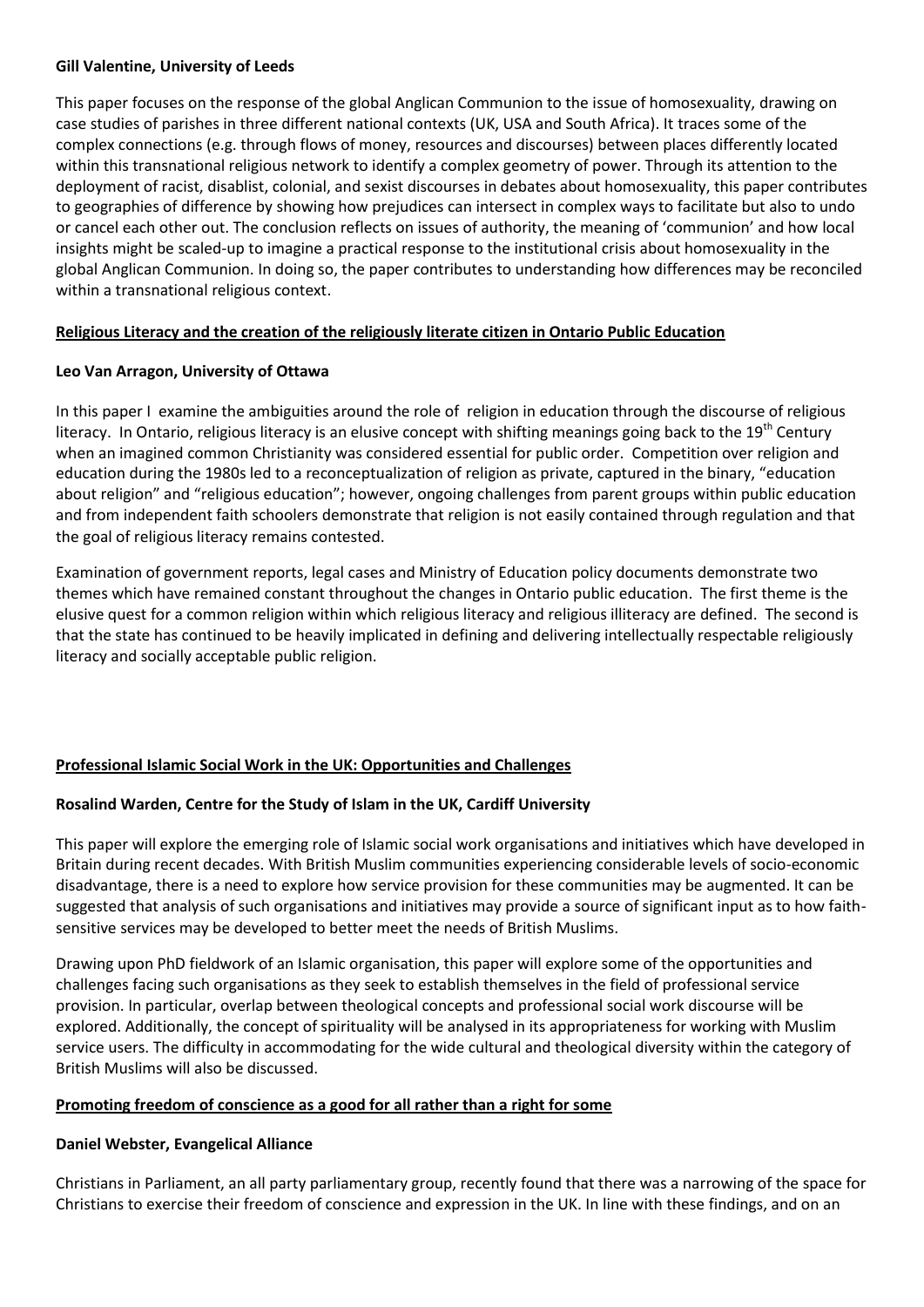international level, a Global Charter of Conscience will be published in June that seeks to supplement the Universal Declaration of Human Rights to emphasise freedom of conscience in societies with deep and irreducible differences.

This paper seeks to examine the way in which this narrowing of space is presented through popular discourse and how this in turn affects how such issues are dealt with in the political system.

Principally it will suggest that while issues of freedom of conscience are presented as the protection of religious rights they will be viewed as self serving and thus more easily relegated below other goals that are considered universal rather than sectional. Therefore, the paper will propose, freedom of conscience should be framed and defended as a common good that enables societies with deep differences to live in recognition of their diversity. The Christians in Parliament inquiry identified the problem and the Global Charter of Conscience proposes the first steps towards a longer lasting solution.

#### **Religion and Belief, Discrimination and Equality in England and Wales: Some Emergent Provisional Findings**

#### **Paul Weller and Sariya Contractor, University of Derby**

Issues around discrimination and equality in religion or belief are sensitive and highly contested, involving freedom of conscience and speech; religious activity in community and public life; employer and service provider responsibilities. They connect with understandings of religion, social policy and the law. Put alongside issues of gender and sexual orientation, there has often been tension and conflict.

The "Religion and Belief, Discrimination and Equality in England and Wales: Theory, Policy and Practice (2000-2010)" research project is in its final year. It aims to be a benchmark study, including comparison with results of 1999-2001 research on "Religious Discrimination in England in Wales". The completed research includes a national questionnaire survey of religious organisations and fieldwork among religious, public, private and voluntary sector groups (including focus groups with the "non-religious"). Review of legal cases and policy developments continues while a review on religious discrimination evidence was published in 2011 by the Equality and Human Rights Commission [\(http://www.equalityhumanrights.com/uploaded\\_files/research/research\\_report\\_73\\_religious\\_discrimination.pdf\)](http://www.equalityhumanrights.com/uploaded_files/research/research_report_73_religious_discrimination.pdf). At the conference it will be possible to present some provisional findings and emergent themes which will then be tested further during Autumn 2012 in a series of Knowledge Exchange Workshops with practitioners from the public, private, voluntary, religion and belief, and legal sectors.

### **Evangelical Protestants and Social Engagement in Canada: Comparing new Immigrant and Non-Immigrant Responses**

### **Michael Wilkinson, Trinity Western University and Sam Reimer, Crandall University**

Institutional forms of Christian religiosity continue to decline in Canada, with one exception: the evangelical or conservative Protestants. Recent immigrants contribute significantly to this growing congregational base with the majority of new evangelical congregations servicing minority groups. In this paper, we analyze the implications of a growing minority and immigrant presence in evangelical congregations. Comparisons are made between new immigrant and non-immigrant congregations and their responses to questions about mission, evangelism, and social engagement. Recent literature on religion and public life in Canada shows that evangelicals volunteer and give more than other Christian traditions (both inside and outside the church), yet little is known about how immigrant churches compare. Data are from the Canadian Evangelical Churches project conducted by the authors and includes face-to-face interviews and survey interview data from nearly 500 evangelical pastors across Canada.

### **What Bloggers Write about Religion: Themes of Religion's new Visibility?**

#### **Erika Willander, Uppsala University and Sverker Sikström, Lund University**

Habermas (2008) claims the resurge of religion and suggests that religion has gained visibility in European public debates concerning: global conflicts, immigration, opinions raised by religious organizations and the ethic concerning recognition of religiosity. The present study investigates if public discussions on religion in the Blogosphere (n=220 000 blog posts) follow the themes stipulated by Habermas in Sweden. For this purpose a new methodology based on quantitative semantics is used which makes an inductive large-scale categorization of naturally occurring word